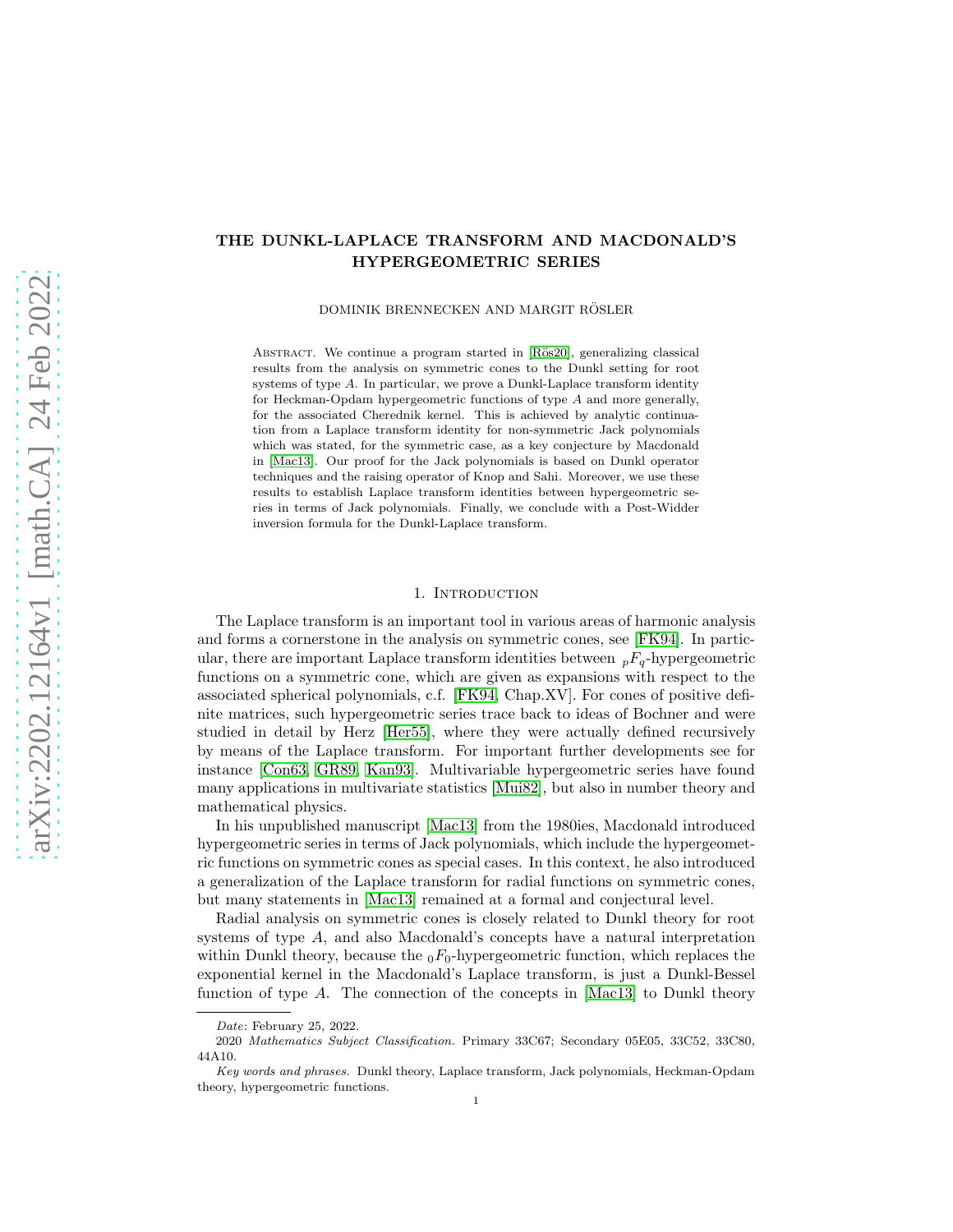was already observed by Baker and Forrester in their seminal papers [\[BF97,](#page-26-8) [BF98\]](#page-26-9) related to the study of Calogero-Moser-Sutherland models.

To become more precise on these connections, consider a symmetric cone  $\Omega =$  $G/K$  inside a simple Euclidean Jordan algebra V of rank n and with Peirce constant d. Let  $F \in L^1_{loc}(\Omega)$  be K-invariant, that is of the form  $F(x) = f(\text{spec}(x))$ , where  $\operatorname{spec}(x) \in \mathbb{R}_+^n$  with  $\mathbb{R}_+ = ]0, \infty[$  denotes the set of eigenvalues of x ordered by size. Then for  $y \in \Omega$ , the Laplace transform

$$
LF(y) = \int_{\Omega} e^{-(x|y)} F(x) dx
$$

depends only on  $\eta = \text{spec}(y) \in \mathbb{R}^n_+$  and can be written as

<span id="page-1-0"></span>
$$
LF(y) = \text{const} \cdot \int_{\mathbb{R}^n_+} J(-\xi, \eta) f(\xi) \omega(\xi) d\xi,
$$
\n(1.1)

with

$$
J(-\xi, \eta) = \int_K e^{-(x|ky)} dk, \quad \xi = \text{spec}(x), \eta = \text{spec}(y),
$$

and

$$
\omega(\xi) = \prod_{i < j} |\xi_i - \xi_j|^d.
$$

It is well-known (c.f.  $[R\ddot{o}s20]$  for details) that

$$
J(\xi, \eta) = \sum_{\lambda \in \Lambda_n^+} \frac{1}{|\lambda|!} \frac{C_{\lambda}(\xi; \frac{2}{d}) C_{\lambda}(\eta; \frac{2}{d})}{C_{\lambda}(\underline{1}; \frac{2}{d})},\tag{1.2}
$$

where  $\Lambda_n^+$  denotes the set of partitions with at most n parts and the  $C_{\lambda}(\cdot; \alpha)$  are the (symmetric) Jack polynomials of index  $\alpha \geq 0$  in C-normalization as in Lemma 6.1. On the other hand, the kernel J coincides with a Dunkl-Bessel function of type  $A_{n-1}$  with multiplicity  $k = d/2$ . Indeed, the Dunkl-Bessel function  $J_k$  associated with root system  $A_{n-1}$  and arbitrary multiplicity  $k \geq 0$  has an expansion as a  $_0F_0$ -hypergeometric function in the sense of [\[Mac13,](#page-26-1) [Kan93\]](#page-26-6):

$$
J_k(z, w) = \sum_{\lambda \in \Lambda_n^+} \frac{1}{|\lambda|!} \frac{C_{\lambda}(z; \alpha) C_{\lambda}(w; \alpha)}{C_{\lambda}(\underline{1}; \alpha)} = {}_0F_0^{\alpha}(z, w), \quad \alpha = \frac{1}{k} \in ]0, \infty],
$$

see Remark [6.6.](#page-20-0) Macdonald [\[Mac13\]](#page-26-1) considered the Laplace transform [\(1.1\)](#page-1-0) with the Bessel function  $e(z, w) = {}_0F_0^{\alpha}(z, w)$  for arbitrary indices  $\alpha > 0$  instead of the specific values  $\alpha = 2/d$  only. Many of his calculations were of a formal nature and rested on a conjecture about the Laplace transform of Jack polynomials, named Conjecture (C), which can be formulated as follows: Let

$$
\mu_0 := k(n-1)
$$
 and  $\Delta(z) := \prod_{j=1}^n z_j$  for  $z \in \mathbb{C}^n$ 

and write  $C_\lambda(z) := C_\lambda(z; \frac{1}{k})$  for abbreviation. Then for all  $\lambda \in \Lambda_n^+$ ,  $y \in \mathbb{R}_+^n$  and all  $\mu \in \mathbb{C}$  with  $\text{Re}\,\mu > \mu_0$ ,

<span id="page-1-1"></span>
$$
\int_{\mathbb{R}^n_+} J_k(-y,x) C_\lambda(x) \Delta(x)^{\mu-\mu_0-1} \omega(x) dx = \Gamma_n(\lambda+\underline{\mu}) C_\lambda(\frac{1}{y}) \Delta(y)^{-\mu}.
$$
 (1.3)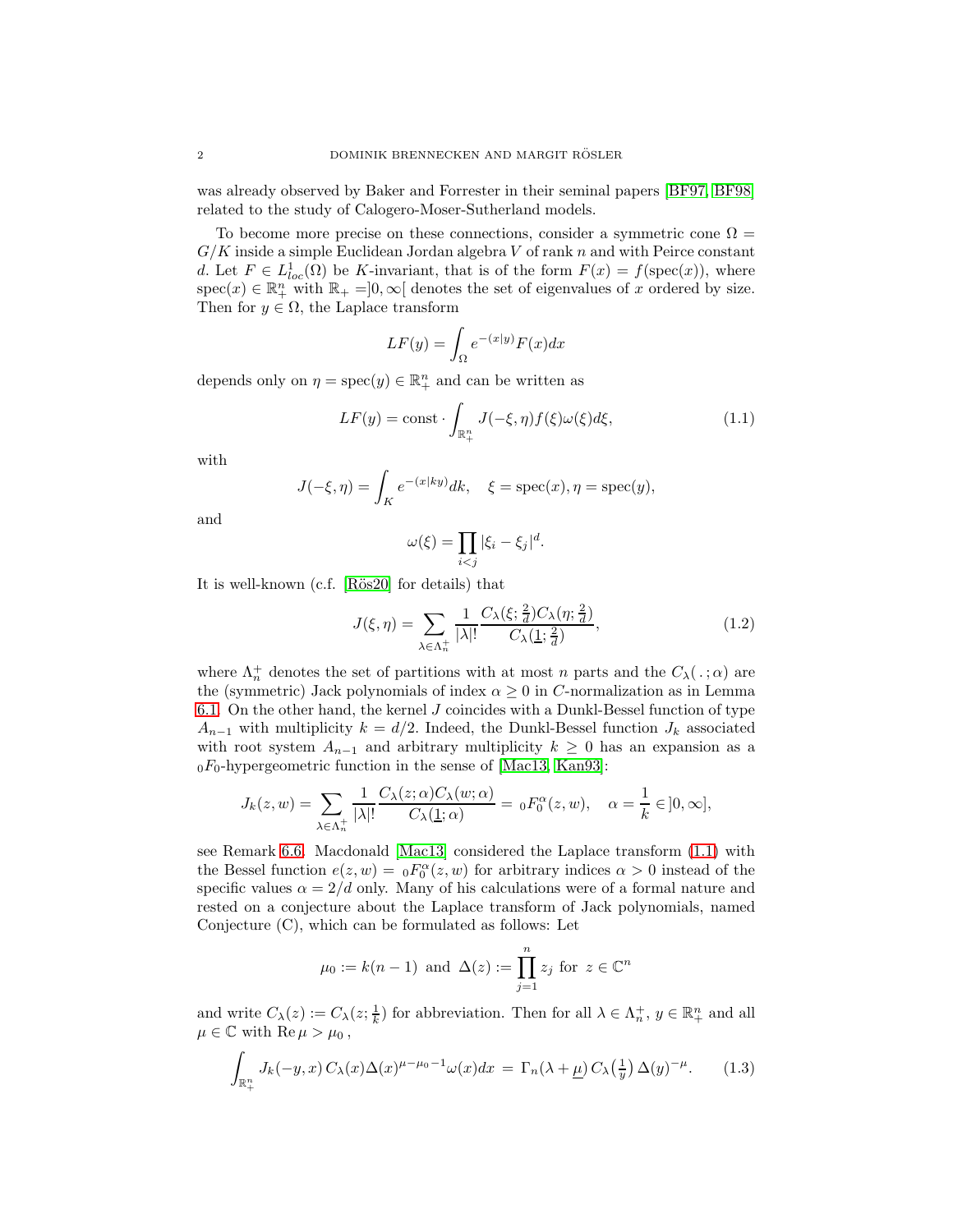Here  $\Gamma_n(\lambda) = \Gamma_n(\lambda; k)$  is a multivariate gamma function defined in formula [\(3.7\)](#page-8-0) below. In [Rös20], we gave a rigorous treatment of the Dunkl-Laplace transform

$$
\mathcal{L}f(z) = \int_{\mathbb{R}^n_+} E_k(-z, x) f(x) \omega(x) dx
$$

where compared to Macdonald's version, the Bessel function is replaced by the Dunkl kernel  $E_k$  of type  $A_{n-1}$  and multiplicity k. This transform was already considered by Baker and Forrester [\[BF98\]](#page-26-9) and later used in [\[SZ07\]](#page-27-0), but just as for Macdonald's transform, convergence issues had remained open for a long time.

Formula [\(1.3\)](#page-1-1) generalizes a Laplace transform identity for spherical polynomials on a symmetric cone, which is in turn a consequence of the following important Laplace transform identity for the generalized power functions  $\Delta_s$ , s =  $(s_1, \ldots, s_n) \in \mathbb{C}^n$  with  $\text{Re } s_j > \frac{d}{2}(j-1)$  (see [\[FK94,](#page-26-2) Chapter VII]):

<span id="page-2-0"></span>
$$
\int_{\Omega} e^{-(y|x)} \Delta_s(x) \Delta(x)^{-m/n} dx = \Gamma_{\Omega}(s) \Delta_s(y^{-1}) \quad (y \in \Omega), \tag{1.4}
$$

where m is the dimension of the Jordan algebra,  $\Delta$  denotes the Jordan determinant and  $\Gamma_{\Omega}$  is the Gindikin gamma function associated with  $\Omega$ . Taking K-means in  $(1.4)$ , one gets a Laplace transform identity for the spherical functions of  $\Omega$ , which may be parametrized as

$$
\varphi_{\lambda}(x) = \int_{K} \Delta_{\lambda}(kx) dk, \quad \lambda \in \mathbb{C}^{n}
$$

and depend only on the eigenvalues of their argument. More precisely, for  $y \in \Omega$ and  $s \in \mathbb{C}^n$  as above,

<span id="page-2-1"></span>
$$
\int_{\Omega} e^{-(y|x)} \varphi_s(x) \Delta(x)^{-m/n} dx = \Gamma_{\Omega}(s) \varphi_s(y^{-1}). \tag{1.5}
$$

It is well-known that the spherical functions of  $\Omega$  can be expressed in terms of Heckman-Opdam hypergeometric functions of type  $A_{n-1}$  and with multiplicity  $k =$  $d/2$ , see e.g. [\[RKV13\]](#page-27-1) for cones of positive definite matrices over  $\mathbb{R}, \mathbb{C}, \mathbb{H}$ . For parameters  $\lambda \in \Lambda_n^+$ , the  $\varphi_\lambda$  are just the spherical polynomials of  $\Omega$  given by

$$
\varphi_{\lambda}(x) = \frac{C_{\lambda}(\text{spec}(x), \frac{2}{d})}{C_{\lambda}(\underline{1}, \frac{2}{d})}.
$$

Rewriting  $(1.5)$  by means of identity  $(1.1)$ , one gets formula  $(1.3)$  for the particular multiplicities  $k = d/2$ .

In the present paper, we shall establish a generalization of formula [\(1.5\)](#page-2-1) to the Dunkl setting of type  $A_{n-1}$  with arbitrary nonnegative multiplicity. Namely, we obtain in Theorem [5.3](#page-14-0) a Dunkl-Laplace transform identity for Heckman-Opdam hypergeometric functions of type  $A_{n-1}$  and, more generally, for the associated Opdam-Cherednik kernel. The first step will be a rigorous proof of Macdonald's Conjecture (C). More generally, we shall prove Dunkl-Laplace transform identities for the non-symmetric Jack polynomials in the sense of [\[Opd95,](#page-26-10) [KS97\]](#page-26-11), from which [\(1.3\)](#page-1-1) then follows by symmetrization. These non-symmetric identities were already stated in [\[BF98\]](#page-26-9), but the proof given there in terms of Laguerre expansions is involved and not fully carried out. The proof we are presenting here is completely different and very natural; it is based on a reformulation via Dunkl operators and is carried out by induction, using the raising operator of Knop and Sahi [\[KS97\]](#page-26-11) for the non-symmetric Jack polynomials. The statement for the Cherednik kernel is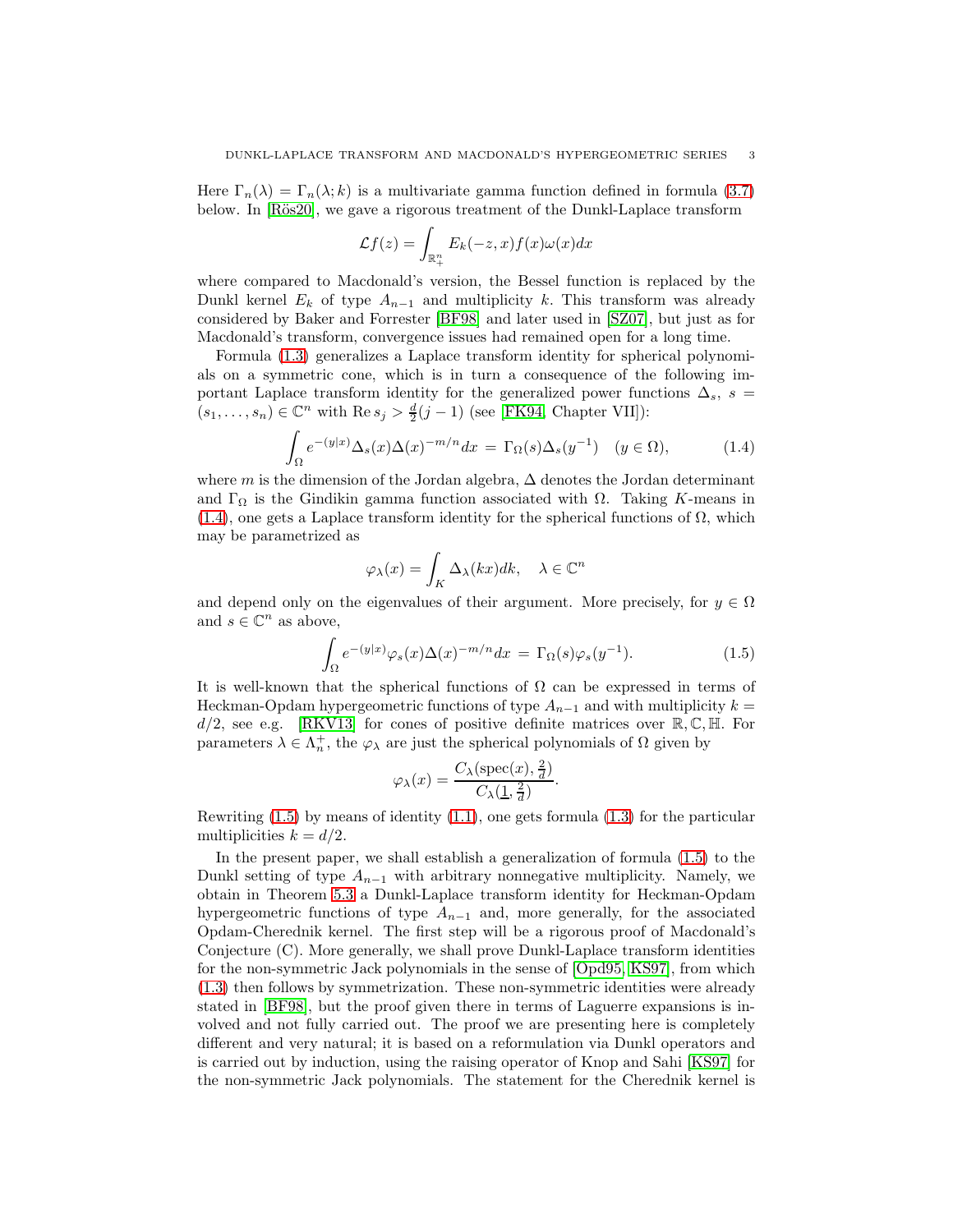then obtained via analytic continuation with respect to the spectral variable, and for the hypergeometric function it follows by symmetrization.

Based on the Laplace transform identities for Jack polynomials, we then study hypergeometric series (in two variables) in terms of Jack polynomials and establish Laplace transform identities between them. This generalizes known results on symmetric cones and settles several conjectural Laplace transform formulas in [\[Mac13\]](#page-26-1). As a further application, we finally prove a Post-Widder inversion theorem for the Dunkl-Laplace transform, which complements a result by Faraut and Gindikin in [\[FG90\]](#page-26-12) for the Laplace transform on symmetric cones.

The organization of this paper is as follows: Section 2 provides the necessary background on the type A Dunkl setting, both in the rational and trigonometric case. In Section 3, we collect results on the symmetric and non-symmetric Jack polynomials which will be relevant in the sequel, and we prove the Dunkl-Laplace transform identities for Jack polynomials. Section 4 contains a digression on some useful properties of the Cherednik kernel for arbitrary root systems. These will be employed (for type  $A_{n-1}$ ) in Section 5, where the Laplace transform identities for Jack polynomials are extended to the Cherednik kernel and to the hypergeometric function. Section 6 is devoted to the study of Jack-hypergeometric series, and Section 7 contains the Post-Widder inversion formula in the Dunkl setting.

<span id="page-3-0"></span>To avoid notational overload, we shall always suppress in our notations the dependence on the fixed multiplicity parameter  $k \geq 0$  on the root system  $A_{n-1}$ .

### 2. The type A Dunkl setting

For a general background, the reader is referred to [\[Dun89,](#page-26-13) [dJ93,](#page-26-14) Rös03, [DX14,](#page-26-16) [Opd95,](#page-26-10) Rös20, [HO21\]](#page-26-17).

We consider the root system  $A_{n-1} = \{\pm (e_i - e_j) : 1 \leq i \leq j \leq n\}$  in the Euclidean space  $\mathbb{R}^n$  with inner product  $\langle x, y \rangle = \sum_{i=1}^n x_i y_i$  and norm  $|x| = \sqrt{\langle x, x \rangle}$ , where the  $e_i$  denote the standard basis vectors. The inner product  $\langle \cdot, \cdot \rangle$  is extended to  $\mathbb{C}^n$  in a bilinear way. The reflection group generated by  $A_{n-1}$  is the symmetric group  $S_n$  on n elements. It acts on functions  $f : \mathbb{R}^n \to \mathbb{C}$  by  $\sigma f := f(\sigma^{-1} \cdot)$ . The (rational) Dunkl operators associated with  $A_{n-1}$  and a multiplicity parameter  $k \in \mathbb{C}$  are given by

$$
T_{\xi} = T_{\xi}(k) = \partial_{\xi} + \frac{k}{2} \cdot \sum_{\alpha \in A_{n-1}} \langle \alpha, \xi \rangle \frac{1 - s_{\alpha}}{\langle \alpha, x \rangle} \quad (\xi \in \mathbb{R}^n)
$$

where  $s_{\alpha}$  denotes the orthogonal reflection in the root  $\alpha$ . For fixed k, the operators  $T_{\xi}(k), \xi \in \mathbb{R}^n$  commute. Let  $\mathcal{P} := \mathbb{C}[\mathbb{R}^n]$  denote the space of polynomial functions on  $\mathbb{R}^n$ . The assignment  $\langle \cdot, \xi \rangle \mapsto T_{\xi}$  has a unique extension to a unital morphism of algebras  $\phi : \mathcal{P} \to \text{End}(\mathcal{P})$ , and we shall write  $\phi(p) =: p(T)$ .

The Dunkl operators satisfy a product rule: if  $f, g \in C^1(\mathbb{R}^n)$  and one of them is symmetric, then  $T_{\xi}(fg) = (T_{\xi}f)g + fT_{\xi}g$ .

In this paper, we shall always assume that  $k \geq 0$ . Let  $E(\lambda, \cdot) := E_k(\lambda, \cdot) : \mathbb{C}^n \to$  $\mathbb{C}, \lambda \in \mathbb{C}^n$  be the associated Dunkl kernel of type  $A_{n-1}$ , i.e. the unique holomorphic solution of the system

$$
\begin{cases} T_{\xi}E(\lambda, \cdot) = \langle \lambda, \xi \rangle E(\lambda, \cdot), & \text{for all } \xi \in \mathbb{R}^n \\ E(\lambda, 0) = 1 \end{cases}
$$

.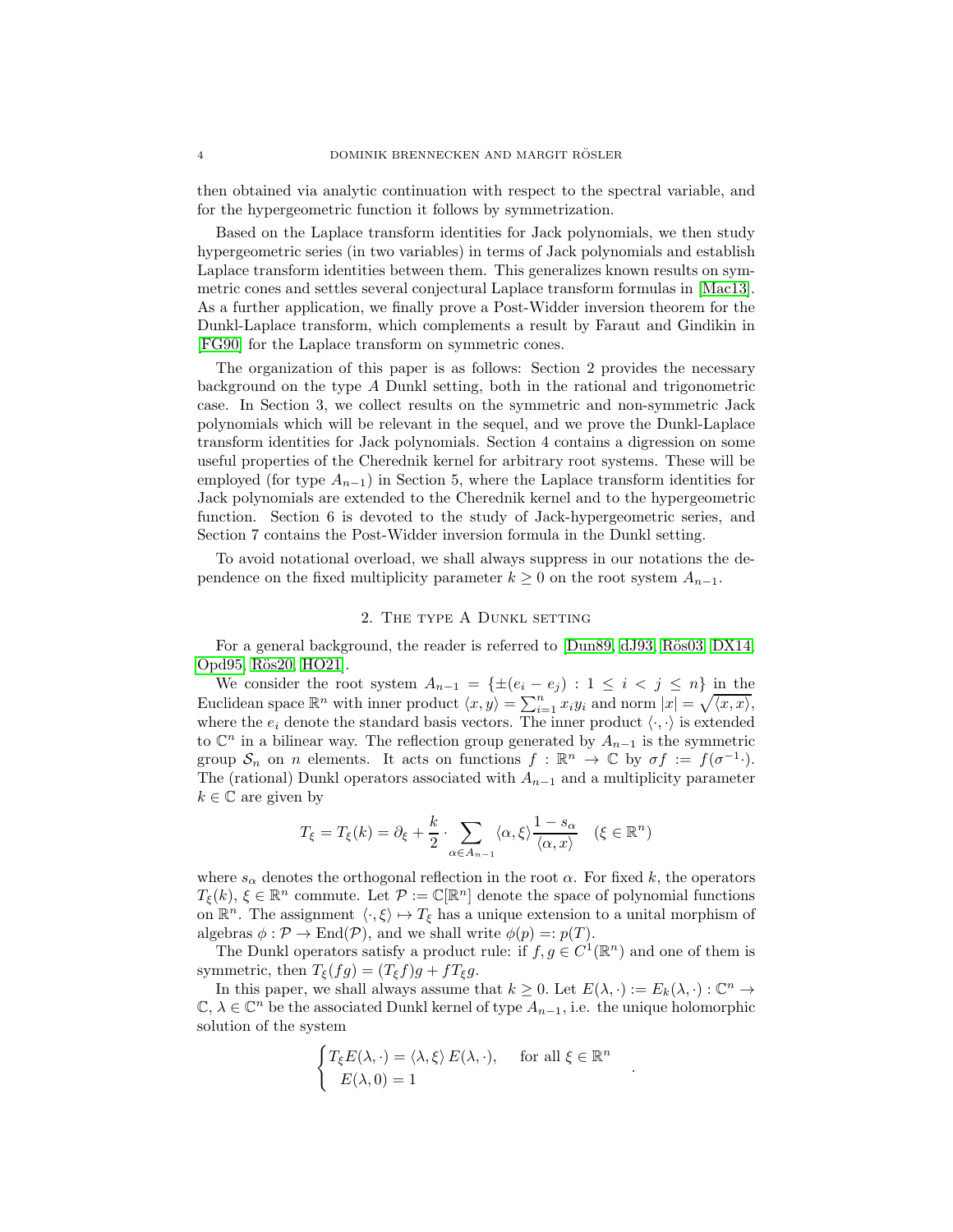The associated Bessel function is defined by

$$
J(\lambda, z) := J_k(\lambda, z) := \frac{1}{n!} \sum_{\sigma \in S_n} E(\lambda, \sigma z).
$$

The Dunkl kernel is positive on  $\mathbb{R}^n \times \mathbb{R}^n$  and for  $\lambda, z \in \mathbb{C}^n, s \in \mathbb{C}, \sigma \in \mathcal{S}_n$  one has

$$
E(\lambda, z) = E(z, \lambda),
$$
  $E(s\lambda, z) = E(\lambda, sz),$   $E(\sigma \lambda, \sigma z) = E(\lambda, z).$ 

Moreover, it satisfies

$$
E(\lambda, z + \underline{s}) = e^{\langle \lambda, \underline{s} \rangle} \cdot E(\lambda, z)
$$

for  $s \in \mathbb{C}$ , where

$$
\underline{s} := s \cdot (1, \ldots, 1) \in \mathbb{C}^n.
$$

Let

$$
\omega(x) = \prod_{1 \le i < j \le n} |x_i - x_j|^{2k}.
$$

Dunkl analysis associated with the root system  $A_{n-1}$  generalizes the radial analysis on symmetric cones, which just corresponds to the multiplicity values  $k = d/2$ , where  $d$  is the Peirce constant of the cone. There is a well-behaved Laplace transform of functions  $f \in L^1_{loc}(\mathbb{R}^n_+)$ , for arbitrary  $k \geq 0$ , which is given by

$$
\mathcal{L}f(z) = \int_{\mathbb{R}^n_+} f(x)E(-z,x)\omega(x)dx,
$$

and was first considered in [\[BF98\]](#page-26-9). For  $x \in \mathbb{R}^n_+$  and  $z \in \mathbb{C}^n$  with  $\text{Re } z \geq a$  for some  $a \in \mathbb{R}^n$  (which is understood componentwise), the type A Dunkl kernel satisfies the exponential bound

<span id="page-4-1"></span>
$$
|E(-z,x)| \le \exp(-\|x\|_1 \cdot \min_{1 \le i \le n} a_i), \tag{2.1}
$$

see [Rös20]. Here  $||x||_1 = \sum_{i=1}^n |x_i|$ . This estimate, which seems to be exclusive in type A, guarantees good convergence properties of the Laplace integral. In particular, we recall the following

<span id="page-4-0"></span>**Lemma 2.1** ([Rös20]). Suppose that  $f : \mathbb{R}^n_+ \to \mathbb{C}$  is measurable and exponentially bounded according to  $|f(x)| \leq Ce^{s||x||_1}$  with some constants  $C > 0$  and  $s \in \mathbb{R}$ . Then  $\mathcal{L}f(z)$  exists and is holomorphic on  $\{z \in \mathbb{C}^n : Re z > \underline{s}\}.$  Moreover, for each polynomial  $p \in \mathcal{P}$ ,  $p(-T)(\mathcal{L}f) = \mathcal{L}(fp)$  on  $\{Re \, z > \underline{s}\}.$ 

Let us turn to the trigonometric setting. Here root systems are required to be spanning, and therefore we consider  $A_{n-1}$  as a subset of

$$
\mathbb{R}_0^n := \{ x \in \mathbb{R}^n : x_1 + \ldots + x_n = 0 \}.
$$

We fix the positive subsystem  $A_{n-1}^+ = \{e_j - e_i : i < j\}$ . The (trigonometric) Cherednik operators on  $\mathbb{R}_0^n$  associated with  $A_{n-1}^+$  and a multiplicity parameter  $k \geq 0$  are given by

$$
D_{\xi} = D_{\xi}(A_{n-1}^+, k) := \partial_{\xi} - \langle \rho(R_+), \xi \rangle + k \sum_{\alpha \in A_{n-1}^+} \langle \alpha, \xi \rangle \frac{1 - s_{\alpha}}{1 - e^{-\langle \cdot, \alpha \rangle}}, \quad \xi \in \mathbb{R}^n,
$$

with the Weyl vector

$$
\rho(R_+) = \rho(R_+,k) := \frac{k}{2} \sum_{\alpha \in A_{n-1}^+} \alpha = -\frac{k}{2}(n-1,n-3,\ldots,-n+1).
$$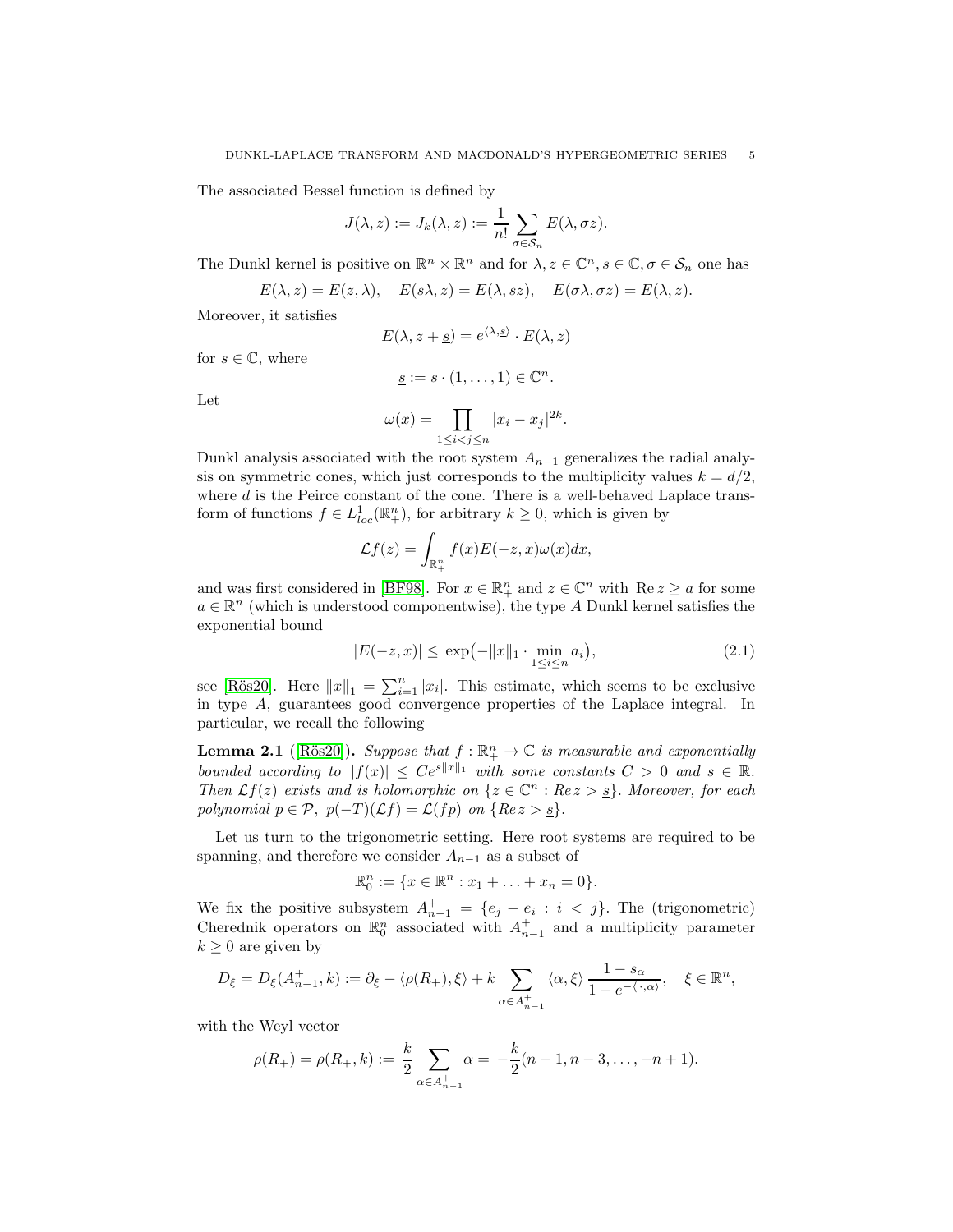The operators  $D_{\xi}$ ,  $\xi \in \mathbb{R}^n_0$  commute. Let  $\mathbb{C}^n_0 = \mathbb{R}^n_0 \oplus i\mathbb{R}^n_0$ . Due to [\[Opd95\]](#page-26-10), there exist an  $S_n$ -invariant tubular open neighborhood U of  $\mathbb{R}^n_0$  in  $\mathbb{C}^n_0$  and a unique holomorphic function  $G = G_k$  on  $\mathbb{C}^n_0 \times (\mathbb{R}^n_0 + iU)$  which satisfies the joint eigenvalue problem

$$
\begin{cases} D_{\xi}G(\lambda, \cdot) = \langle \lambda, \xi \rangle G(\lambda, \cdot), & \text{for all } \xi \in \mathbb{R}_0^n \\ G(\lambda, 0) = 1. \end{cases}
$$

The function G is called the (Opdam-) Cherednik kernel associated with  $A_{n-1}$  and multiplicity k. By symmetrization, one obtains the associated Heckman-Opdam hypergeometric function

$$
F(\lambda, z) = F_k(\lambda, z) = \frac{1}{n!} \sum_{\sigma \in S_n} G_k(\lambda, \sigma z).
$$

It is actually  $S_n$ -invariant in both  $\lambda$  and z. According to [\[KO08,](#page-26-18) Theorem 13.15] (see also [\[HO21,](#page-26-17) Cor. 8.6.2]), F extends to a holomorphic function on  $\mathbb{C}^n_0 \times (\mathbb{R}^n_0 + i\Omega)$ with

$$
\Omega = \{ x \in \mathbb{R}_0^n : |x_i - x_j| < \pi \quad \text{ for all } 1 \le i < j \le n \},
$$

and the proof of  $[Opd95, Theorem 3.15]$  shows that G extends holomorphically to the same domain. We mention that For  $k = d/2$  with  $d = 1, 2, 4$ , the functions  $t \mapsto F(\lambda, 2t)$  on  $\mathbb{R}^n_0$  are naturally identified with the spherical functions of  $SL_n(\mathbb{F})/SU_n(\mathbb{F})$  with  $\mathbb{F} = \mathbb{R}, \mathbb{C}, \mathbb{H}$ ; cf. [\[Opd95,](#page-26-10) [RKV13\]](#page-27-1).

In this paper, we shall work with natural extensions of  $G$  and  $F$ . In order to define them, we consider the Cherednik operators  $D_{\xi}$  as operators on  $\mathbb{R}^{n}$ , for arbitrary  $\xi \in \mathbb{R}^n$ .

<span id="page-5-0"></span>**Lemma 2.2.** Consider the orthogonal projection  $\pi : \mathbb{R}^n \to \mathbb{R}^n_0$ ,  $x \mapsto x - \frac{1}{n} \langle x, \underline{1} \rangle \cdot \underline{1}$ . Then for all  $\xi \in \mathbb{R}^n$  and  $f, g \in C^1(\mathbb{R}^n)$ ,

- (1)  $D_{\xi}(f \circ \pi) = D_{\pi(\xi)}f \circ \pi.$
- (2) If f or g is  $S_n$ -invariant, then  $D_{\xi}(fg) = f(D_{\xi}g) + (D_{\xi}f)g$ .

*Proof.* Part (1) is obtained by a short calculation, using that  $\partial_{\xi}(f \circ \pi) = \partial_{\pi(\xi)} f \circ \pi$ and that  $\rho$  and all roots are contained in  $\mathbb{R}_0^n$ . Part (2) is straightforward.

In order to extend the Cherednik kernel, put  $V := \Omega + \mathbb{R}1 \subset \mathbb{R}^n$ , which is  $\mathcal{S}_n$ -invariant with  $\pi(V) = \Omega$ . Keeping the notation, we define

<span id="page-5-3"></span>
$$
G: \mathbb{C}^n \times (\mathbb{R}^n + iV) \to \mathbb{C}, \ G(\lambda, z) := e^{\frac{1}{n}\langle z, \underline{1}\rangle \langle \lambda, \underline{1}\rangle} \ G(\pi(\lambda), \pi(z)), \tag{2.2}
$$

where  $\pi$  is canonically extended to a linear mapping  $\pi : \mathbb{C}^n \to \mathbb{C}^n_0$ . The extended hypergeometric function  $F$  is obtained in the same way.

<span id="page-5-2"></span>**Proposition 2.3.** The extended Cherednik kernel  $G(\lambda, \cdot), \lambda \in \mathbb{C}^n$  is the unique holomorphic solution on  $\mathbb{R}^n + iV$  to the system

<span id="page-5-1"></span>
$$
\begin{cases} D_{\xi}G(\lambda, \cdot) = \langle \lambda, \xi \rangle G(\lambda, \cdot) & \text{for all } \xi \in \mathbb{R}^n \\ G(\lambda, 0) = 1. \end{cases}
$$
 (2.3)

*Proof.* Since  $z \mapsto e^{z \cdot \underline{1} \lambda \cdot (\lambda, \underline{1})/n}$  is  $S_n$ -invariant, it is immediate from Lemma [2.2\(](#page-5-0)2) that  $G(\lambda, \cdot)$  solves [\(2.3\)](#page-5-1). Assume that f is a further solution in some neighborhood U' of  $0 \in \mathbb{C}^n$ . Then for  $\xi \in \mathbb{R}^n_0$ , Lemma [2.2](#page-5-0) (1) gives

$$
D_{\xi}(f \circ \pi) = D_{\xi}f \circ \pi = \langle \lambda, \xi \rangle (f \circ \pi) = \langle \pi(\lambda), \xi \rangle (f \circ \pi).
$$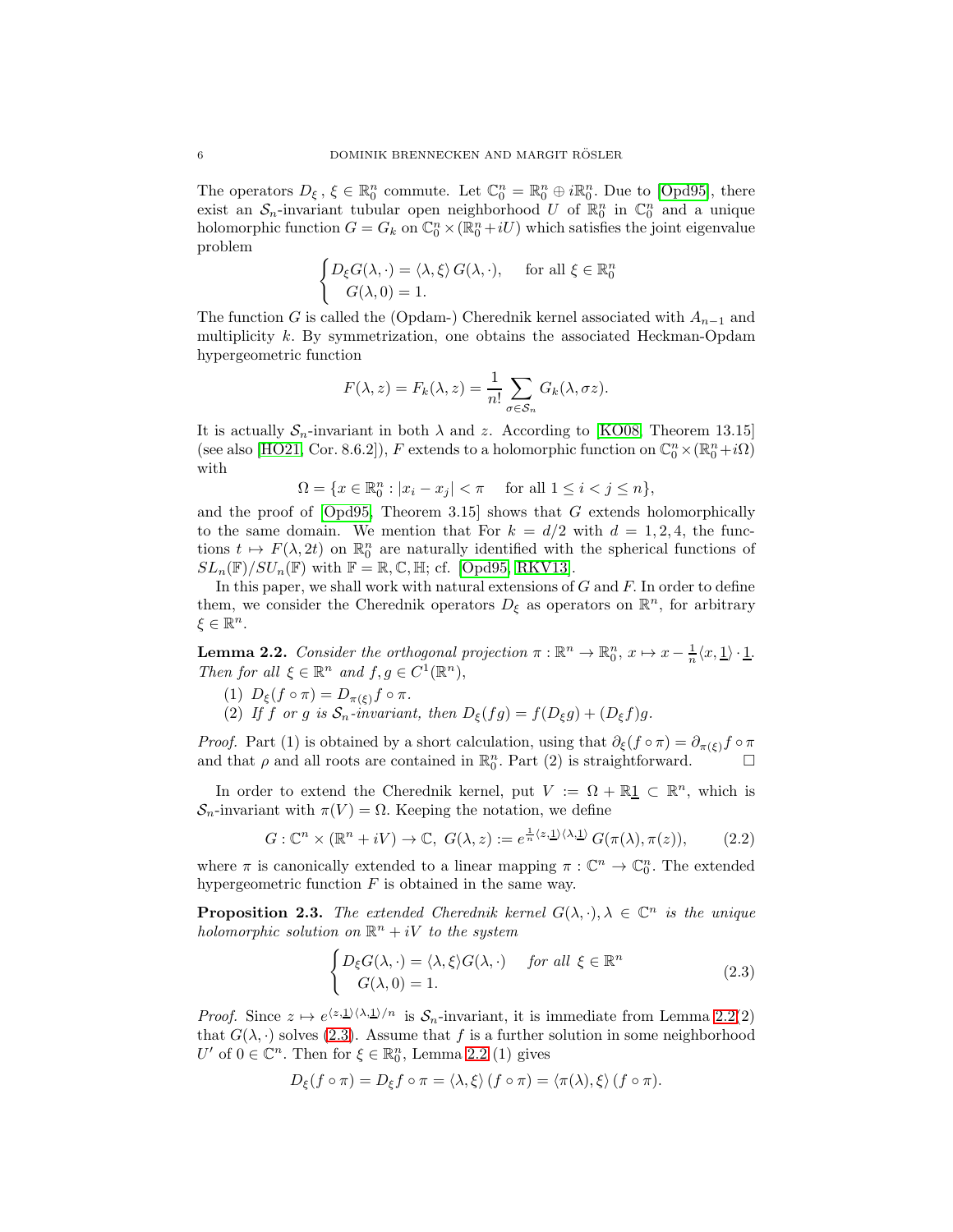The uniqueness of the Cherednik kernel on  $\mathbb{R}^n_0$  thus implies that f coincides with  $G(\pi(\lambda),\cdot)$  on  $\pi(U')$ . Finally, for  $\xi = 1$  we have  $D_1 = \partial_1$ , and the eigenvalue equation  $D_1 f = \langle \lambda, \underline{1} \rangle f$  leads to

$$
\partial_{\underline{1}}\Big(e^{-\langle\cdot,\underline{1}\rangle\langle\lambda,\underline{1}\rangle/n}\cdot f\Big)\equiv 0\quad\text{on }\mathbb{R}^n.
$$

Therefore  $x \mapsto e^{-\frac{\langle x,1\rangle \langle \lambda,1\rangle}{n}} f(x)$  is in each point constant in direction <u>1</u>, i.e.

$$
e^{-\frac{\langle x,\underline{1}\rangle\langle\lambda,\underline{1}\rangle}{n}}f(x)=e^{-\frac{\langle\pi(x),\underline{1}\rangle\langle\lambda,\underline{1}\rangle}{n}}f(\pi(x))=f(\pi(x))=G(\pi(\lambda),\pi(x)).
$$

The result follows by analytic extension.

3. Jack polynomials and Macdonald's conjecture

We first recall some well-known facts about Jack polynomials from [\[KS97,](#page-26-11) [For10,](#page-26-19) Sta89. Let  $\Lambda_n^+ = \{\lambda \in \mathbb{N}_0^n : \lambda_1 \geq \ldots \geq \lambda_n\}$  denote the set of partitions of length at most *n*. The dominance order on  $\Lambda_n^+$  is given by

$$
\mu \leq_D \lambda
$$
 iff  $|\lambda| = |\mu|$  and  $\sum_{j=1}^r \mu_j \leq \sum_{j=1}^r \lambda_j$  for all  $r = 1, ..., n$ ,

where  $|\lambda| = \lambda_1 + \ldots + \lambda_n$ . The dominance order is extended from  $\Lambda_n^+$  to  $\mathbb{N}_0^n$  as follows: For each composition  $\eta \in \mathbb{N}_0^n$  denote by  $\eta_+ \in \Lambda_n^+$  the unique element in the  $S_n$ -orbit of  $\eta$ . Then the dominance order on  $\mathbb{N}_0^n$  is defined by

$$
\kappa \preceq \eta \quad \text{iff} \quad \begin{cases} \kappa_+ \leq_D \eta_+, & \kappa_+ \neq \eta_+ \\ w_\eta \leq w_\kappa, & \kappa_+ = \eta_+ \end{cases}
$$

where  $w_n \in \mathcal{S}_n$  is the shortest element with  $w_n \eta_+ = \eta$ , and  $\leq$  refers to the Bruhat order on  $S_n$ . Consider the rational Cherednik operators

$$
\mathcal{D}_j = \mathcal{D}_j(k) := x_j T_j + k(1 - n) + k \sum_{i > j} s_{ij}, \quad 1 = 1, ..., n
$$

where the  $T_j := T_{e_j}(k)$  are the type A Dunkl operators with multiplicity k and  $s_{ij}$  denotes the reflection in the root  $e_i - e_j$ , which acts by interchanging  $x_i$  and  $x_i$ . We remark that our notion differs by a factor k from that in [\[For10\]](#page-26-19). This facilitates the handling of the case  $k = 0$ . The operators  $\mathcal{D}_j$  are closely related to the usual Cherednik operators  $D_j := D_{e_j}(k)$ . Indeed, consider  $f \in C^1(U)$  for some open  $U \subseteq \mathbb{R}^n$  and define  $g : \exp^{-1}(U) \subseteq \mathbb{R}^n \to \mathbb{C}$  by  $g(x) := f(e^x)$ , where  $e^x$  is understood componentwise. Then a short calculation gives

<span id="page-6-0"></span>
$$
(D_j - \frac{k}{2}(n-1))g(x) = (\mathcal{D}_j f)(e^x).
$$
 (3.1)

The operators  $\mathcal{D}_j$  are upper triangular with respect to  $\preceq$  on  $\mathcal{P} = \mathbb{C}[\mathbb{R}^n]$ . More precisely,

$$
\mathcal{D}_j x^\eta = \overline{\eta}_j x^\eta + \sum_{\kappa \prec \eta} d_{\kappa \eta} x^\kappa
$$

with some  $d_{\kappa\eta}\in\mathbb{R}$  and

$$
\overline{\eta}_j = \eta_j - k \# \{ i < j \mid \eta_i \ge \eta_j \} - k \# \{ i > j \mid \eta_i > \eta_j \} \, .
$$

The non-symmetric Jack polynomials of index  $\alpha = 1/k$  with  $k \in [0, \infty)$  can be characterized as the unique basis  $(E_{\eta} = E_{\eta}(.;\alpha))_{\eta \in \mathbb{N}_0^n}$  of  $P$  satisfying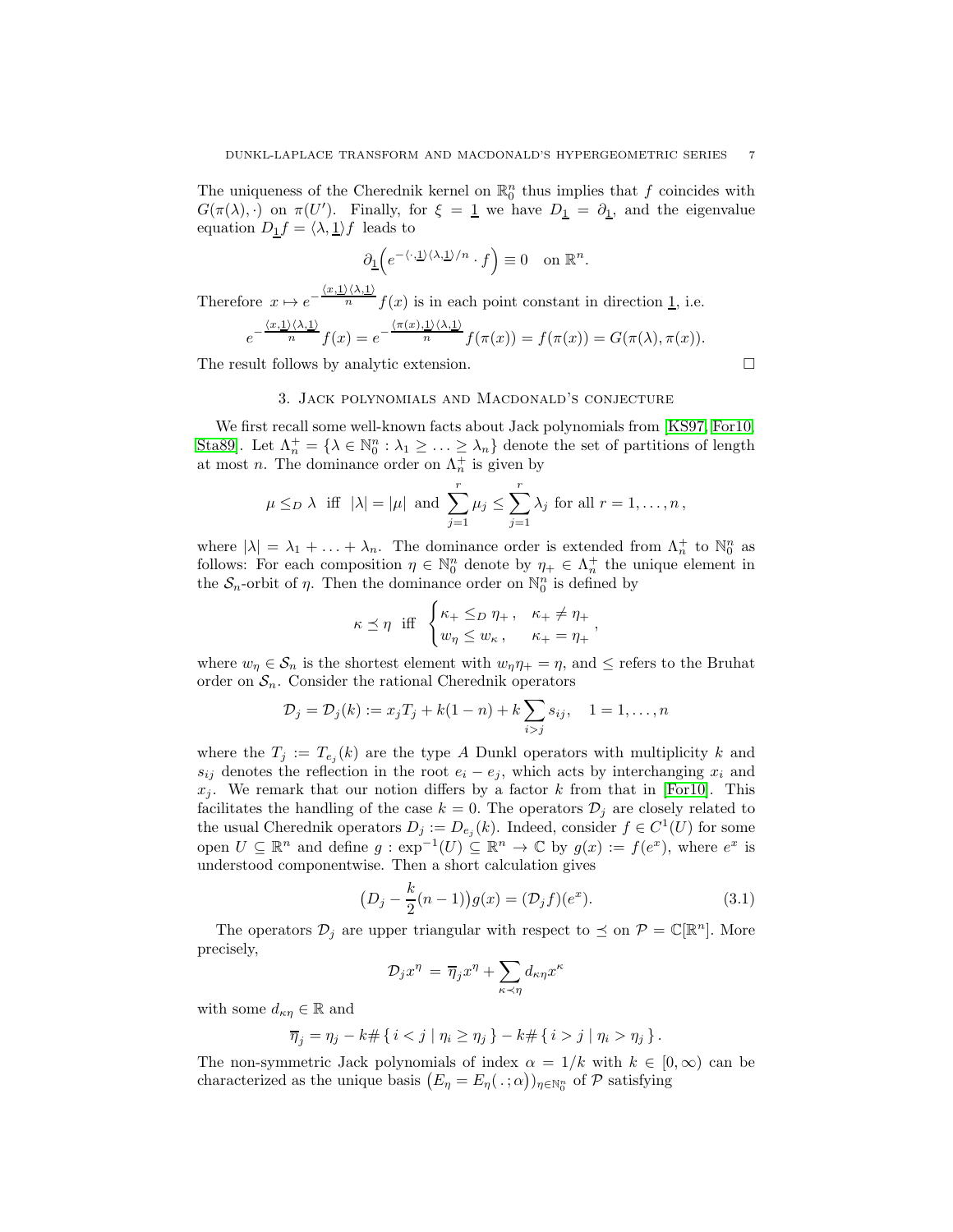- (1)  $E_{\eta}(x) = x^{\eta} + \sum_{\kappa \prec \eta} c_{\eta \kappa} x^{\kappa}$  with  $c_{\kappa \eta} \in \mathbb{C}$ ,
- (2)  $\mathcal{D}_j E_\eta = \overline{\eta}_j E_\eta$  for all  $j = 1, \ldots, n$ .

By definition,  $E_{\eta}$  is homogeneous of degree  $|\eta| = \eta_1 + \ldots + \eta_n$ , and for  $k = 0$  we have  $E_{\eta}(x;\infty) = x^{\eta}$ . Property (2) together with Proposition [2.3](#page-5-2) and identity [\(3.1\)](#page-6-0) show that the polynomials  $E<sub>\eta</sub>$  are related to the (extended) Cherednik kernel via

<span id="page-7-0"></span>
$$
\frac{E_{\eta}(e^x)}{E_{\eta}(\underline{1})} = G(\overline{\eta} + \frac{k}{2}(n-1)\underline{1}, x), \quad \overline{\eta} = (\overline{\eta}_1, \dots, \overline{\eta}_n). \tag{3.2}
$$

Following [\[For10\]](#page-26-19), we denote by  $P_{\lambda}(x) = P_{\lambda}(x; \alpha)$ ,  $\lambda \in \Lambda_n^+$  the symmetric Jack polynomials in *n* variables of index  $\alpha = \frac{1}{k}$  in monomial normalization. In the limiting case  $k = 0$ , they coincide with the monomial symmetric functions

$$
m_{\lambda}(x) = \sum_{\eta \in S_n \lambda} x^{\eta}.
$$

The non-symmetric and symmetric Jack polynomials of the same index are related via symmetrization: for  $\lambda \in \Lambda_n^+$  and  $\eta \in \mathbb{N}_0^n$  with  $\eta_+ = \lambda$ ,

<span id="page-7-4"></span>
$$
\frac{P_{\lambda}(x)}{P_{\lambda}(\underline{1})} = \frac{1}{n!} \sum_{\sigma \in S_n} \frac{E_{\eta}(\sigma x)}{E_{\eta}(\underline{1})}.
$$
\n(3.3)

The Jack polynomials  $P_{\lambda}$  satisfy a binomial formula:

<span id="page-7-3"></span>
$$
\frac{P_{\lambda}(\underline{1}+x)}{P_{\lambda}(\underline{1})} = \sum_{\mu \subseteq \lambda} {\lambda \choose \mu} \frac{P_{\mu}(x)}{P_{\mu}(\underline{1})}, \qquad (3.4)
$$

where  $\mu \subseteq \lambda$  for  $\lambda, \mu \in \Lambda_n^+$  means  $\mu_i \leq \eta_i$  for all  $i = 1, \ldots, n$  and  $\lambda(\lambda) = \lambda(\lambda)$  is a generalized binomial coefficient.

Symmetrization in [\(3.2\)](#page-7-0) yields a relation between the (extended) hypergeometric function  $F = F_k$  and the symmetric Jack polynomials: If  $\lambda \in \Lambda_n^+$ , then

<span id="page-7-2"></span>
$$
\overline{\lambda} + \frac{k}{2}(n-1) \cdot \underline{1} = \lambda - \rho \tag{3.5}
$$

and therefore

<span id="page-7-1"></span>
$$
\frac{P_{\lambda}(e^{x})}{P_{\lambda}(\underline{1})} = F(\lambda - \rho, x). \tag{3.6}
$$

In the following lemma, collect some further useful properties of the non-symmetric Jack polynomials  $E_{\eta} = E_{\eta}(.;\frac{1}{k})$ , which can be found in [\[For10,](#page-26-19) [KS97,](#page-26-11) [Sah98\]](#page-27-3) for  $k > 0$  and are obvious for  $k = 0$ . Here we consider the Jack polynomials as functions on  $\mathbb{C}^n$ .

**Lemma 3.1.** (1) For all  $p \in \mathbb{N}_0$ ,

$$
\Delta(z)^p E_\eta(z) = E_{\eta + \underline{p}}(z).
$$

By this property, the non-symmetric Jack polynomials uniquely extend to indices  $\eta \in \mathbb{Z}^n$ .

(2) Let  $z \in \mathbb{C}^n$  with  $z_i \neq 0$  for all  $i = 1, \ldots, n$ . Then

 $E_{\eta}(\frac{1}{z}) = E_{-\eta^R}(z^R),$ 

where  $\eta^R = (\eta_n, ..., \eta_1), z^R = (z_n, ..., z_1).$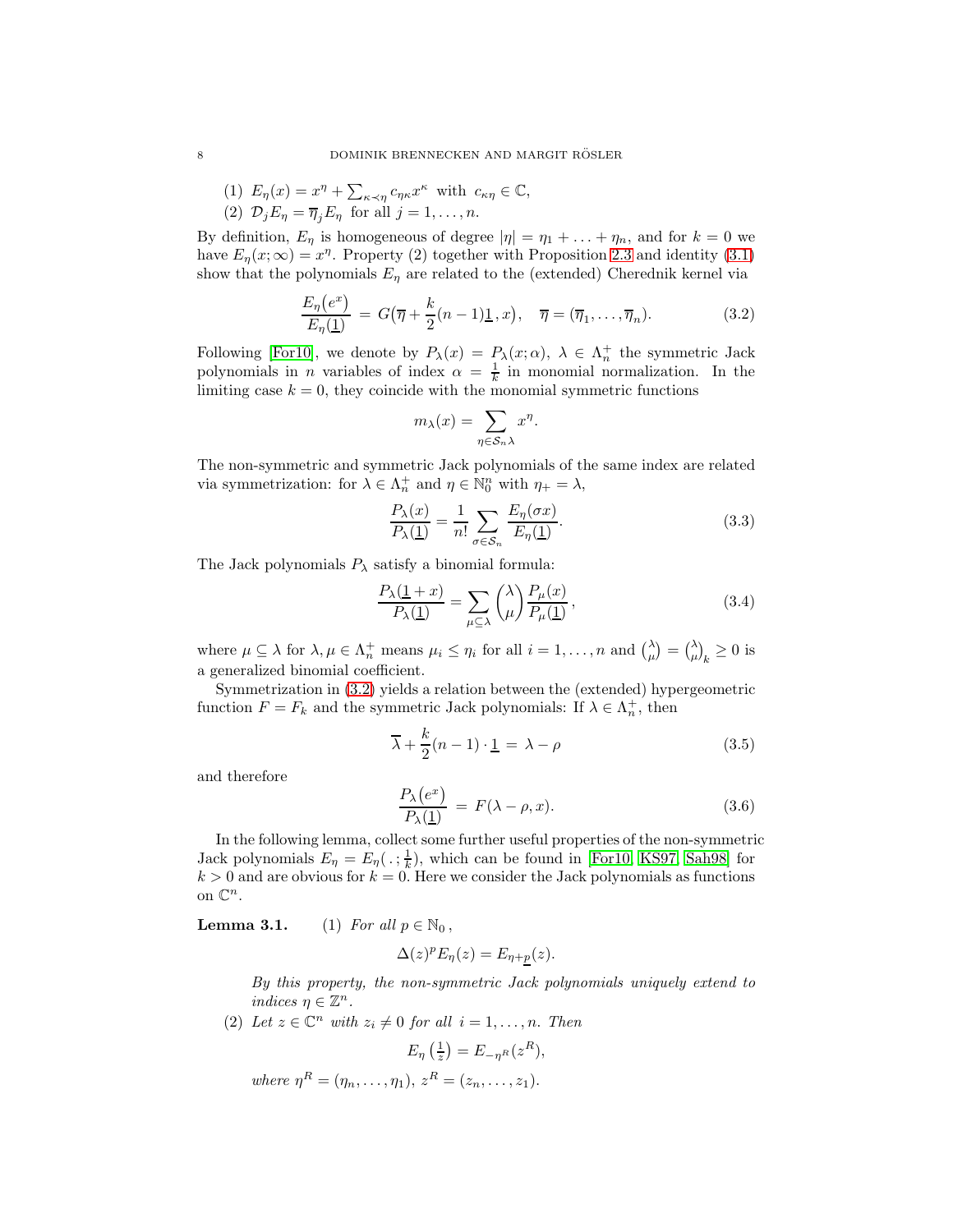(3) Let  $\Phi$  be the so-called raising operator, which acts on functions  $f: \mathbb{C}^n \to \mathbb{C}$ by

$$
\Phi f(z)=z_nf(z_n,z_1,\ldots,z_{n-1})
$$

and on  $\mathbb{N}_0^n$  by

$$
\Phi \eta = (\eta_2, \ldots, \eta_n, \eta_1 + 1).
$$

Then the non-symmetric Jack polynomials satisfy

$$
\Phi E_{\eta} = E_{\Phi \eta} \quad (\eta \in \mathbb{N}_0^n).
$$

According to part (1) this identity extends to all  $\eta \in \mathbb{Z}^n$ , because  $\Phi(\Delta E_{\eta}) =$  $\Delta \cdot \Phi E_{\eta}$  and  $\Phi(\eta + p) = \Phi(\eta) + p$  for all  $p \in \mathbb{N}$ .

(4) The coefficients  $c_{\eta\kappa}$  in the monomial expansion of  $E_{\eta}, \eta \in \mathbb{N}_0^n$ , are nonnegative.

<span id="page-8-1"></span>**Lemma 3.2.** There exists a polynomial  $Q \in \mathcal{P}$  such that for alle  $\eta \in \mathbb{N}_0^n$  and  $\lambda \in \Lambda_n^+,$ 

$$
0 \le E_{\eta}(\underline{1}) \le Q(\eta), \quad 0 \le P_{\lambda}(\underline{1}) \le Q(\lambda).
$$

Proof. By [\[For10,](#page-26-19) Prop. 12.3.2],

$$
E_{\eta}(\underline{1}) = \prod_{(i,j)\in\eta} \frac{j+kn - k\ell'(\eta, i, j)}{\eta_i - j + 1 + k\ell(\eta, i, j) + k}
$$

with the leg length and coleg length  $\ell(\eta, i, j), \ell'(\eta, i, j) \in \{0, ..., n\}$ . Therefore

$$
E_{\eta}(\underline{1}) \le \prod_{i=1}^{n} \prod_{j=1}^{\eta_i} \frac{j+kn}{\eta_i - j + 1} = \prod_{i=1}^{n} \frac{(\eta_i + kn)!}{(kn)! \eta_i!},
$$

which is polynomially bounded in  $\eta$  by Stirling's formula. Similarly (c.f. [\[For10,](#page-26-19) Prop. 12.6.2]),

$$
P_{\lambda}(\underline{1}) = \prod_{(i,j)\in\lambda} \frac{j-1+kn-kl'(\lambda,i,j)}{\lambda_i-j+kl(\eta,i,j)+k} \leq \prod_{i=1}^n \prod_{j=1}^{\lambda_i} \frac{j-1+kn}{\lambda_i-j+k},
$$

which is also polynomially bounded in  $\lambda$ .

To formulate the main results of this section, we introduce the gamma function

<span id="page-8-0"></span>
$$
\Gamma_n(\lambda) = \Gamma_n(k; \lambda) := d_n(k) \cdot \prod_{j=1}^n \Gamma(\lambda_j - k(j-1)) \quad (\lambda \in \mathbb{C}^n),
$$
 (3.7)

with

$$
d_n(k) := \prod_{j=1}^n \frac{\Gamma(1+jk)}{\Gamma(1+k)},
$$

as well as the generalized Pochhammer symbol

$$
[\mu]_{\eta} := \prod_{j=1}^{n} (\mu - k(j-1))_{\eta_j} = \frac{\Gamma_n(\underline{\mu} + \eta)}{\Gamma_n(\underline{\mu})} \quad (\mu \in \mathbb{C}, \eta \in \mathbb{N}_0^n).
$$

For abbreviation, we also write

$$
\Gamma_n(\mu) := \Gamma_n(\underline{\mu}) \quad \text{ for } \mu \in \mathbb{C}.
$$

Note that  $\Gamma_n$  differs by the factor  $d_n(k)$  from the notion in [Rös20, [Mac13\]](#page-26-1), but is in accordance with the notion for the gamma function on symmetric cones. We shall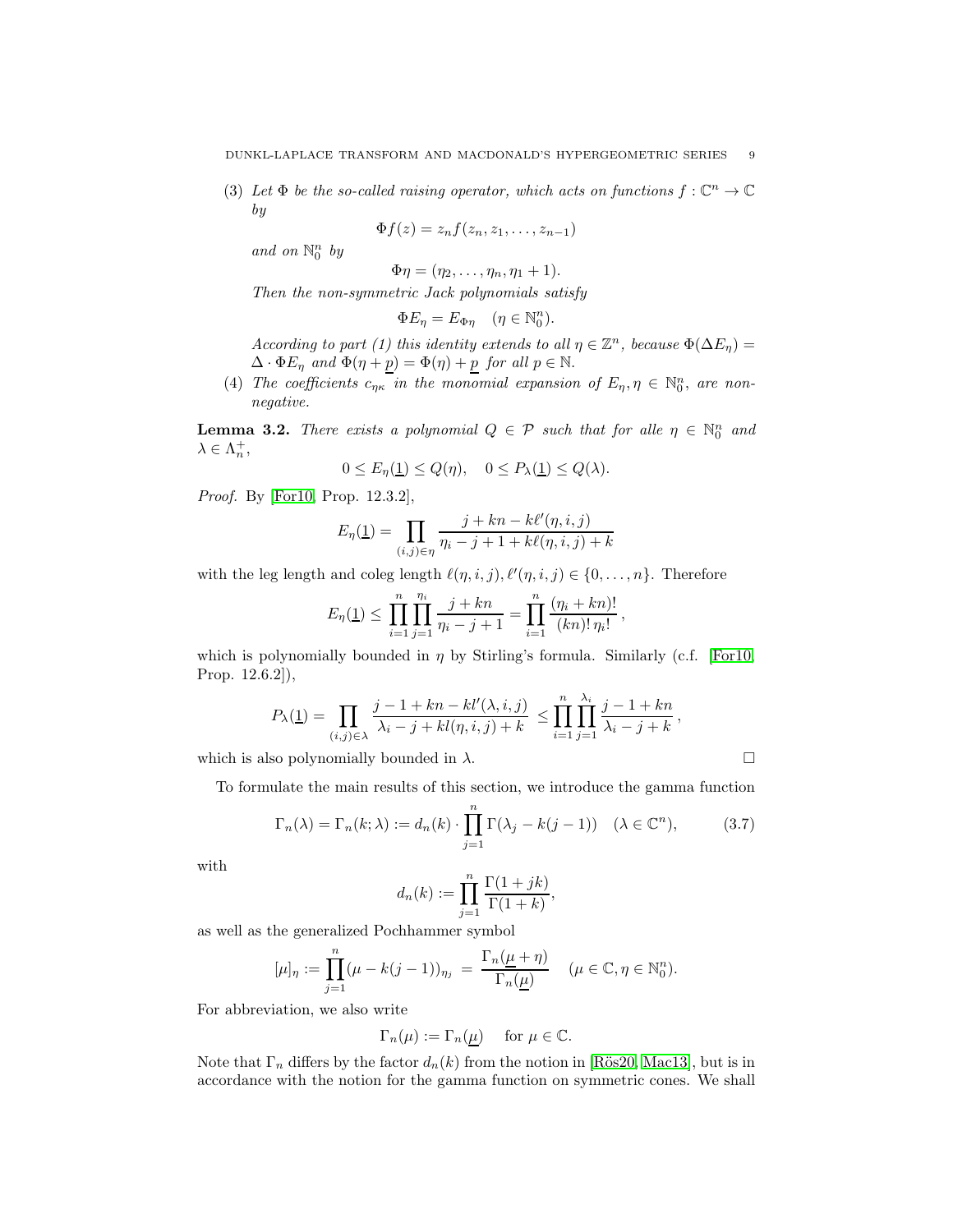obtain the master theorem as a consequence of the following result, which involves the type A Dunkl operators  $T = T(k)$  with multiplicity k:

<span id="page-9-0"></span>**Theorem 3.3.** Fix  $k \geq 0$ , and consider the non-symmetic Jack polynomials  $(E_{\eta})_{\eta \in \mathbb{N}_0^n}$ and the symmetric Jack polynomials  $(P_{\lambda})_{\lambda \in \Lambda_n^+}$  of index  $1/k$ . Then for all  $\mu \in \mathbb{C}$ and all  $x \in \mathbb{R}^n$  with  $x_i \neq 0$  for all  $i = 1, \ldots, n$ ,

- (1)  $E_{\eta}(T)\Delta^{-\mu}(x) = (-1)^{|\eta|} [\mu]_{\eta_+} E_{\eta}(\frac{1}{x}) \Delta(x)^{-\mu};$
- (2)  $P_{\lambda}(T)\Delta^{-\mu}(x) = (-1)^{|\lambda|} [\mu]_{\lambda} P_{\lambda} (\frac{1}{x}) \Delta(x)^{-\mu}.$

For the proof, we first note

**Lemma 3.4.** The set  $\mathbb{N}_0^n$  can be recursively constructed from  $0 \in \mathbb{N}_0^n$  by a chain of the following operations:

- (i) apply the raising operator  $\Phi$  to  $\eta \in \mathbb{N}_0^n$ ,
- (ii) apply a simple permutation  $s_i = (i, i + 1)$  to  $\eta \in \mathbb{N}_0^n$  with  $\eta_i < \eta_{i+1}$ .

*Proof.* This is easily verified by induction on the weight  $|\eta|$ . Indeed, assume that all elements of weight at most r are already constructed and take  $\eta \in \mathbb{N}_0^n$  with  $|\eta| = r + 1$ . Consider the maximal index  $j = 1, ..., n$  with  $\eta_j \neq 0$  and  $\eta_k = 0$  for  $j < k \leq n$ . Then

$$
\eta = (\eta_1, ..., \eta_j, 0, ..., 0) = s_j \cdots s_{n-1}(\eta_1, ..., \eta_{j-1}, 0, ..., 0, \eta_j) = s_j \cdots s_{n-1} \Phi \hat{\eta}
$$

with  $\hat{\eta} = (\eta_j - 1, \eta_1, \dots, \eta_{j-1}, 0, \dots, 0)$ , which is already constructed by induction hypothesis. hypothesis.  $\square$ 

*Proof of Theorem [3.3.](#page-9-0)* Part  $(2)$  is obtained from  $(1)$  by symmetrization. Part  $(1)$  is clear for  $\eta = 0$ , since  $E_0 = 1$ . In view of the above observation, it therefore suffices to consider the following two cases:

Case 1. Assume formula (1) is correct for some  $\eta \in \mathbb{N}_0^n$  with  $\eta_i < \eta_{i+1}$ , and consider  $E_{s_i\eta}$ . According to [\[For10,](#page-26-19) Proposition 12.2.1] there exists a constant  $d_i^{\eta} \in \mathbb{R}$  such that

<span id="page-9-1"></span>
$$
E_{s_i\eta} = d_i^{\eta} E_{\eta} + s_i E_{\eta}.
$$

The Dunkl operators are  $S_n$ -equivariant, i.e.  $\sigma T_{\xi} \sigma^{-1} = T_{\sigma \xi}, \sigma \in S_n$ . Hence the symmetry of  $\Delta(x)$  leads to

$$
(s_i E_\eta)(T)\Delta(x)^{-\mu} = (s_i E_\eta(T)(s_i \Delta)^{-\mu})(x) = E_\eta(T)\Delta^{-\mu}(s_i x)
$$

$$
= (-1)^{|\eta|} [\mu]_{\eta_+} E_\eta(\frac{1}{s_i x})\Delta(s_i x)^{-\mu}
$$

$$
= (-1)^{|\eta|} [\mu]_{\eta_+}(s_i E_\eta)(\frac{1}{x})\Delta(x)^{-\mu}
$$

As  $|s_i\eta| = |\eta|$  and  $(s_i\eta)_{+} = \eta_{+}$ , the formula follows for  $s_i\eta$  by linear combination. Case 2. Assume that formula (1) is correct for some  $\eta \in \mathbb{N}_0^n$ , and consider  $\Phi \eta$ . Using the identity  $\Phi E_n = E_{\Phi n}$  from Lemma 3.1 and the product rule for the Dunkl operators, we calculate

$$
E_{\Phi\eta}(T)\Delta(x)^{-\mu} = T_n E_{\eta}(T_n, T_1, \dots, T_{n-1})\Delta(x)^{-\mu}
$$
  
=  $T_n \left( (-1)^{|\eta|} [\mu]_{\eta_+} E_{\eta}(\frac{1}{x_n}, \frac{1}{x_1}, \dots, \frac{1}{x_{n-1}}) \Delta(x)^{-\mu} \right)$   
=  $(-1)^{|\eta|} [\mu]_{\eta_+} \left( (T_n \Delta(x)^{-\mu}) E_{\eta}(\frac{1}{x_n}, \frac{1}{x_1}, \dots, \frac{1}{x_{n-1}}) + \Delta(x)^{-\mu} (T_n E_{\eta}(\frac{1}{x_n}, \frac{1}{x_1}, \dots, \frac{1}{x_{n-1}})) \right).$  (3.8)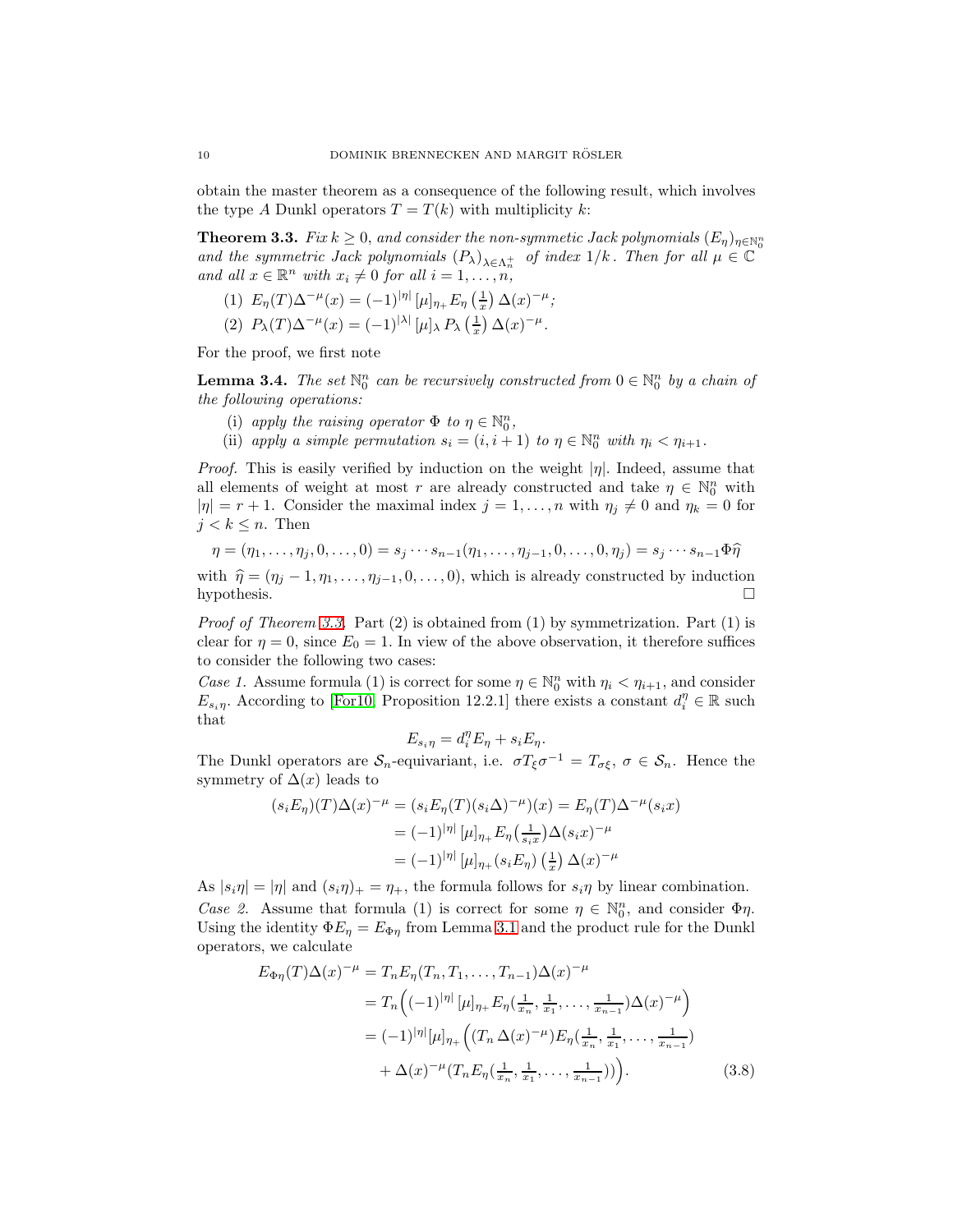As  $T_n$  acts on symmetric functions as the partial derivative  $\frac{\partial}{\partial x_n}$ , we have  $T_n\Delta(x)^{-\mu} =$  $-\mu x_n^{-1} \Delta(x)^{-\mu}$ . Parts (1) and (2) of Proposition 3.1 show that

<span id="page-10-0"></span>
$$
E_{\eta}(\frac{1}{x_n}, \frac{1}{x_1}, \dots, \frac{1}{x_{n-1}}) = \Delta^{-p}(x) E_{\eta^*}(x_{n-1}, \dots, x_1, x_n)
$$

with  $\eta^* = -\eta^R + \underline{p}$ , where  $p \in \mathbb{N}$  is so large that  $-\eta^R + \underline{p} \in \mathbb{N}_0^n$ . Note further that  $\frac{1}{x_n}E_\eta(\frac{1}{x_n},\frac{1}{x_1},\ldots,\frac{1}{x_{n-1}})=E_{\Phi\eta}(\frac{1}{x})$ . Thus formula [\(3.8\)](#page-9-1) reduces to  $E_{\Phi \eta}(T) \Delta(x)^{-\mu}$ =  $(-1)^{|\eta|} [\mu]_{\eta_+} \Delta(x)^{-\mu} \big( - \mu E_{\Phi \eta} (\frac{1}{x}) + T_n(\Delta^{-p}(x) E_{\eta^*}(x_{n-1}, \dots, x_1, x_n)) \big).$  (3.9)

Again by the product rule for  $T_n$  and that fact that  $T_n$  commutes with  $s_1, \ldots, s_{n-2}$ , we further obtain

$$
T_n(\Delta^{-p}(x)E_{\eta^*}(x_{n-1},...,x_1,x_n))
$$
  
=  $-p\Delta(x)^{-p}E_{\eta^*}(x_{n-1},...,x_1,x_n) + \Delta(x)^{-p}(T_nE_{\eta^*}(x_{n-1},...,x_1,x_n))$   
=  $-px_n^{-1}\Delta(x)^{-p}E_{\eta^*}(x_{n-1},...,x_1,x_n) + \Delta(x)^{-p}(T_nE_{\eta^*})(x_{n-1},...,x_1,x_n)$   
=  $x_n^{-1}\Delta(x)^{-p}(-pE_{\eta^*}(x_{n-1},...,x_1,x_n) + (x_nT_nE_{\eta^*})(x_{n-1},...,x_1,x_n)).$ 

As  $x_nT_n = \mathcal{D}_n + k(n-1)$ , we have

$$
x_n T_n E_{\eta^*}(x_{n-1},...,x_1,x_n) = (\overline{\eta^*}_n + n - 1) E_{\eta^*}(x_{n-1},...,x_1,x_n)
$$
  
with  $\overline{\eta^*}_n = \eta_n^* - k \# \{ \ell < n \mid \eta_\ell^* \ge \eta_n^* \},$  so that

$$
T_n(\Delta^{-p}(x)E_{\eta^*}(x_{n-1},...,x_1,x_n))
$$
  
=  $(-p + (\overline{\eta^*}_n + k(n-1)))\Delta(x)^{-p} \frac{1}{x_n}E_{\eta^*}(x_{n-1},...,x_1,x_n)$   
=  $(-p + (\overline{\eta^*}_n + k(n-1)))\frac{1}{x_n}E_{\eta}(\frac{1}{x_n}, \frac{1}{x_1},..., \frac{1}{x_{n-1}})$   
=  $(-p + (\overline{\eta^*}_n + k(n-1)))E_{\Phi\eta}(\frac{1}{x}).$ 

Thus equation [\(3.9\)](#page-10-0) reduces to

<span id="page-10-1"></span>
$$
E_{\Phi\eta}(T)\Delta(x)^{-\mu} = (-1)^{|\eta|}[\mu]_{\eta_+}(-\mu - p + \overline{\eta^*}_{n} + k(n-1))E_{\Phi\eta}(\frac{1}{x})\Delta(x)^{-\mu}.
$$
 (3.10)  
Let  $1 \le j \le n$  be minimal such that the entry  $j$  in  $\eta_+$  is equal to  $\eta_1$ , i.e.

$$
j - 1 = \# \{ \ell > 1 \mid \eta_1 < \eta_\ell \}. \tag{3.11}
$$

Now at position j in  $(\Phi \eta)_+$  there is  $\eta_1 + 1$ . Thus, by definition of j we have

$$
\overline{\eta^*}_n = (\eta^R + p)_n - k \# \{ \ell < n \mid -\eta_\ell^R + p \ge -\eta_n^R + p \} \\
= p + \eta_1 - k \# \{ \ell < n \mid \eta_{n-\ell+1} \le \eta_1 \} \\
= p + \eta_1 - k \# \{ \ell > 1 \mid \eta_\ell \le \eta_1 \} \\
= p + \eta_1 - k(n - j).
$$

So finally, since j is the position of  $\eta_1 + 1 = (\Phi \eta)_n$  in  $(\Phi \eta)_+$  we have that  $(\Phi \eta)_+$  is exactly  $\eta_+$  plus an 1 at position j. Therefore

$$
(-1)^{|\eta|}[\mu]_{\eta_+}(-\mu - p + \overline{\eta^*}_{n} + k(n-1))
$$
  
= 
$$
(-1)^{|\eta|}[\mu]_{\eta_+}(-\mu + \eta_1 - k(n-j) + k(n-1))
$$
  
= 
$$
(-1)^{|\eta|+1}[\mu]_{\eta_+}(\mu - k(j-1) + (\eta_1 + 1) - 1)
$$
  
= 
$$
(-1)^{|\Phi \eta|}[\mu]_{(\Phi \eta)_+}.
$$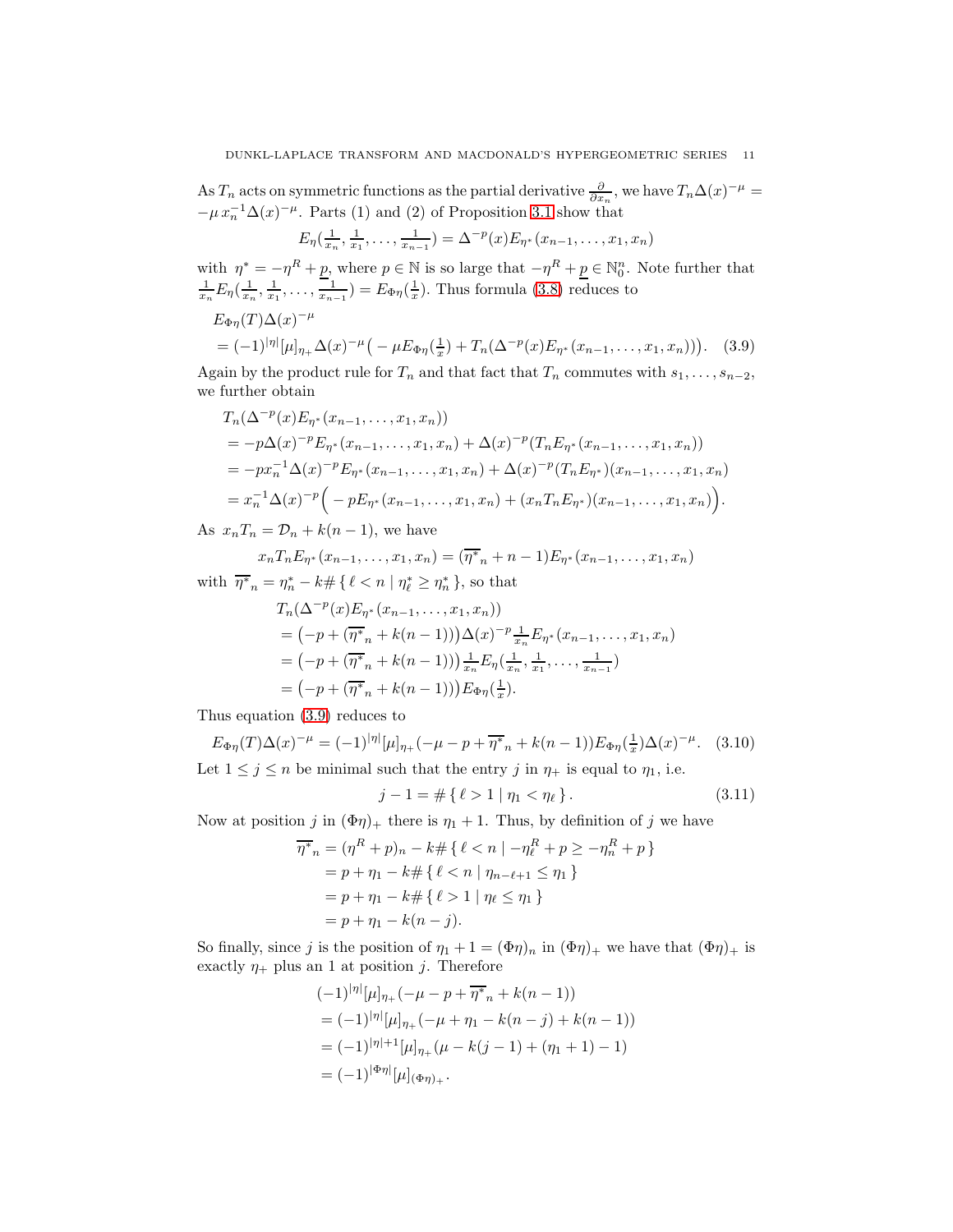Plugging this into  $(3.10)$  we obtain the assertion.

<span id="page-11-1"></span>**Theorem 3.5** (Laplace transform identities for Jack polynomials). Let  $(E_{\eta})_{\eta \in \mathbb{N}_{0}^{n}}$ and  $(P_{\lambda})_{\lambda \in \Lambda_n^+}$  be the non-symmetric and symmetric Jack polynomials of index  $1/k, k \geq 0$ . Then for all  $\mu \in \mathbb{C}$  with  $Re \mu > \mu_0$  and  $z \in \mathbb{C}^n$  with  $Re \ z > 0$ ,

(1) 
$$
\int_{\mathbb{R}_+^n} E(-z,x)E_{\eta}(x)\Delta(x)^{\mu-\mu_0-1}\omega(x)dx = \Gamma_n(\eta_+ + \underline{\mu})E_{\eta}\left(\frac{1}{z}\right)\Delta(z)^{-\mu};
$$
  
\n(2) 
$$
\int_{\mathbb{R}_+^n} J(-z,x)P_{\lambda}(x)\Delta(x)^{\mu-\mu_0-1}\omega(x)dx = \Gamma_n(\lambda+\underline{\mu})P_{\lambda}\left(\frac{1}{z}\right)\Delta(z)^{-\mu}.
$$

Part (2) is just Macdonald's [\[Mac13\]](#page-26-1) Conjecture (C), and part (1) corresponds to formula (4.38) in [\[BF98\]](#page-26-9) (there is a misprint: the Laguerre polynomial  $E_{\eta}^{(L)}$  has to be replaced by  $E_n$ ).

*Proof.* The integrals converge by Lemma [2.1.](#page-4-0) According to  $[\text{Rös20}]$ ,

$$
\Delta(z)^{-\mu} = \frac{1}{\Gamma_n(\mu)} \mathcal{L}(\Delta^{\mu-\mu_0-1})(z),
$$

and for each polynomial  $p \in \mathcal{P}$ ,

$$
p(-T)\Delta^{-\mu}(z) = \frac{1}{\Gamma_n(\mu)} \mathcal{L}(p \Delta^{\mu-\mu_0-1})(z).
$$

Now part  $(1)$  is immediate from Theorem [3.3](#page-9-0) $(1)$ , and part  $(2)$  follows by symmetrization.  $\Box$ 

#### 4. Some general properties of the Cherednik kernel

We want to extend the Laplace transform identities for Jack polynomials to the Cherednik kernel of type A. For this, we shall need some relations for the Cherednik kernel which are of a general nature and seem not to be stated in the literature. In this section, we therefore consider an arbitrary crystallographic root system  $R$  with Weyl group W in a Euclidean space  $a$ . In particular, it is required that R spans  $a$ . The inner product in  $\mathfrak a$  is extended to  $\mathfrak a_{\mathbb C}$  in a bilinear way. A W-invariant function  $k: R \to \mathbb{C}, \alpha \mapsto k_\alpha$  is called a multiplicity function. The Cherednik operators associated with multiplicity function k and some positive subsystem  $R_+$  of R are defined by

$$
D_{\xi}(R_{+}) = D_{\xi}(R_{+},k) = \partial_{\xi} - \langle \rho(R_{+}), \xi \rangle + \sum_{\alpha \in R_{+}} k_{\alpha} \langle \alpha, \xi \rangle \frac{1 - s_{\alpha}}{1 - e^{-\alpha}}.
$$

where  $\rho(R_+) = \rho(R_+, k) = \frac{1}{2} \sum_{\alpha \in R_+} k_\alpha \alpha$  is the generalized Weyl vector. The  $D_{\xi}(R_{+}), \xi \in \mathfrak{a}$  commute. According to [\[Opd95\]](#page-26-10), there exist a W-invariant tubular neighborhood U of a in  $a_{\mathbb{C}}$  such that for fixed multiplicity k with  $\text{Re } k \geq 0$  and each  $\lambda \in \mathfrak{a}_{\mathbb{C}}$  there exists a unique holomorphic function  $f = G(\lambda, \cdot) = G_k(R_+, \lambda, \cdot),$ called the Cherednik kernel associated with  $R_+$  and k, which satisfies the eigenvalue system

$$
\begin{cases} D_{\xi}(R_+)f=\langle \lambda, \xi \,\rangle f & \text{for all } x \in \mathfrak{a}; \\ f(0)=1. \end{cases}
$$

<span id="page-11-0"></span>Proposition 4.1. The Cherednik operators and the Cherednik kernel associated with the positive system  $R_+$  of R have the following properties.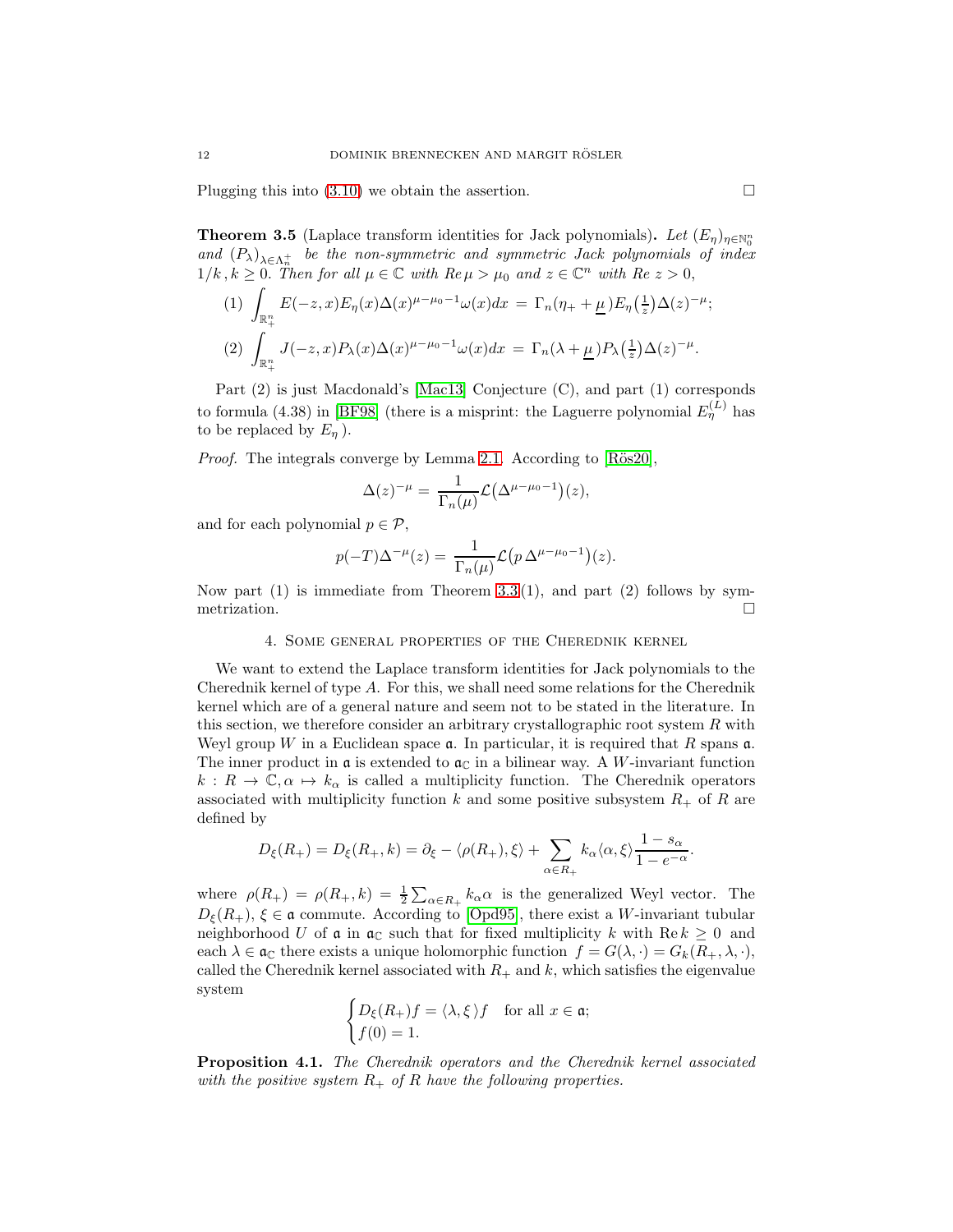- (1)  $wD_{\xi}(R_{+})w^{-1} = D_{w\xi}(wR_{+})$  for all  $w \in W$ .
- (2)  $D_{\xi}(R_{+})f^{-} = -(D_{\xi}(R_{-})f)^{-}$ , where  $f^{-}(x) = f(-x)$  and  $R_{-} := -R_{+}$ .
- (3)  $G(R_+,\lambda,z) = G(wR_+,w\lambda,wz)$ . In particular, the hypergeometric function

$$
F(\lambda, z) = F_k(\lambda, z) := \frac{1}{|W|} \sum_{w \in W} G(R_+, \lambda, wz)
$$

does not depend on the choice of  $R_+$ .

- (4)  $G(R_+,\lambda,-z) = G(R_+,-w_0\lambda,w_0z)$ , where  $w_0$  is the longest element of W.
- (5)  $F(\lambda, -z) = F(-\lambda, z)$ .

Proof. (1) This follows from the identities

$$
w(\partial_{\xi} - \langle \rho(R_+), \xi \rangle)w^{-1} = \partial_{w\xi} - \langle \rho(wR_+), w\xi \rangle
$$

and

$$
\sum_{\alpha \in R_+} k_{\alpha} \langle \alpha, \xi \rangle w \frac{1 - s_{\alpha}}{1 - e^{-\alpha}} w^{-1} = \sum_{\beta \in wR_+} k_{\beta} \langle \beta, \xi \rangle \frac{1 - s_{\beta}}{1 - e^{-\beta}}.
$$

(2) Note that  $(\partial_{\xi} - \langle \rho(R_+), \xi \rangle) f^- = -(\partial_{\xi} - \langle \rho(-R_+), \xi \rangle f)^-$ . As  $k_{\alpha} = k_{-\alpha}$ , we also have

$$
\sum_{\alpha \in R_+} k_{\alpha} \langle \alpha, \xi \rangle \frac{f^- - s_{\alpha} f^-}{1 - e^{-\alpha}} = - \left( \sum_{\beta \in -R_+} k_{\beta} \langle \beta, \xi \rangle \frac{1 - s_{\beta}}{1 - e^{-\beta}} f \right)^{-}.
$$

Thus  $D_{\xi}(R_{+})f^{-} = -(D_{\xi}(-R_{+})f)^{-}$ .

(3) In view of part (1), the defining eigenvalue equation  $D_{\xi}(R_{+})f = \langle \lambda, \xi \rangle f$  is equivalent to

$$
D_{w\xi}(wR_{+})(wf) = wD_{\xi}(R_{+})f = \langle \lambda, \xi \rangle (wf) = \langle w\lambda, w\xi \rangle (wf).
$$

Hence  $G(R_+, \lambda, w^{-1}z) = G(wR_+, w\lambda, z)$ .

(4) From part (2) we observe that

$$
D_{\xi}(R_{-})G(\lambda, -\cdot) = -(D_{\xi}(R_{+})G_{k}(\lambda, \cdot))^{-} = -\langle \lambda, \xi \rangle G(\lambda, -\cdot).
$$

Therefore  $G(R_+,\lambda,-z) = G(R_-,-\lambda,z)$ . The longest element  $w_0 \in W$  satisfies  $w_0R_ = R_+$ . Hence by part (3),

$$
G(R_+, \lambda, -z) = G(w_0 R_-, -w_0 \lambda, w_0 z) = G(R_+, -w_0 \lambda, w_0 z).
$$

(5) This is clear from part (4).

$$
\qquad \qquad \Box
$$

<span id="page-12-0"></span>If  $k \geq 0$ , then according to [\[Sch08\]](#page-27-4) and [\[Opd95\]](#page-26-10),  $G(\lambda, x) > 0$  for all  $\lambda, x \in \mathfrak{a}$  and  $|G(\lambda, x)| \le G(\text{Re }\lambda, x) \le \sqrt{|W|} e^{\max_{w \in W} \langle \text{Re }\lambda, wx \rangle}$  for all  $\lambda \in \mathfrak{a}_{\mathbb{C}}, x \in \mathfrak{a}.$  (4.1)

The following result generalizes the estimate of the Cherednik kernel stated in [\[RKV13,](#page-27-1) Theorem 3.3]. Notice that the eigenvalue characterization of G implies that  $G(-\rho, \cdot) \equiv 1$  for  $\rho = \rho(R_+).$ 

<span id="page-12-1"></span>**Proposition 4.2.** Suppose that  $k \geq 0$ . Then the Cherednik kernel  $G = G_k(R_+, \cdot, \cdot)$ satisfies the following estimate for  $x \in \mathfrak{a}$  and all  $\lambda, \mu \in \mathfrak{a}_{\mathbb{C}}$ :

$$
|G(\lambda + \mu, x)| \le G(Re \mu, x) \cdot e^{\max_{w \in W} \langle Re \lambda, wx \rangle}.
$$

Moreover, since  $G(-\rho, \cdot) \equiv 1$ , we in particular have

$$
|G(\lambda - \rho, x)| \leq e^{\max_{w \in W} \langle Re \, \lambda, w x \rangle} \quad \textit{ for all } \lambda \in \mathfrak{a}_{\mathbb{C}}, \, x \in \mathfrak{a}.
$$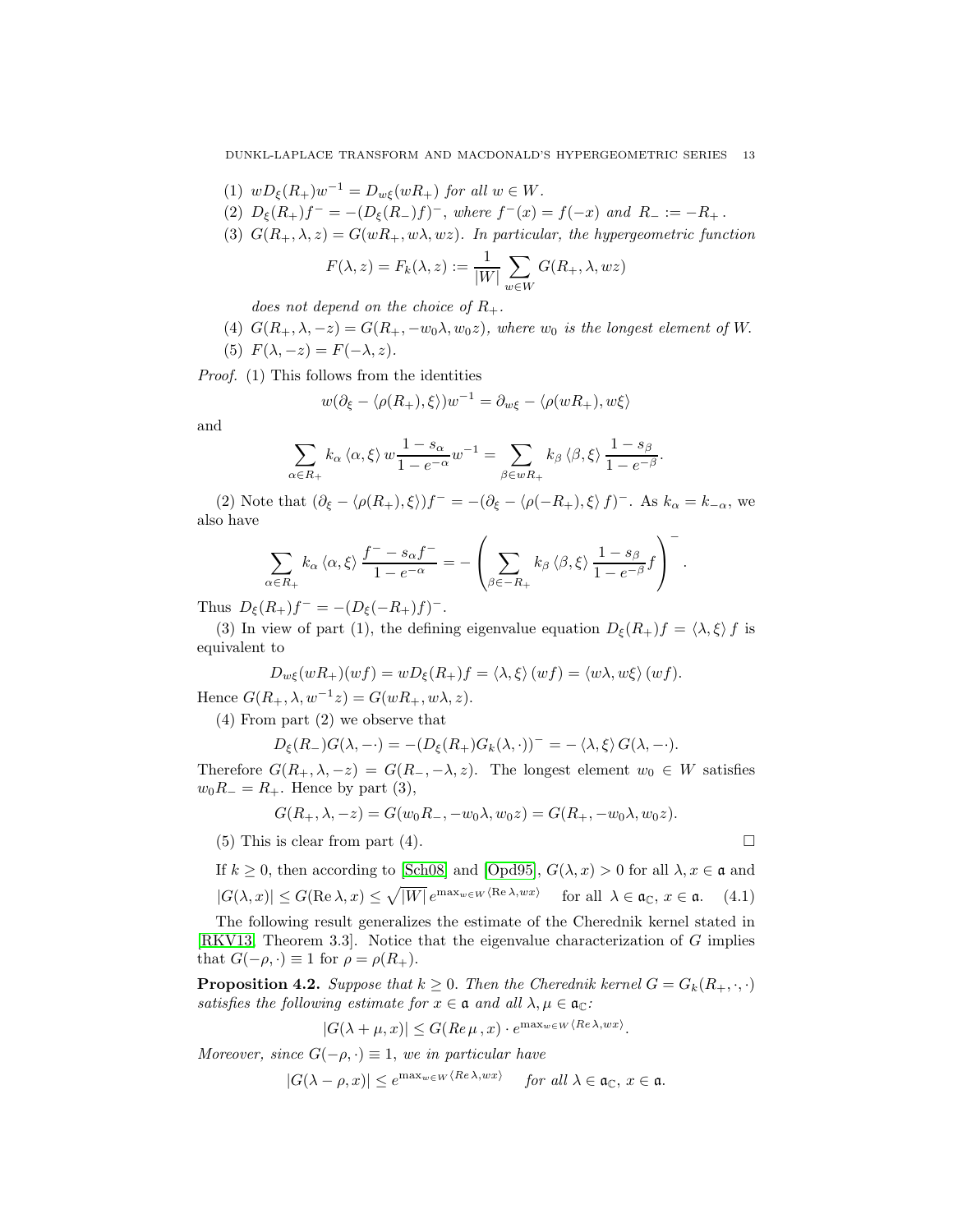*Proof.* In  $\lceil RKV13, Theorem 3.3 \rceil$  it was proven by a Phragmen-Lindelöf argument that for all  $\lambda \in \mathfrak{a}, \mu \in \overline{\mathfrak{a}_+}$  and  $x \in \mathfrak{a},$ 

<span id="page-13-0"></span>
$$
G(\lambda + \mu, x) \le G(\mu, x) \cdot e^{\max_{w \in W} \langle \lambda, wx \rangle}.
$$
\n(4.2)

An inspection of the proof in loc.cit. shows that it can be carried out in exactly the same way when  $\overline{\mathfrak{a}_+}$  is replaced by an arbitrary closed Weyl chamber  $C \subset \mathfrak{a}$ . Therefore estimate [\(4.2\)](#page-13-0) extends to all  $\mu \in \mathfrak{a}$ , and the claim follows from [\(4.1\)](#page-12-0).  $\Box$ 

*Remark* 4.3. For root system  $R = A_{n-1}$ , items (3)–(5) of Proposition [4.1](#page-11-0) as well as Proposition [4.2](#page-12-1) are easily checked to remain valid for the extensions of  $G$  and  $F$ as defined in [\(2.2\)](#page-5-3).

## 5. Laplace transform of Heckman-Opdam hpergeometric functions and the Cherednik kernel

In this section, we return to  $A_{n-1}$  and resume the notations from Sections 1–3. We shall extend the statements of Theorem [3.5](#page-11-1) to the Cherednik kernel and the hypergeometric function of type  $A_{n-1}$ . Formulas [\(3.2\)](#page-7-0) and [\(3.6\)](#page-7-1) suggest that it will be convenient to work with suitable modifications of the (extended) kernels G and F. According to our construction in Section [2,](#page-3-0) the extended Cherednik kernel  $G$  is in particular holomorphic on the set

$$
\mathbb{C}^n \times (\mathbb{R}^n + i\Omega') \text{ with } \Omega' = \{x \in \mathbb{R}^n : |x_i| < \frac{\pi}{2} \text{ for all } i = 1, \dots, n\}.
$$

The exponential mapping  $\exp : z \mapsto e^z$  (understood componentwise) maps  $\mathbb{R}^n + i\Omega'$ biholomorphically onto  $H := \{z \in \mathbb{C}^n : \text{Re } z > 0\}$  with inverse log. The modified kernels

$$
\mathcal{G}(\lambda, z) := G(\lambda, \log(z)),
$$
  

$$
\mathcal{F}(\lambda, z) := F(\lambda, \log(z))
$$

are therefore holomorphic on  $\mathbb{C}^n \times H$ . We call them the rational version of the Cherednik kernel and the hypergeometric function, respectively. Obviously  $\mathcal F$  is  $\mathcal{S}_n$ -invariant in each argument. We collect some properties of G and F which shall be needed lateron.

**Lemma 5.1.** (1) For all  $z \in H$ ,  $\lambda \in \mathbb{C}^n$  and  $\mu \in \mathbb{C}$ ,

$$
\Delta(z)^{\mu} \mathcal{G}(\lambda, z) = \mathcal{G}(\lambda + \mu, z), \quad \Delta(z)^{\mu} \mathcal{F}(\lambda, z) = \mathcal{F}(\lambda + \mu, z).
$$

(2) For all  $z \in H$  and  $\lambda \in \mathbb{C}^n$ ,

$$
\mathcal{G}(\lambda,\tfrac{1}{z})=\mathcal{G}(-\lambda^R,z^R),\quad \mathcal{F}(\lambda,\tfrac{1}{z})=\mathcal{F}(-\lambda,z),
$$

(3) For all  $x \in \mathbb{R}^n_+$  and all  $\lambda, \mu \in \mathbb{C}^n$ ,

$$
|\mathcal{G}(\lambda + \mu, x)| \leq \mathcal{G}(Re \lambda, x) \cdot \max_{\sigma \in \mathcal{S}_n} x^{\sigma(Re \mu)}
$$

.

In particular, for all  $x \in \mathbb{R}^n_+$  and  $\lambda \in \mathbb{C}^n$ ,

$$
|\mathcal{G}(\lambda, x)| \leq \max_{\sigma \in \mathcal{S}_n} x^{\sigma(Re \lambda)}.
$$

The same estimates hold for F.

(4) For partitions  $\lambda \in \Lambda_n^+$ ,

$$
\mathcal{G}(\lambda - \rho, z) = \frac{E_{\lambda}(z)}{E_{\lambda}(\underline{1})}.
$$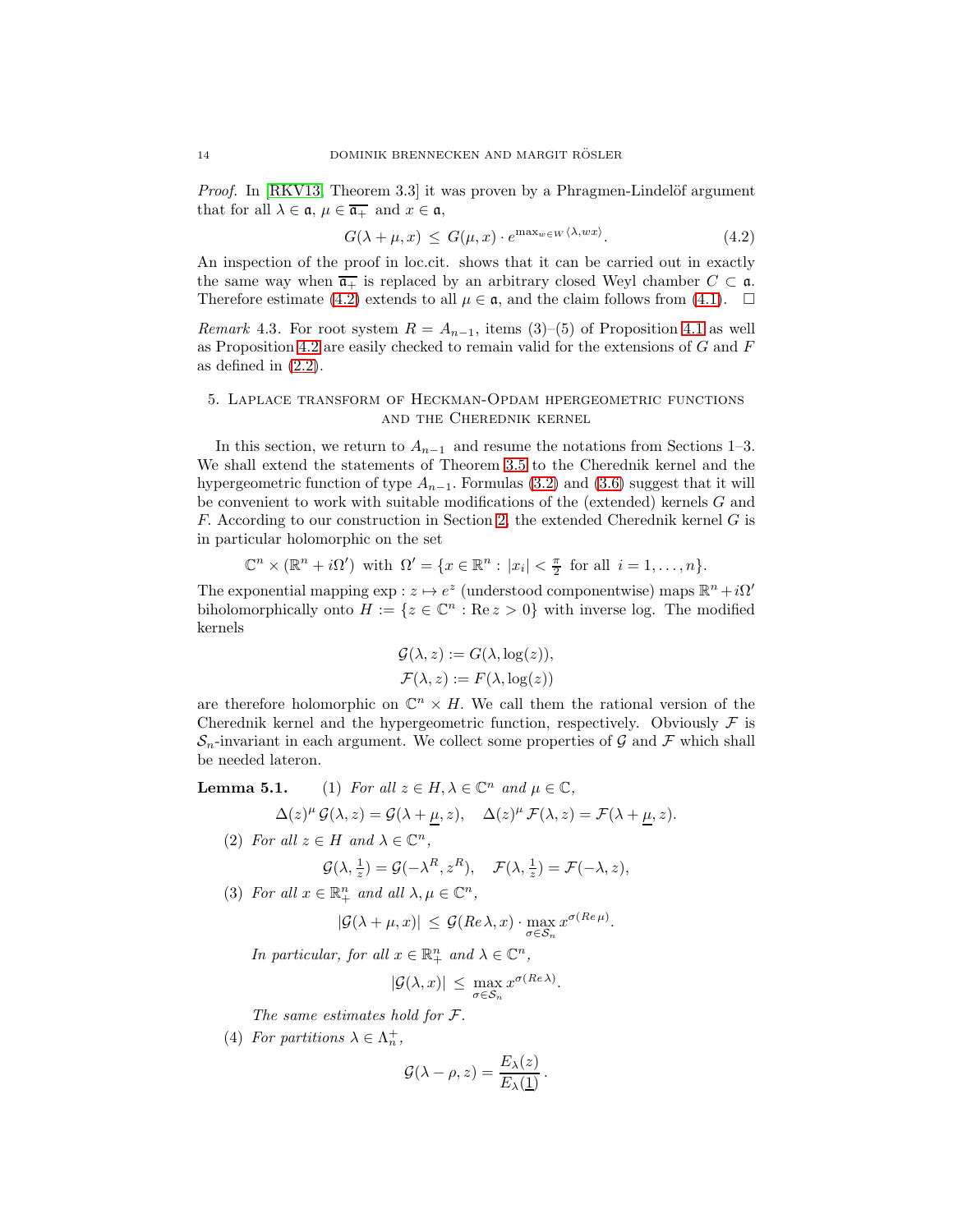Proof. Part (1) is clear from the definitions. Part (2) follows from Proposition [4.1,](#page-11-0) since the longest element  $w_0 \in S_n$  acts by  $w_0 \lambda = \lambda^R = (\lambda_n, \dots, \lambda_1)$ . Part (3) is immediate from Proposition [4.2](#page-12-1) (and the subsequent remark). Finally, part (4) follows from identities  $(3.2)$  and  $(3.5)$ .

The extension of Theore[m3.5](#page-11-1) will be carried out by analytic extension with respect to the spectral parameter, which is based on the following generalization of the classical Carlson theorem [\[Tit76,](#page-27-5) p.186].

<span id="page-14-1"></span>**Lemma 5.2.** Let  $U \subseteq \mathbb{C}^n$  be an open neighborhood of  $\{Re\ z \geq 0\} \subseteq \mathbb{C}^n$  and let  $f: U \to \mathbb{C}$  be holomorphic. Put  $||z||_1 := \sum_{i=1}^n |z_i|$ . If f satisfies

(\*) 
$$
f(z) = O(e^{c||z||_1})
$$
 for some  $c < \pi$  and  $f|_{\Lambda_n^+} \equiv 0$ ,

then  $f \equiv 0$ .

*Proof.* We proceed by induction on n. The case  $n = 1$  is Carlson's classical theorem. To achieve step  $n-1 \to n$ , consider for fixed  $\lambda \in \Lambda_n^+$  the holomorphic function

$$
f_{\lambda}: U' \to \mathbb{C}, \xi \mapsto f(\xi + \lambda_1, \lambda_2, \dots, \lambda_n)
$$

where  $U' \subseteq \mathbb{C}$  is a suitable neighborhood of  $\{ \text{Re} \xi + \lambda_1 \geq 0 \} \subseteq \mathbb{C}$ . Then  $f_{\lambda}|_{\mathbb{N}_0} \equiv 0$ and

$$
f_{\lambda}(\xi) = \mathcal{O}(e^{c|\xi|})
$$

with c as in (\*). Therefore  $f_{\lambda}$  vanishes identically. From this we conclude that for fixed  $\xi \in \mathbb{C}$  with  $\text{Re}\,\xi \geq 0$ , the function

$$
g_{\xi}: \widetilde{U} \to \mathbb{C}, \quad w \mapsto f(\xi, w)
$$

vanishes on  $\Lambda_{n-1}^+$  for some suitable neighborhood  $\widetilde{U} \subseteq \mathbb{C}^{n-1}$  of  $\{\text{Re } w \geq 0\}$ . Moreover

$$
g_{\xi}(w) = \mathcal{O}(e^{c ||(\xi, w)||_1}) = \mathcal{O}(e^{c ||w||_1}),
$$

and by the induction hypothesis we obtain that  $g_{\xi}$  vanishes identically. As  $\xi$  was arbitrary, we obtain  $f \equiv 0$ .

<span id="page-14-0"></span>We are now in the position to prove the following generalization of Theorem [3.5:](#page-11-1) **Theorem 5.3.** Let  $\mu \in \mathbb{C}$  with  $Re \mu > \mu_0 = k(n-1)$ ,  $\lambda \in \mathbb{C}^n$  with  $Re \lambda \geq 0$  and  $z \in H$ . Then

(1) 
$$
\int_{\mathbb{R}_+^n} E(-z,x) \mathcal{G}(\lambda,x) \Delta(x)^{\mu-\mu_0-1} \omega(x) dx = \Gamma_n(\lambda+\rho+\underline{\mu}) \mathcal{G}(\lambda,\frac{1}{z}) \Delta(z)^{-\mu}.
$$
  
\n(2) 
$$
\int_{\mathbb{R}_+^n} J(-z,x) \mathcal{F}(\lambda,x) \Delta(x)^{\mu-\mu_0-1} \omega(x) dx = \Gamma_n(\lambda+\rho+\underline{\mu}) \mathcal{F}(\lambda,\frac{1}{z}) \Delta(z)^{-\mu}.
$$

The second formula generalizes the Laplace transform identity [\(1.5\)](#page-2-1) for spherical functions on a symmetric cone. In view of Lemma 5.1, this theorem can be equivalently reformulated as follows:

**Corollary 5.4.** Suppose that  $Re \lambda \geq \mu_0$ . Then for all  $z \in H$ ,

(1) 
$$
\int_{\mathbb{R}^n_+} E(-z,x) \mathcal{G}(\lambda,x) \Delta(x)^{-\mu_0-1} \omega(x) dx = \Gamma_n(\lambda+\rho) \mathcal{G}(\lambda,\frac{1}{z});
$$
  
\n(2) 
$$
\int_{\mathbb{R}^n_+} J(-z,x) \mathcal{F}(\lambda,x) \Delta(x)^{-\mu_0-1} \omega(x) dx = \Gamma_n(\lambda+\rho) \mathcal{F}(\lambda,\frac{1}{z}).
$$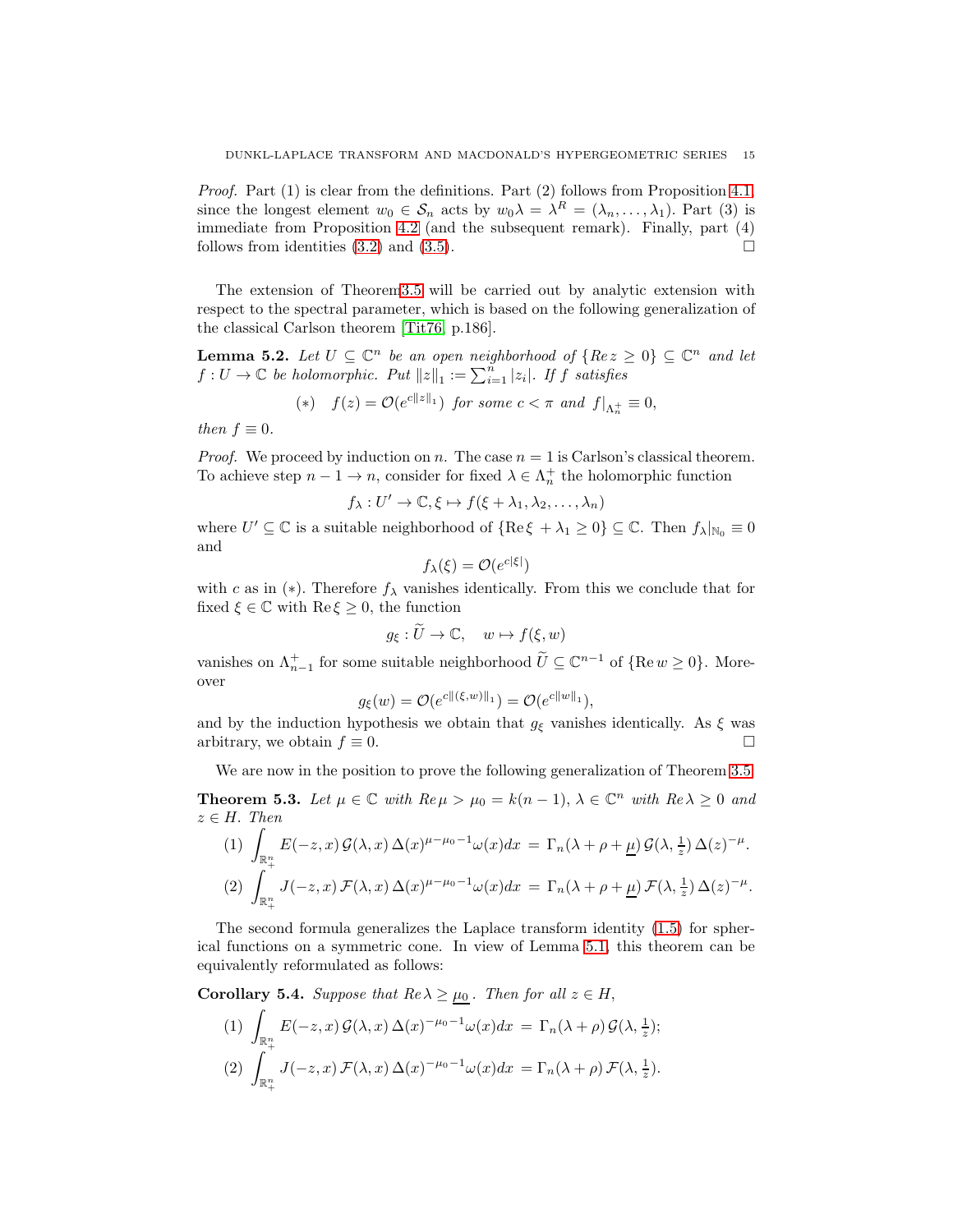Proof of Theorem [5.3.](#page-14-0) It suffices to check part (1). By Carlson's theorem, we shall prove that

<span id="page-15-0"></span>
$$
\frac{1}{\Gamma_n(\lambda+\rho+\underline{\mu})}\int_{\mathbb{R}_+^n}E(-z,x)\,\mathcal{G}(\lambda,x)\,\Delta(x)^{\mu-\mu_0-1}\omega(x)dx\,=\,\mathcal{G}(\lambda,\tfrac{1}{z})\,\Delta(z)^{-\mu}.\tag{5.1}
$$

Note first that [\(5.1\)](#page-15-0) holds for all  $\lambda \in \Lambda_n^+ - \rho$ , by Theorem [3.5](#page-11-1) and Lemma 5.1(4). The right hand side of [\(5.1\)](#page-15-0) is holomorphic in  $(\lambda, z, \mu)$  on  $\mathbb{C}^n \times H \times \mathbb{C}$ . Moreover, the left hand side exists and is continuous on  $\overline{H} \times H \times \{\text{Re } \mu > \mu_0\}$  and holomorphic on  $H \times H \times \{\text{Re}\,\mu > \mu_0\}$ . Indeed, suppose that  $\text{Re}\,z \geq \underline{s}$  for some  $s > 0$ . Then by  $[R\ddot{o}s20],$ 

$$
|E(-z,x)| \le E(-\operatorname{Re} z, x) \le e^{-\langle \underline{s}, x \rangle}.
$$

Together with Lemma 5.1 we obtain for  $x \in \mathbb{R}^n_+$ 

$$
\left| E(-z,x) \mathcal{G}(\lambda,x) \Delta(x)^{\mu-\mu_0-1} \right| \leq e^{-\langle \underline{s},x \rangle} \Delta(x)^{\operatorname{Re}\mu-\mu_0-1} \max_{\sigma \in \mathcal{S}_n} x^{\sigma(\operatorname{Re}\lambda)}.
$$

Hence the integral on the left hand side of formula [\(5.1\)](#page-15-0) exists and is (by standard arguments) continuous respectively holomorphic as stated. It therefore suffices to check [\(5.1\)](#page-15-0) for  $z \in \mathbb{R}^n$  with  $z > 1$  and  $\mu \in \mathbb{R}$  with  $\mu > \mu_0$ . We want to apply Carlson's Theorem [5.2](#page-14-1) with respect to  $\lambda$ . As  $z > 1$ , the right hand side of [\(5.1\)](#page-15-0) is bounded in  $\lambda$  according to Lemma 5.1, and it remains to control the growth of the left hand side. For  $\lambda \in H$ , define  $\eta(\lambda) := (\lceil \text{Re } \lambda_1 \rceil, \dots, \lceil \text{Re } \lambda_n \rceil) \to \in \Lambda_n^+$ . Then for arbitrary  $x \in \mathbb{R}^n_+,$ 

$$
\max_{\sigma \in \mathcal{S}_n} x^{\sigma(\text{Re }\lambda)} \, \leq \, \max_{\sigma \in \mathcal{S}_n} (\underline{1}+x)^{\sigma(\text{Re }\lambda)} \leq \, P_{\eta(\lambda)}(\underline{1}+x),
$$

because the coefficients of  $P_{\eta(\lambda)}$  in its monomial expansion are nonnegative. Now recall the binomial formula  $(3.4)$  for the Jack polynomials as well as the identity

$$
\int_{\mathbb{R}^n_+} e^{-\langle \underline{1}, x \rangle} P_{\kappa}(x) \Delta(x)^{\mu - \mu_0 - 1} \omega(x) dx = \Gamma_n(\kappa + \underline{\mu}) P_{\kappa}(\underline{1})
$$

from  $[\text{Mac13}, (6.18)]$  (c.f. also  $[\text{Rös20}, \text{Lemma } 5.1]$ ). We may therefore estimate

$$
\int_{\mathbb{R}^n_+} \left| E(-z, x) \mathcal{G}(\lambda, x) \Delta(x)^{\mu - \mu_0 - 1} \right| \omega(x) dx
$$
\n
$$
\leq \int_{\mathbb{R}^n_+} e^{-\langle \underline{1}, x \rangle} P_{\eta(\lambda)}(\underline{1} + x) \Delta(x)^{\mu - \mu_0 - 1} \omega(x) dx
$$
\n
$$
= \sum_{\kappa \subseteq \eta(\lambda)} \binom{\eta(\lambda)}{\kappa} \int_{\mathbb{R}^n_+} e^{-\langle \underline{1}, x \rangle} P_{\kappa}(x) \Delta(x)^{\mu - \mu_0 - 1} \omega(x) dx
$$
\n
$$
= \sum_{\kappa \subseteq \eta(\lambda)} \binom{\eta(\lambda)}{\kappa} P_{\kappa}(\underline{1}) \Gamma_n(\kappa + \underline{\mu}).
$$

By monotonicity of the classical gamma function,

$$
\Gamma_n(\kappa + \underline{\mu}) \le \Gamma_n(\eta(\lambda) + \underline{\mu}) \le \Gamma_n((\text{Re }\lambda)_+ + \underline{1} + \underline{\mu}).
$$

Moreover, by Remark [3.2,](#page-8-1)

$$
\sum_{\kappa \subseteq \eta(\lambda)} \binom{\eta(\lambda)}{\kappa} P_{\kappa}(\underline{1}) = P_{\eta(\lambda)}(\underline{2}) = 2^{|\eta(\lambda)|} P_{\eta(\lambda)}(\underline{1}) \le 2^{\|\lambda\|_1} \cdot Q(\lambda)
$$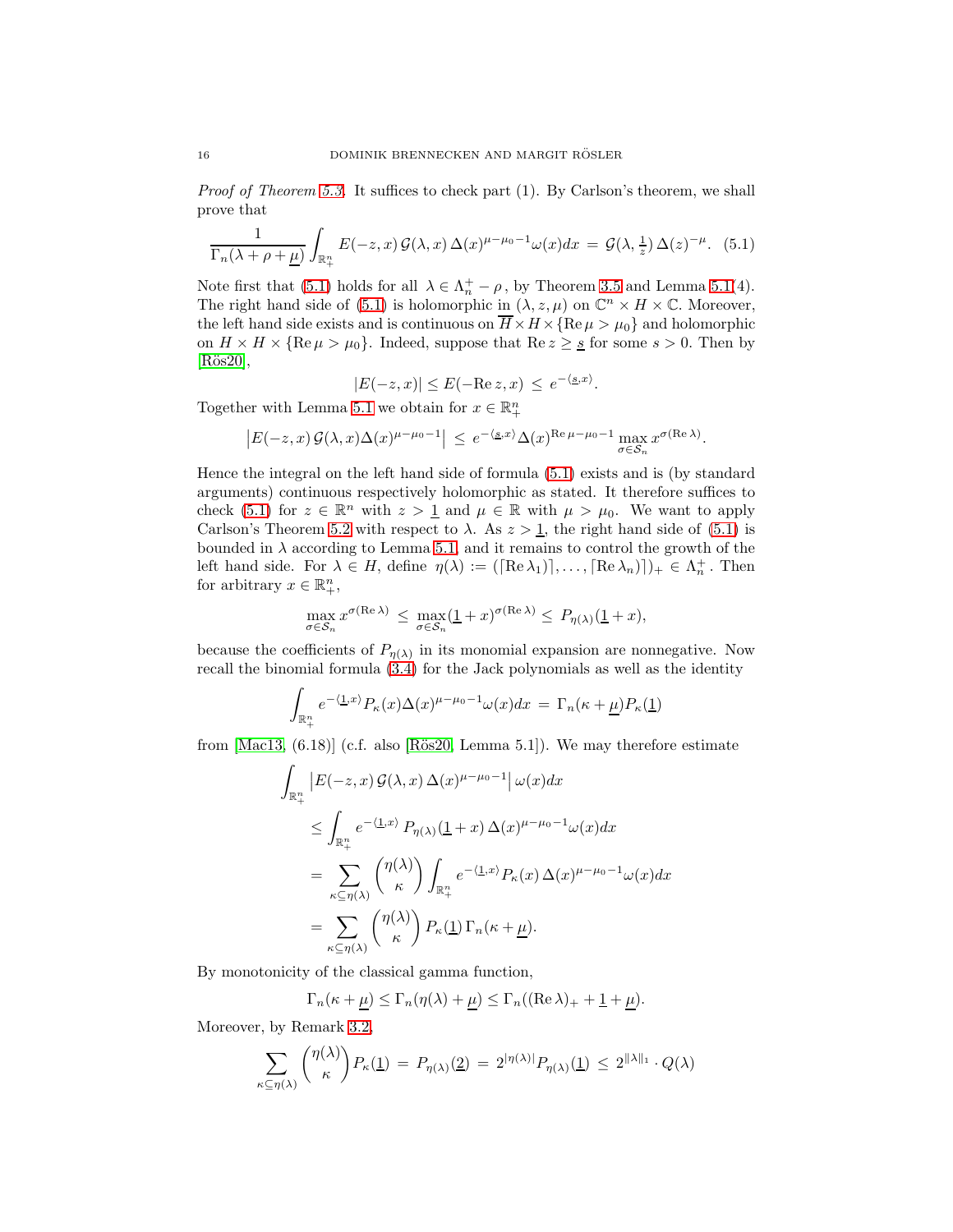with some polynomial  $Q \in \mathcal{P}$ . Therefore

$$
I_{z,\mu}(\lambda) := \left| \frac{1}{\Gamma_n(\lambda + \rho + \underline{\mu})} \int_{\mathbb{R}^n_+} E(-z, x) \mathcal{G}(\lambda, x) \Delta(x)^{\mu - \mu_0 - 1} \omega(x) dx \right|
$$
  
 
$$
\leq Q(\lambda) \cdot \frac{\Gamma_n((\text{Re }\lambda)_+ + 1 + \underline{\mu})}{|\Gamma_n(\lambda + \rho + \underline{\mu})|} \cdot 2^{\|\lambda\|_1}.
$$

Choose  $\sigma \in \mathcal{S}_n$  with  $\sigma(\text{Re }\lambda) = (\text{Re }\lambda)_+$ . Then

$$
\frac{\Gamma_n((\text{Re }\lambda)_+ + 1 + \underline{\mu})}{|\Gamma_n(\lambda + \rho + \underline{\mu})|} = \prod_{j=1}^n \frac{\Gamma((\text{Re }\lambda)_+)_j + \mu + 1 - k(j-1))}{|\Gamma(\lambda_j + \mu + \rho(k)_j - k(j-1))|} = F_1(\lambda) \cdot F_2(\lambda)
$$

with

$$
F_1(\lambda) = \prod_{j=1}^n \frac{\Gamma(\text{Re}\,\sigma(\lambda)_j + \mu + 1 - k(j-1))}{\Gamma(\text{Re}\,\sigma(\lambda)_j + \mu + 1 - \frac{k}{2}(n-1))},
$$
  
\n
$$
F_2(\lambda) = \prod_{j=1}^n \frac{|\lambda_j + \mu - \frac{k}{2}(n-1)| \cdot \Gamma(\text{Re}\,\lambda_j + \mu + 1 - \frac{k}{2}(n-1))}{|\Gamma(\lambda_j + \mu + 1 - \frac{k}{2}(n-1))|}.
$$

By Stirling's formula,  $F_1(\lambda)$  is polynomially bounded, i.e.  $F_1(\lambda) = \mathcal{O}(e^{\epsilon \|\lambda\|_1})$  for arbitrary $\epsilon > 0$ . For  $F_2$ , we employ the estimate ([\[N10,](#page-26-20) Formula 5.6.7])

$$
\frac{\Gamma(x)}{|\Gamma(x+iy)|} \le \sqrt{\cosh(\pi y)} = \mathcal{O}(e^{\frac{\pi}{2}|y|}), \quad x > \frac{1}{2}, y \in \mathbb{R},
$$

which leads to

$$
F_2(\lambda) = \mathcal{O}(e^{(\epsilon + \frac{\pi}{2})||\lambda||_1})
$$

with arbitrary  $\epsilon > 0$ . Putting things together, we obtain that  $I_{z,\mu}(\lambda)$  satisfies the growth condition of Carlson's Theorem [5.2,](#page-14-1) which finishes the proof.  $\Box$ 

## 6. Macdonald's hypergeometric series and their Laplace transform

In the setting of symmetric cones, the Laplace transform establishes important identities between hypergeometric series. Analogous formulas were formally stated by Macdonald [\[Mac13\]](#page-26-1) for general Jack-hypergeometric series, as consequences of his conjecture  $(C)$ . With Theorem [3.5](#page-11-1) at hand, we shall make these identities precise, and extend them to hypergeometric expansions in terms of non-symmetric Jack polynomials. We start with the appropriate normalization of the symmetric and non-symmetric Jack polynomials.

**Lemma 6.1.** (i) There are numbers  $c_{\eta} > 0$  for  $\eta \in \mathbb{N}_0^n$  such that the renormalized Jack polynomials  $C_{\lambda} := c_{\lambda} P_{\lambda}$  and  $L_{\eta} := c_{\eta} E_{\eta}$  satisfy

$$
\sum_{\lambda \in \Lambda_n^+ : |\lambda| = m} C_{\lambda}(z) = \sum_{\eta \in \mathbb{N}_0^n : |\eta| = m} L_{\eta}(z) = (z_1 + \ldots + z_n)^m \text{ for all } m \in \mathbb{N}_0;
$$

(ii) 
$$
C_{\lambda} = \sum_{\eta \in S_n \lambda} L_{\eta}
$$
 for all  $\lambda \in \Lambda_n^+$ .  
\n(iii)  $c_{\lambda} < |\lambda|!$  for all  $\lambda \in \Lambda^+$ 

(iii) 
$$
c_{\lambda} \le \frac{|\lambda|}{\lambda!}
$$
 for all  $\lambda \in \Lambda_n^+$ .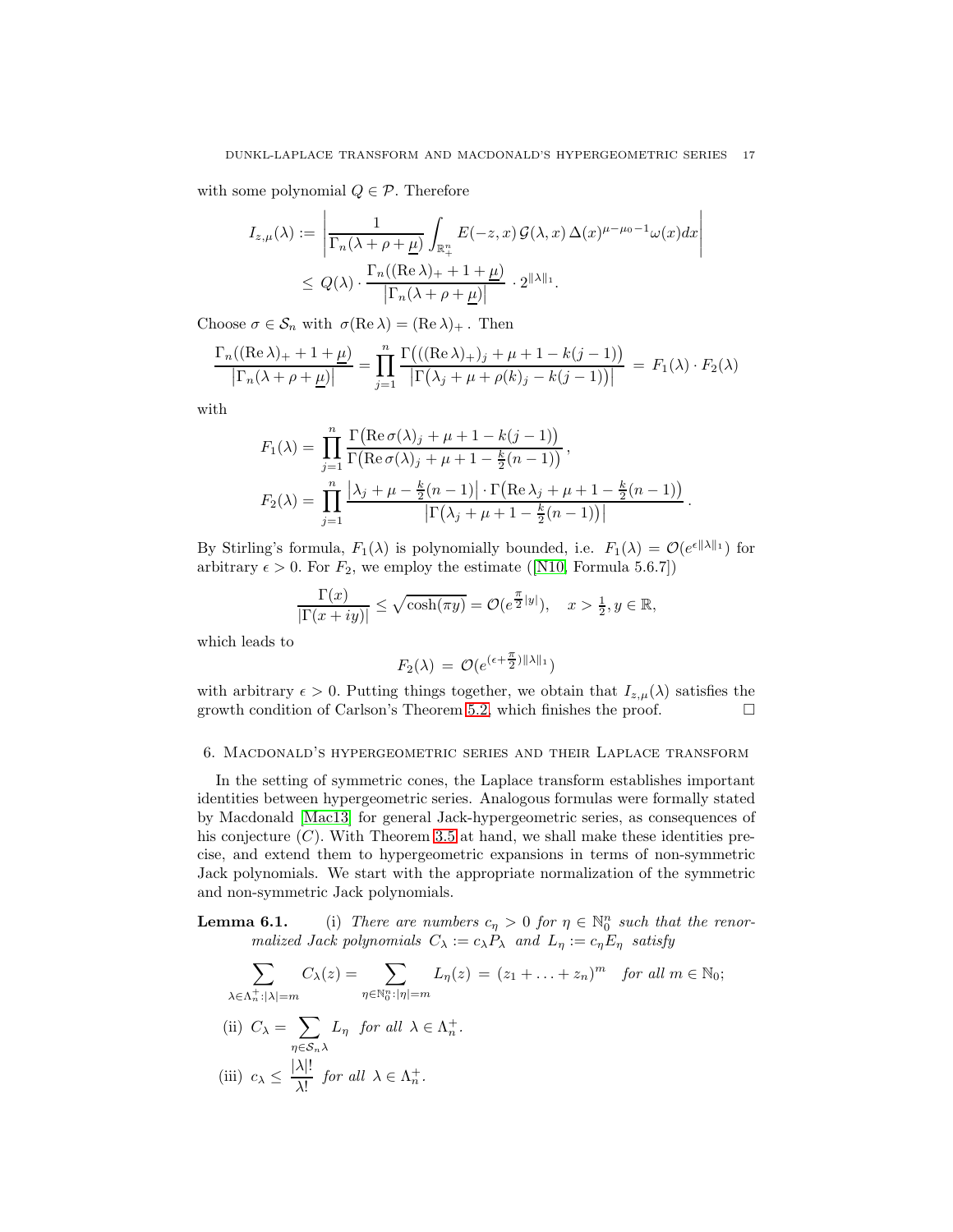*Proof.* We may assume that  $k > 0$ . Part (i) for the symmetric Jack polynomials is well-known (see e.g. [\[For10,](#page-26-19) (12.135)]), with

$$
c_\lambda=\frac{|\lambda|!}{k^{|\lambda|}d_\lambda'}.
$$

Here the constants  $d'_{\eta}$  for  $\eta \in \mathbb{N}_0^n$  are given by

$$
d'_{\eta} = \prod_{(i,j)\in\eta} \left( \frac{1}{k} (\eta_i - j + 1) + \ell(\eta, i, j) \right) > 0,
$$

with the leg length  $\ell(\eta, i, j) = \#\{ \ell > i \mid j \leq \eta_\ell \leq \eta_i \} + \#\{ \ell < i \mid j \leq \eta_\ell + 1 \leq \eta_i \}.$ In particular, for each partition  $\lambda \in \Lambda_n^+$  we have

$$
c_{\lambda} = \frac{|\lambda|!}{\prod\limits_{(i,j)\in\lambda}((\lambda_i-j+1)+k\ell(\lambda,i,j))} \leq \frac{|\lambda|!}{\prod\limits_{1\leq j\leq\lambda_i}(\lambda_i-j+1)} = \frac{|\lambda|!}{\lambda!},
$$

which is part (iii). From [\[For10,](#page-26-19) Proposition 12.6.1] it is further known that

<span id="page-17-0"></span>
$$
P_{\lambda} = d'_{\lambda} \sum_{\eta \in S_n \lambda} \frac{1}{d'_{\eta}} E_{\eta}.
$$
\n(6.1)

Hence, we put

$$
c_{\eta} := c_{\eta_+} \frac{d'_{\eta_+}}{d'_{\eta}} = \frac{|\eta|!}{k^{|\eta|} d'_{\eta}}
$$

for  $\eta \in \mathbb{N}_0^n$ , and part (i) for the non-symmetric Jack polynomials follows. Finally, part (ii) is immediate from the definition of  $c<sub>\eta</sub>$  and relation [\(6.1\)](#page-17-0).

 $\Box$ 

On the space  $\mathcal{P}_{\mathbb{R}} = \mathbb{R}[\mathbb{R}^n]$  of real polynomials on  $\mathbb{R}^n$  there exists an  $\mathcal{S}_n$ -invariant inner product  $[\cdot, \cdot] = [\cdot, \cdot]_k$  called the Dunkl pairing (cf. [\[Dun91\]](#page-26-21)), which is defined by

$$
[p,q] := (p(T)q)(0).
$$

Here the Dunkl operators are again those of type  $A_{n-1}$  with multiplicity k. Polynomials with different homogeneous degree are orthogonal with respect to this pairing, and  $[T_{\xi}p,q] = [p,\langle\cdot,\xi\rangle q]$ . This property and the invariance under the action of  $S_n$ show that the Cherednik operators  $\mathcal{D}_j$  are symmetric with respect to the Dunkl pairing. In particular, the non-symmetric Jack polynomials  $(E_{\eta})_{\eta \in \mathbb{N}_{0}^{n}}$  form an orthogonal basis of  $\mathcal{P}_{\mathbb{R}}$  with respect to [., .]. More precisely, their renormalizations  $L_{\eta} = c_{\eta} E_{\eta}$  satisfy

<span id="page-17-1"></span>
$$
[L_{\eta}, L_{\kappa}] = |\eta|! L_{\eta}(\underline{1}) \cdot \delta_{\eta, \kappa} \tag{6.2}
$$

which is obtained by combining Propos. 3.18 and formula (2.4) of [\[BF98\]](#page-26-9).

<span id="page-17-2"></span>**Lemma 6.2.** The Dunkl kernel of type  $A_{n-1}$  with multiplicity  $k \geq 0$  satisfies

$$
E(z, w) = \sum_{\eta \in \mathbb{N}_0^n} \frac{L_{\eta}(z)L_{\eta}(w)}{|\eta|! L_{\eta}(\underline{1})}.
$$

The series converges locally uniformly on  $\mathbb{C}^n \times \mathbb{C}^n$ .

*Proof.* This is immediate from [Rös98, Lemma 3.1] together with identity  $(6.2)$ . Alternatively, the stated expansion follows from [For 10, Propos. 13.3.4].  $\Box$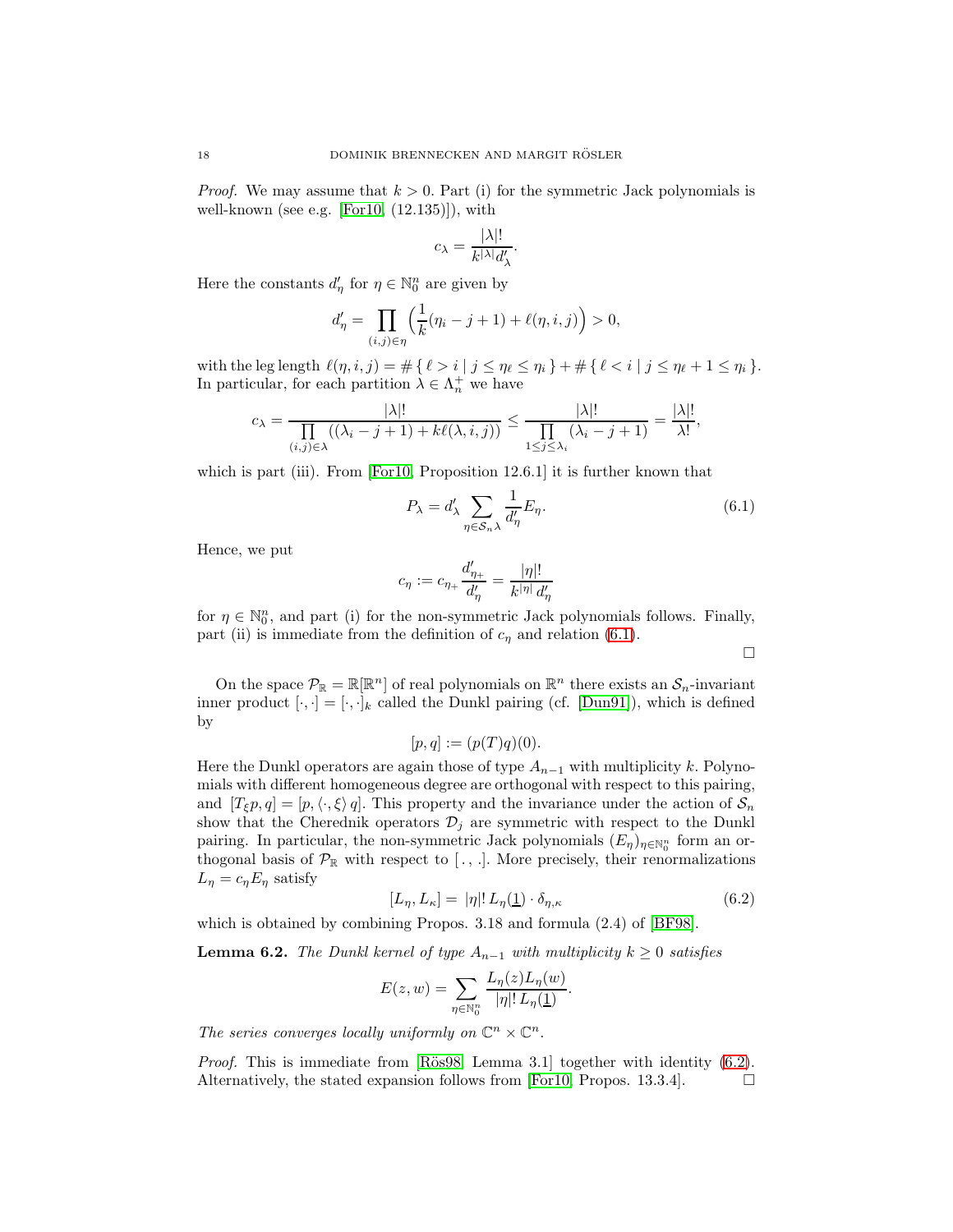**Definition 6.3.** Consider the Jack polynomials  $(L_{\eta})_{\eta \in \mathbb{N}_{0}^{n}}$  and  $(C_{\lambda})_{\lambda \in \Lambda_{n}^{+}}$  of index  $\alpha = \frac{1}{k}$ , respectively (normalized as above). Following [\[Mac13\]](#page-26-1), [\[Kan93\]](#page-26-6) and [\[BF98\]](#page-26-9), we define for indices  $\mu \in \mathbb{C}^p$  and  $\nu \in \mathbb{C}^q$  with  $p, q \in \mathbb{N}_0$  the non-symmetric hypergeometric series

$$
{}_{p}K_{q}(\mu;\nu;z,w) := \sum_{\eta \in \mathbb{N}_{0}^{n}} \frac{[\mu_{1}]_{\eta_{+}} \cdots [\mu_{p}]_{\eta_{+}}}{[\nu_{1}]_{\eta_{+}} \cdots [\nu_{q}]_{\eta_{+}}} \frac{L_{\eta}(z)L_{\eta}(w)}{|\eta|! L_{\eta}(1)}
$$

as well as the symmetric hypergeometric series

$$
{}_pF_q(\mu;\nu;z,w) := \sum_{\lambda \in \Lambda_n^+} \frac{[\mu_1]_\lambda \cdots [\mu_p]_\lambda}{[\nu_1]_\lambda \cdots [\nu_q]_\lambda} \frac{C_\lambda(z) C_\lambda(w)}{|\eta|! C_\lambda(\underline{1})}.
$$

More common in the literature are hypergeometric series in one variable, which are obtained as functions in z by setting  $w = 1$ . For abbreviation, we write for  $\lambda \in \Lambda_n^+$ 

$$
[\mu]_{\lambda} := [\mu_1]_{\lambda} \cdots [\mu_p]_{\lambda}; \quad [\nu]_{\lambda} := [\nu_1]_{\lambda} \cdots [\nu_q]_{\lambda}.
$$

Note that for  $p = 0$  or  $q = 0$ , an empty product occurs. For those values of k for which the  $C_{\lambda} = C_{\lambda}(\cdot; \frac{1}{k})$  are the spherical polynomials of a symmetric cone, the convergence properties of  ${}_{p}F_{q}$ -hypergeometric series in one variable are well-known, see [\[FK94,](#page-26-2) [GR89\]](#page-26-5). For general  $k > 0$ , partial results on the domain of convergence of  $pF_q$  were obtained in [\[Kan93\]](#page-26-6). For some values of p and q, the nonsymmetric series  $pK_q$  were considered in [\[BF98\]](#page-26-9). But to our knowledge, their convergence properties have not been studied so far.

Lemma 6.4. The non-symmetric and symmetric hypergeometric functions are related by

$$
\frac{1}{n!} \sum_{\sigma \in S_n} {}_pK_q(\mu; \nu; \sigma z, w) = {}_pF_q(\mu; \nu; z, w).
$$

Proof. By identity [\(3.3\)](#page-7-4) and Lemma 6.1 we have

$$
\frac{1}{n!} \sum_{\sigma \in S_n} {}_{p}K_q(\mu; \nu; \sigma z, w) = \sum_{\eta \in \mathbb{N}_0^n} \frac{[\mu]_{\eta_+}}{[\nu]_{\eta_+}} \frac{1}{|\eta|!} L_\eta(w) \frac{C_{\eta_+}(z)}{C_{\eta_+}(\underline{1})}
$$

$$
= \sum_{\lambda \in \Lambda_n^+} \frac{[\mu]_{\lambda}}{[\nu]_{\lambda}} \frac{1}{|\lambda|!} \Big(\sum_{\eta \in S_n} L_\eta(w)\Big) \frac{C_{\lambda}(z)}{C_{\lambda}(\underline{1})}
$$

$$
= {}_{p}F_q(\mu; \nu; w, w).
$$

<span id="page-18-0"></span>**Theorem 6.5.** Let  $\mu \in \mathbb{C}^p$  and  $\nu \in \mathbb{C}^q$  with  $\nu_i \notin \{0, k, \ldots, k(n-1)\} - \mathbb{N}_0$  for all  $i = 1, \ldots, n$  (i.e.  $[\nu]_{\lambda} \neq 0$  for all  $\lambda \in \Lambda_n^+$ ).

- (1) If  $p \leq q$ , the series  $pK_q(\mu;\nu;\cdot,\cdot)$  and  $pF_q(\mu;\nu;\cdot,\cdot)$  are entire functions.
- (2) If  $p = q + 1$ , the series  $pK_q(\mu; \nu; \cdot, \cdot)$  and  $pF_q(\mu; \nu; \cdot, \cdot)$  are holomorphic on the domain  $\{(z,w)\in\mathbb{C}^n\times\mathbb{C}^n:\|z\|_{\infty}\|w\|_{\infty}<1\}.$

Moreover, the hypergeometric series are holomorphic in the parameters  $(\mu, \nu)$  on the domain

$$
\{(\mu,\nu)\in\mathbb{C}^p\times\mathbb{C}^q\mid\nu_i\notin\{0,k,\ldots,k(n-1)\}-\mathbb{N}_0 \text{ for all }i=1,\ldots,n\}.
$$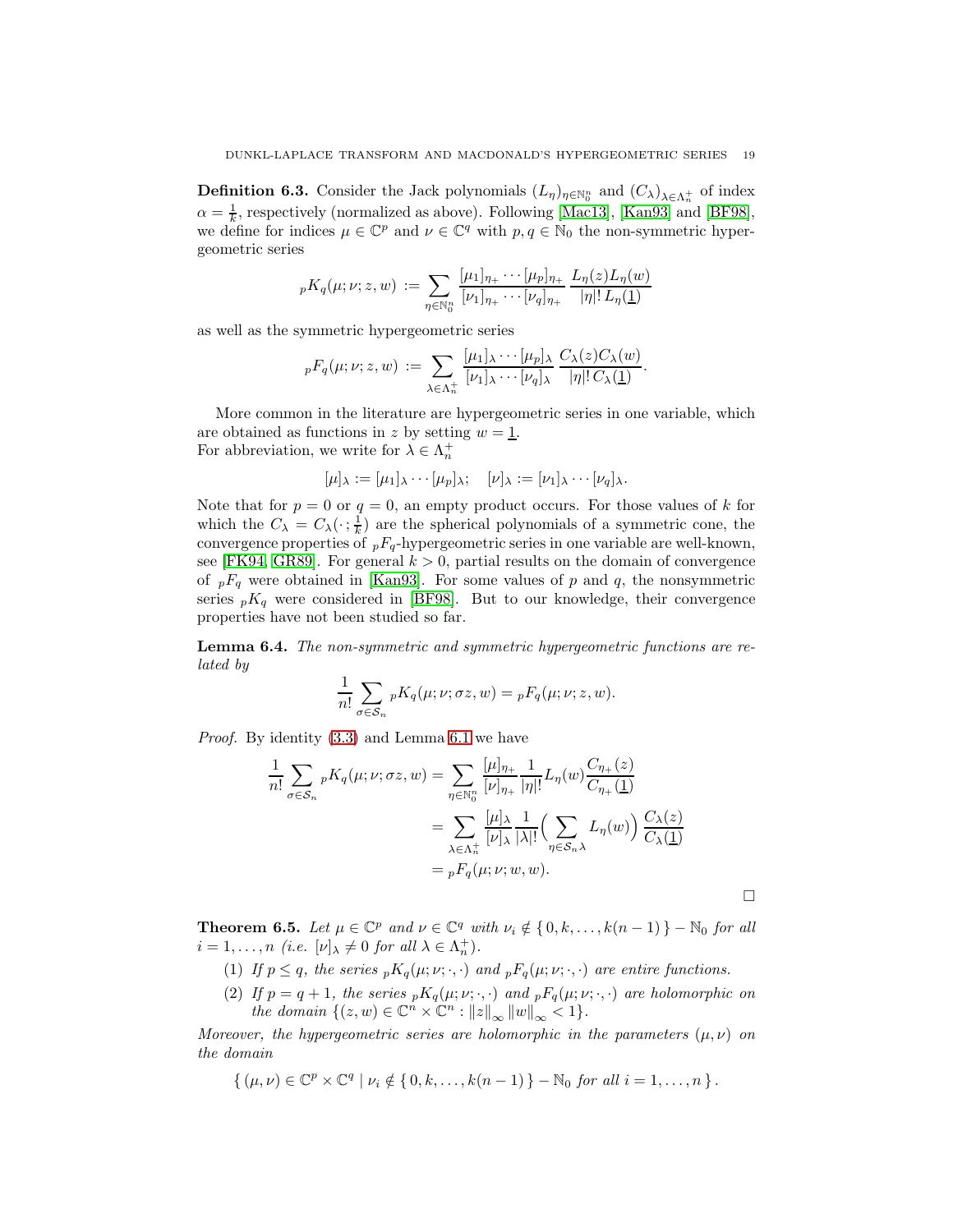*Proof.* It suffices to verify the statements for  $_pK_q$ . From Lemma 3.1(4) we have  $|L_{\eta}(z)| \le L_{\eta}(|z|) \le L_{\eta}(\underline{1}) ||z||_{\infty}^{|\eta|}$  and therefore

$$
S(\mu, \nu; z, w) := \sum_{\eta \in \mathbb{N}_0^n} \left| \frac{[\mu]_{\eta_+}}{[\nu]_{\eta_+}} \right| \cdot \left| \frac{L_{\eta}(z)L_{\eta}(w)}{|\eta|! L_{\eta}(\underline{1})} \right| \le \sum_{\eta \in \mathbb{N}_0^n} \left| \frac{[\mu]_{\eta_+}}{[\nu]_{\eta_+}} \right| \cdot \frac{||z||_{\infty}^{|\eta|} ||w||_{\infty}^{|\eta|}}{|\eta|!} L_{\eta}(\underline{1})
$$

$$
= \sum_{\lambda \in \Lambda_n^+} \left| \frac{[\mu]_{\lambda}}{[\nu]_{\lambda}} \right| \cdot \frac{||z||_{\infty}^{|\lambda|} ||w||_{\infty}^{|\lambda|}}{|\lambda|!} C_{\lambda}(\underline{1}),
$$

where for the last identity, Lemma  $6.1(ii)$  was used. From Lemmata [3.2](#page-8-1) and  $6.1$  we know that

$$
C_{\lambda}(\underline{1}) = c_{\lambda} P_{\lambda}(\underline{1}) \le \frac{|\lambda|!}{\lambda!} Q(\lambda)
$$
\n(6.3)

with some polynomial  $Q \in \mathcal{P}$ . Therefore, we can find to each  $\epsilon > 1$  a constant  $C_{\epsilon} > 0$  such that  $Q(\lambda) \leq C_{\epsilon} \epsilon^{|\lambda|}$ . This gives

<span id="page-19-0"></span>
$$
S(\mu, \nu; z, w) \le C_{\epsilon} \sum_{\lambda \in \Lambda_n^+} \left| \frac{[\mu]_{\lambda}}{[\nu]_{\lambda}} \right| \cdot \frac{\left(\epsilon \|z\|_{\infty} \|w\|_{\infty}\right)^{|\lambda|}}{\lambda!}.
$$
 (6.4)

To prove part (1), consider the case  $p \leq q$ . In this case, the quotient

$$
\frac{[\mu]_\lambda}{[\nu]_\lambda} \, = \, \frac{\prod_{i=1}^p [\mu_i]_\lambda}{\prod_{i=1}^q [\nu_i]_\lambda}
$$

is of polynomial growth in  $\lambda$ . To see this, write

$$
\frac{[\mu]_{\lambda}}{[\nu]_{\lambda}} = \prod_{i=1}^p \prod_{j=1}^n \frac{\Gamma(\nu_i - k(j-1))}{\Gamma(\mu_i - k(j-1))} \frac{\Gamma(\mu_i + \lambda_j - k(j-1))}{\Gamma(\nu_i + \lambda_j - k(j-1))}.
$$

By Stirling's formula we have, locally uniformly in  $\mu$  and  $\nu$ ,

$$
\frac{\Gamma(\mu_i + \lambda_j - k(j-1))}{\Gamma(\nu_i + \lambda_j - k(j-1))} \sim (\nu_i + \lambda_j - k(j-1))^{\nu_i - \mu_i} \text{ for } \lambda_j \to \infty.
$$

Moreover,  $|[\nu_i]_\lambda| \geq 1$  for large  $\lambda$ . Thus, for each  $\epsilon > 1$  there are constant  $D > 0$ and a compact neighborhood  $K \subseteq \mathbb{C}^p \times \mathbb{C}^q$  of  $(\mu, \nu)$ , such that

$$
\frac{[\mu]_{\lambda}}{[\nu]_{\lambda}} \le D\epsilon^{|\lambda|} \text{ for all } (\mu, \nu) \in K.
$$

Hence, for each  $\epsilon > 1$ , we find a constant  $C_{\epsilon} > 0$  such that

 $\overline{\phantom{a}}$  $\overline{\phantom{a}}$  $\overline{\phantom{a}}$  $\overline{\phantom{a}}$ 

$$
S(\mu, \nu; z, w) \leq C_{\epsilon} \sum_{\lambda \in \Lambda_n^+} \frac{(\epsilon \|z\|_{\infty} \|w\|_{\infty})^{|\lambda|}}{\lambda!} \leq C_{\epsilon} \sum_{\lambda \in \mathbb{N}_0^n} \frac{(\epsilon \|z\|_{\infty} \|w\|_{\infty})^{|\lambda|}}{\lambda!}
$$

$$
\leq C_{\epsilon} e^{n\epsilon \|z\|_{\infty} \|w\|_{\infty}}.
$$

Therefore the  $pK_q$ -series is converges locally uniformly on  $\mathbb{C}^n \times \mathbb{C}^n$  and also locally uniformly on the stated domain of parameters  $\mu$  and  $\nu$ , which proves part (1).

For part (2), observe that for  $p = q + 1$ , we have

$$
\frac{[\mu]_\lambda}{[\nu]_\lambda} = \frac{\prod_{i=1}^q [\mu_i]_\lambda}{\prod_{i=1}^q [\nu_i]_\lambda} \cdot [\mu_p]_\lambda.
$$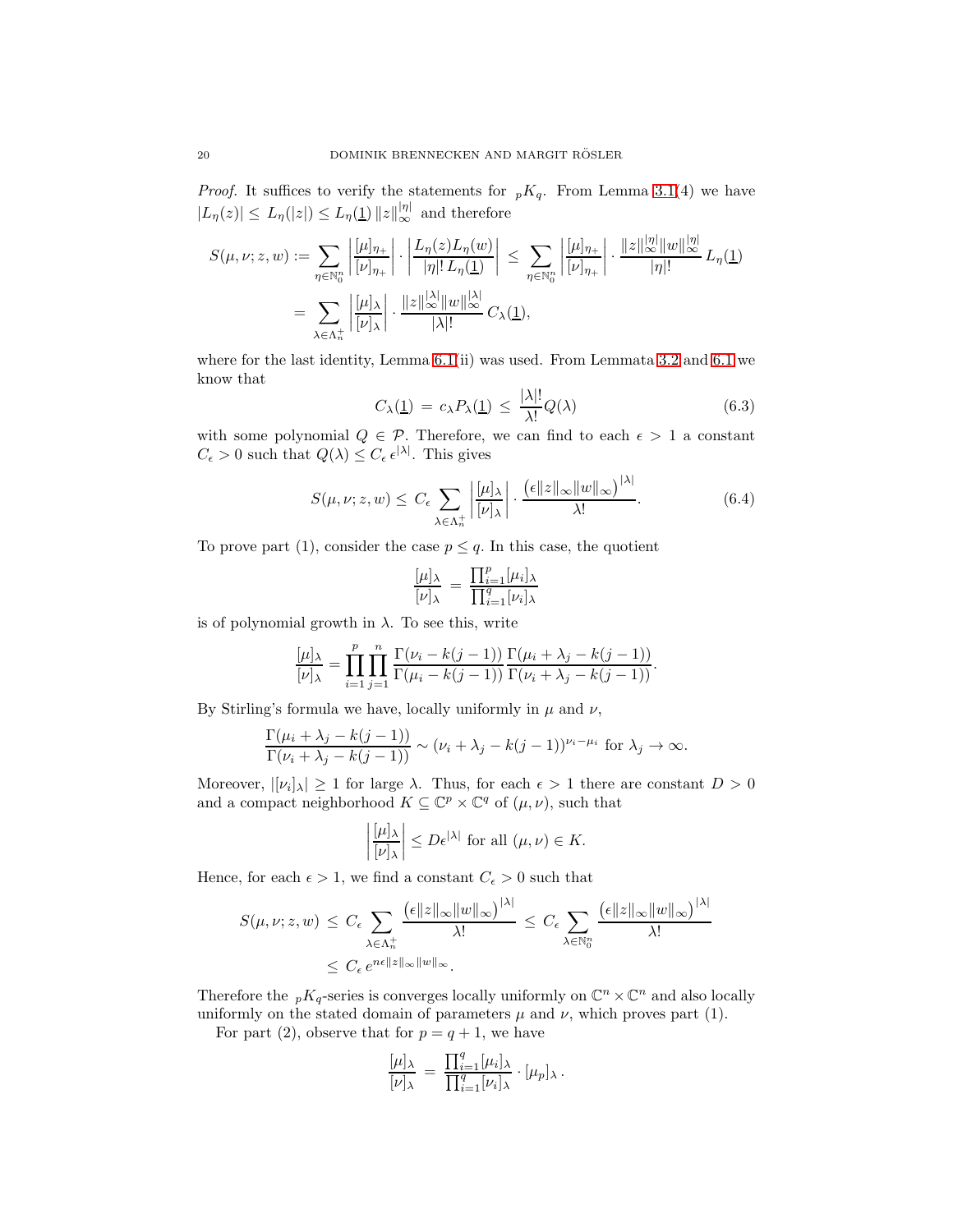As in part (1), the first factor is of polynomial growth. Moreover,

$$
\frac{[\mu_p]_{\lambda}}{\lambda!} = \prod_{j=1}^n \frac{\Gamma(\mu_p - k(j-1) + \lambda_j)}{\Gamma(\lambda_j + 1) \Gamma(\mu_p - k(j-1))},
$$

which is of polynomial growth as well. Starting from estimate  $(6.4)$ , we therefore obtain that for each  $\epsilon > 1$ , there is a constant  $C_{\epsilon} > 0$  with

$$
S(\mu, \nu; z, w) \leq C_{\epsilon} \sum_{\lambda \in \Lambda_n^+} (\epsilon \|z\|_{\infty} \|w\|_{\infty})^{|\lambda|} \leq C_{\epsilon} \frac{1}{(1 - \epsilon \|z\|_{\infty} \|w\|_{\infty})^n}.
$$
  
This yields the claim.

Note that part (2) of this theorem improves, in the case  $w = 1$ , the results of [\[Kan93\]](#page-26-6).

<span id="page-20-0"></span>*Remark* 6.6. For  $p = q = 0$ , one gets the Dunkl kernel and Bessel function of type  $A_{n-1}$ , respectively. Indeed, Lemma [6.2](#page-17-2) just says that

$$
E(z, w) = {}_0K_0(z, w),
$$

and symmetrization yields

$$
J(z, w) = {}_0F_0(z, w),
$$

which was already noted in [\[BF98\]](#page-26-9).

<span id="page-20-1"></span> $\overline{\phantom{a}}$  $\overline{\phantom{a}}$ 

*Remark* 6.7. The proof of Theorem [6.5](#page-18-0) shows that for  $p \leq q$  and arbitrary  $\epsilon > 1$ there is a constant  $C_\epsilon>0$  such that

$$
pK_q(\mu;\nu;z,w)| \leq S(\mu,\nu;z,w) \leq C_{\epsilon} e^{n\epsilon ||z||_{\infty} ||w||_{\infty}}.
$$
 (6.5)

Taking a closer look at the above proof, we see that for  $p < q$  this estimate can be improved. Indeed, consider the quotient

$$
\frac{[\mu]_{\lambda}}{[\nu]_{\lambda}} = \prod_{j=1}^{p} \frac{[\mu_{j}]_{\lambda}}{[\nu_{j}]_{\lambda}} \cdot \prod_{j=p+1}^{q} \frac{1}{[\nu_{j}]_{\lambda}}.
$$

By Stirling's formula, the first factor is of polynomial growth, and thus of order  $\mathcal{O}(\epsilon_1^{|\lambda|})$  for arbitrary  $\epsilon_1 > 1$ , while the second factor is of order  $\mathcal{O}(\epsilon_2^{-|\lambda|})$  for arbitrary  $\epsilon_2 > 1$ . Under the assumption  $p < q$  we therefore obtain the estimate

<span id="page-20-2"></span>
$$
\left| {}_{p}K_{q}(\mu;\nu;z,w) \right| \leq S(\mu,\nu;z,w) \leq C_{\epsilon} e^{\epsilon \|z\|_{\infty} \|w\|_{\infty}}.
$$
 (6.6)

for arbitrary  $\epsilon > 0$ , with some constant  $C_{\epsilon} > 0$ .

The domain of convergence of the hypergeometric series  $pK_q$  and  $pF_q$  and their growth estimates [\(6.5\)](#page-20-1), [\(6.6\)](#page-20-2) are important to obtain from the Laplace transform identities for Jack polynomials in Theorem [3.5](#page-11-1) similar Laplace transform identities for the hypergeometric series.

<span id="page-20-3"></span>**Theorem 6.8.** Let  $\mu \in \mathbb{C}^p$ ,  $\nu \in \mathbb{C}^q$  with  $\nu_i \notin \{0, k, \ldots, k(n-1)\}$  –  $\mathbb{N}_0$  for all  $i = 1, \ldots, n$  and let  $\mu' \in \mathbb{C}$  with  $Re \mu' > \mu_0$ .

(1) If  $p < q$ , then for all  $z, w \in \mathbb{C}^n$  with  $Re z > 0$ ,

$$
\begin{aligned} \int_{\mathbb{R}^n_+} E(-z,x) \, {}_pK_q(\mu;\nu;w,x) \Delta(x)^{\mu'-\mu_0-1} \omega(x) dx \\ &\quad = \Gamma_n(\mu') \Delta(z)^{-\mu'} \, {}_{p+1}K_q((\mu',\mu);\nu;w,\tfrac{1}{z}). \end{aligned}
$$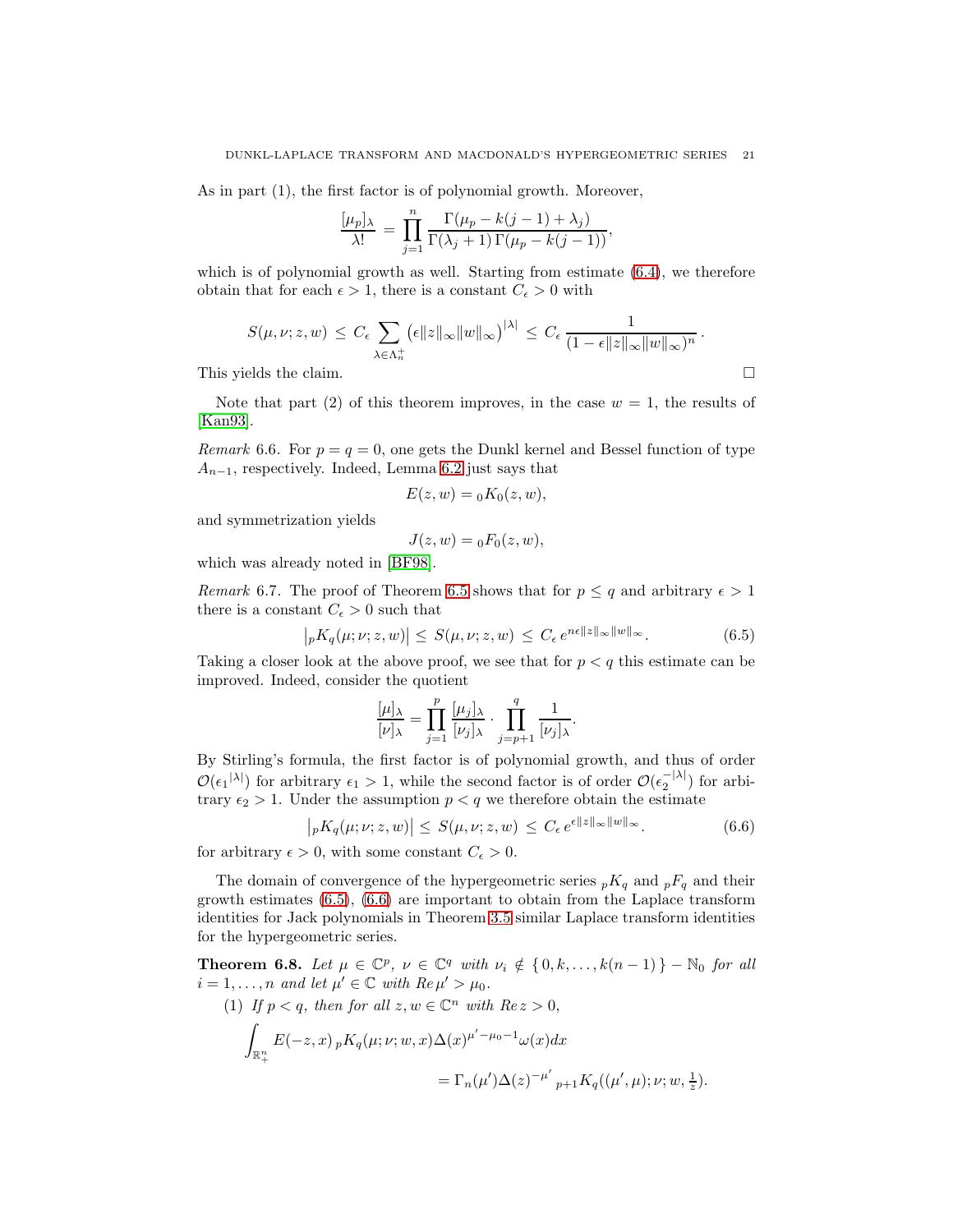(2) If  $p = q$ , then part (1) is valid under the condition  $||w||_{\infty} \cdot ||\frac{1}{Rez}||_{\infty} < \frac{1}{n}$ . Moreover, both parts remain valid if  $pK_q$  is replaced by  $pF_q$ .

*Proof.* (1) By expanding  $pK_q$  into its defining series, this is immediate from the Laplace transform identity of Theorem [3.5](#page-11-1) by interchanging the order of summation and integration. We have to justify this interchange. Choose  $\epsilon > 0$  such that  $\|w\|_{\infty} \cdot \|1/\text{Re } z\|_{\infty} < \frac{1}{\epsilon}$ . Under these conditions the estimates [\(2.1\)](#page-4-1), [\(6.5\)](#page-20-1) and [\(6.6\)](#page-20-2) show that

$$
|E(-x,z)|S(\mu,\nu;w,x)\leq C_{\epsilon}e^{-d_{\epsilon}||x||_{\infty}}
$$

with  $d_{\epsilon} = \min_{i=1...n} \text{Re } z_i - \epsilon ||w||_{\infty} > 0$ . Hence, we can apply the dominated convergence theorem to justify the interchange of summation and integration, so that part (1) is proven since  $\epsilon > 0$  was chosen arbitrarily. Part (2) is obtained in the same way, by choosing  $\epsilon > 1$  such that  $||w||_{\infty} \cdot ||1/\text{Re } z||_{\infty} < \frac{1}{n\epsilon}$ . By symmetrization we get the same identities for  ${}_{p}F_{q}$ .

We continue with an integral representation which was already observed in [\[Mac13,](#page-26-1) p.39] for the symmetric case, i.e. for  $_1F_0$ , but only at a formal level and without any statement on convergence.

Corollary 6.9. Let  $\mu \in \mathbb{C}$  with  $\Re \mu > \mu_0$ . Then the hypergeometric series  $_1K_0(\mu;-z,w)$  has an analytic continuation to  $D := \{ Re z > 0 \} \times \{ Re w > 0 \}$ which is given by

$$
{}_{1}K_{0}(\mu;-z,w) = \frac{\Delta(z)^{-\mu}}{\Gamma_{n}(\mu)} \int_{\mathbb{R}^{n}_{+}} E(-\frac{1}{z},x) E(-w,x) \Delta(x)^{\mu-\mu_{0}-1} \omega(x) dx.
$$

By symmetrization, the same formula is valid if one replaces  $_1K_0$  by  $_1F_0$  and the Dunkl kernel by the Bessel function.

*Proof.* Recall that  $E(z, w) = {}_0K_0(z, w)$ . Then, by Theorem [6.8,](#page-20-3) the stated integral formula holds on a suitable open subset of  $D$ . Moreover, estimate  $(2.1)$  for the Dunkl kernel shows that the integral exists and defines a holomorphic function on D by standard theorems on holomorphic parameter integrals. Hence, analytic continuation finishes the proof.

The following proposition is a generalization of the Euler integral for hypergeometric functions on symmetric cones ( [\[FK94,](#page-26-2) Proposition XV.1.4]) and can be found as a formal statement in [\[Mac13,](#page-26-1) formula (6.21)]. It will be obtained from Kadell's [\[Kad97\]](#page-26-23) generalization of the Selberg integral,

<span id="page-21-0"></span>
$$
\int_{[0,1]^n} \frac{C_{\lambda}(x)}{C_{\lambda}(\mathbf{1})} \Delta(x)^{\mu-\mu_0-1} \Delta(\mathbf{1}-x)^{\nu-\mu_0-1} \omega(x) dx = \frac{\Gamma_n(\mu) \Gamma_n(\nu)}{\Gamma_n(\mu+\nu)} \frac{[\mu]_{\lambda}}{[\mu+\nu]_{\lambda}} \quad (6.7)
$$

for all  $\lambda \in \Lambda_+^n$  and  $\mu, \nu \in \mathbb{C}$  with  $\text{Re}\,\mu, \text{Re}\,\nu > \mu_0$ .

**Proposition 6.10.** Consider  $p \leq q+1$  and  $\mu', \nu' \in \mathbb{C}$  with  $Re \mu', Re(\nu'-\mu') > \mu_0$ . Moreover, let  $\mu \in \mathbb{C}^p$  and  $\nu \in \mathbb{C}^q$  with  $\nu_i \notin \{0, k, \ldots, k(n-1)\} - \mathbb{N}_0$  for all  $i = 1, \ldots, n$ . Then for arbitrary  $w \in \mathbb{C}^n$  with the additional condition  $||w||_{\infty} < 1$  in the case  $p = q + 1$ , one has

$$
\int_{[0,1]^{n}} p F_{q}(\mu;\nu;w,x) \Delta(x)^{\mu'-\mu_{0}-1} \Delta(\underline{1}-x)^{\nu'-\mu'-\mu_{0}-1} \omega(x) dx
$$
  
= 
$$
\frac{\Gamma_{n}(\mu) \Gamma_{n}(\nu-\mu)}{\Gamma_{n}(\nu)} p_{+1} F_{q+1}((\mu',\mu);(\nu',\nu);w,\underline{1}).
$$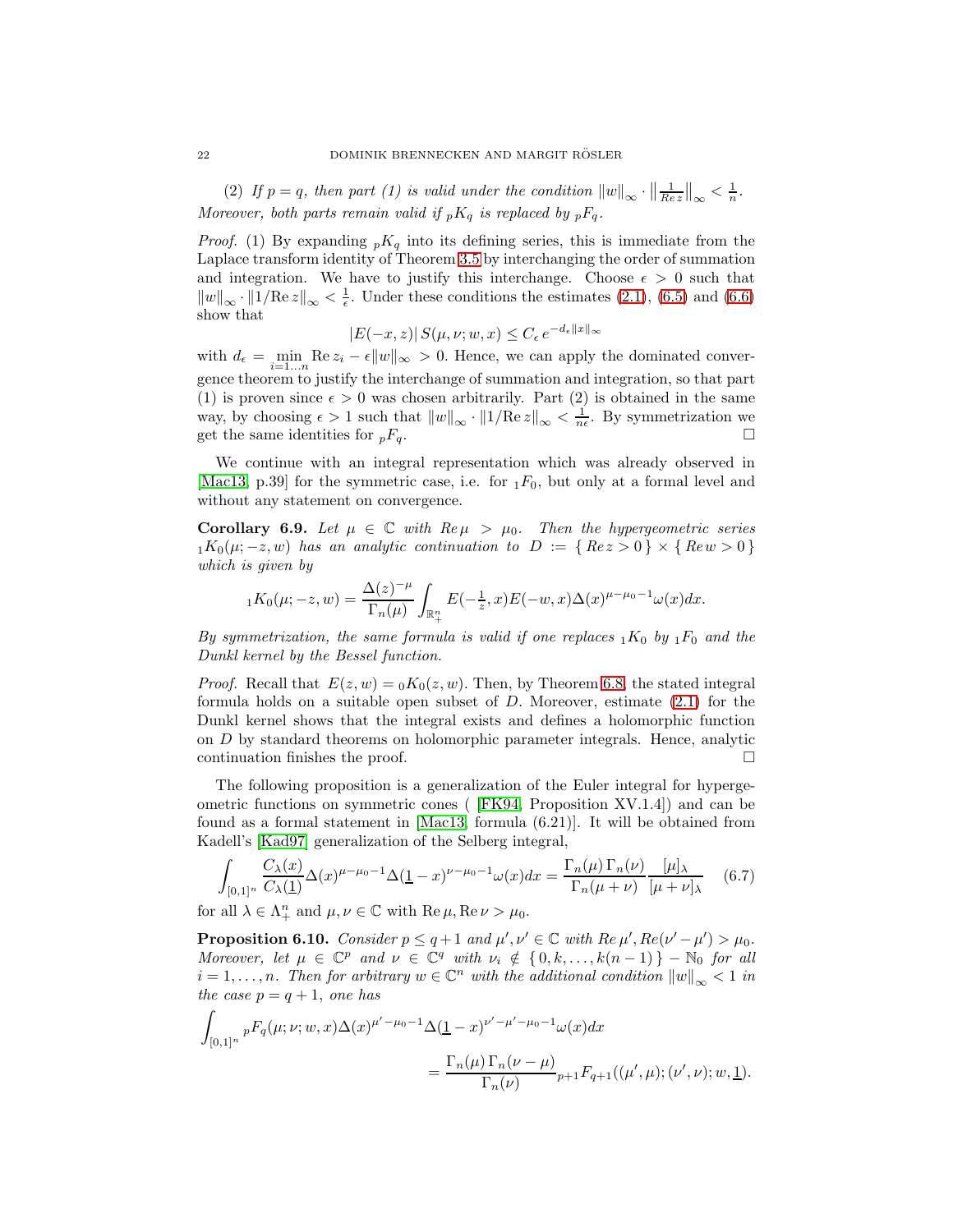*Proof.* This is immediate from Kadell's integral [\(6.7\)](#page-21-0) after expanding  ${}_{p}F_{q}$  into its defining series and changing the order of integration and summation. The latter is justified since the series  ${}_{p}F_{q}(\mu;\nu;w;\cdot)$  is absolutely bounded on  $[0,1]^{n}$  by the estimates in the proof of Theorem [6.5](#page-18-0) for  $w \in \mathbb{C}^n$  and  $||w||_{\infty} < 1$  if  $p = q + 1$ .  $\Box$ 

The following theorem generalizes Proposition XV.1.2. of [\[FK94\]](#page-26-2) for hypergeometric series on symmetric cones.

Theorem 6.11. The Jack polynomials and the hypergeometric series have the following properties under the action of the Dunkl operator  $\Delta(T)$  associated to the polynomial ∆.

- (1)  $\Delta(T)E_{\eta} = c_{\eta}E_{\eta-1}$  with some constant  $c_{\eta} \in \mathbb{R}$ . Moreover,  $c_{\eta} = 0$  if  $\eta_i = 0$ for some  $i \in \{1, \ldots, n\}.$
- (2)  $\eta \mapsto c_{\eta}$  is  $S_n$ -invariant.

(3) 
$$
\Delta(T)L_{\eta} = d_{\eta}L_{\eta-\underline{1}}
$$
 and  $\Delta(T)C_{\lambda} = d_{\lambda}C_{\lambda-\underline{1}}$ , where

$$
d_{\eta} = \begin{cases} \frac{|\eta|!}{|\eta - 1|!} & \text{if } \eta_i \neq 0 \text{ for all } i = 1, \dots, n \\ 0 & \text{otherwise.} \end{cases}
$$

(4) If 
$$
p \leq q+1
$$
, then

$$
\Delta(T) \, {}_{p}K_{q}(\mu;\nu;w,\cdot) = \frac{[\mu]_{1}}{[\nu]_{1}} \Delta(w) \, {}_{p}K_{q}(\mu+\underline{1},\nu+\underline{1};w,\cdot)
$$

for all  $w \in \mathbb{C}^n$ , with the understanding that  $[\mu]_1 = 1$  if  $p = 0$  and  $[\nu]_1 = 1$ if  $q = 0$ . The same is valid for  $pK_q$  instead of  $pF_q$ .

*Proof.* (1) From the properties of the Dunkl pairing together with Lemma  $3.1(1)$ we can conclude that for compositions  $\eta, \kappa \in \mathbb{N}_0^n$ ,

$$
[\Delta(T)E_{\eta}, E_{\kappa}] = [E_{\eta}, \Delta E_{\kappa}] = [E_{\eta}, E_{\kappa+1}] = \begin{cases} 0 & \text{if } \eta \neq \kappa + \underline{1}; \\ [E_{\eta}, E_{\eta}] > 0 & \text{if } \eta = \kappa + \underline{1}. \end{cases}
$$

Hence,  $\Delta(T)E_{\eta}$  must be a scalar multiple of  $E_{\eta-1}$  if  $\eta_i \geq 1$  for all  $i = 1, \ldots, n$  and vanishes otherwise.

(2) Denote again by  $\overline{\eta}_i$  the eigenvalue of  $E_\eta$  under the Cherednik operator  $\mathcal{D}_i$ . It suffices to show that  $c_{\eta} = c_{s_i \eta}$  if  $\eta_i < \eta_{i+1}$ . Due to [\[For10,](#page-26-19) Proposition 12.2.1], we then have

<span id="page-22-0"></span>
$$
E_{s_i\eta} = d_i^{\eta} E_{\eta} + s_i E_{\eta}
$$
\n(6.8)

with the constant

$$
d_i^{\eta} = \frac{k}{\overline{\eta}_{i+1} - \overline{\eta}_i}.
$$

It is immediate that  $\overline{\eta+1} = \overline{\eta} + 1$  and therefore  $d_i^{\eta+1} = d_i^{\eta}$ . Applying  $\Delta(T)$  to equation [\(6.8\)](#page-22-0), using  $d_i^{\eta + \underline{1}} = d_i^{\eta}$  and the  $S_n$ -equivariance of the Dunkl operators, we obtain from part (1) that  $c_{s_i\eta} = c_{\eta}$ .

(3) As  $L_{\eta}$  is a renormalization of  $E_{\eta}$ , there is a constant  $d_{\eta}$  such that  $\Delta(T)L_{\eta} =$  $d_{\eta}L_{\eta-\underline{1}},$  and  $d_{\eta}=0$  if  $\eta_i=0$  for some i. Since  $\eta \mapsto \frac{|\eta|!}{|\eta-\underline{1}|!}$  is  $\mathcal{S}_n$ -invariant and  $C_{\lambda} = \sum_{\eta \in S_n\lambda} L_{\eta}$ , it suffices to verify the stated value of  $d_{\eta}$  with  $|\eta| \geq n$ . Recall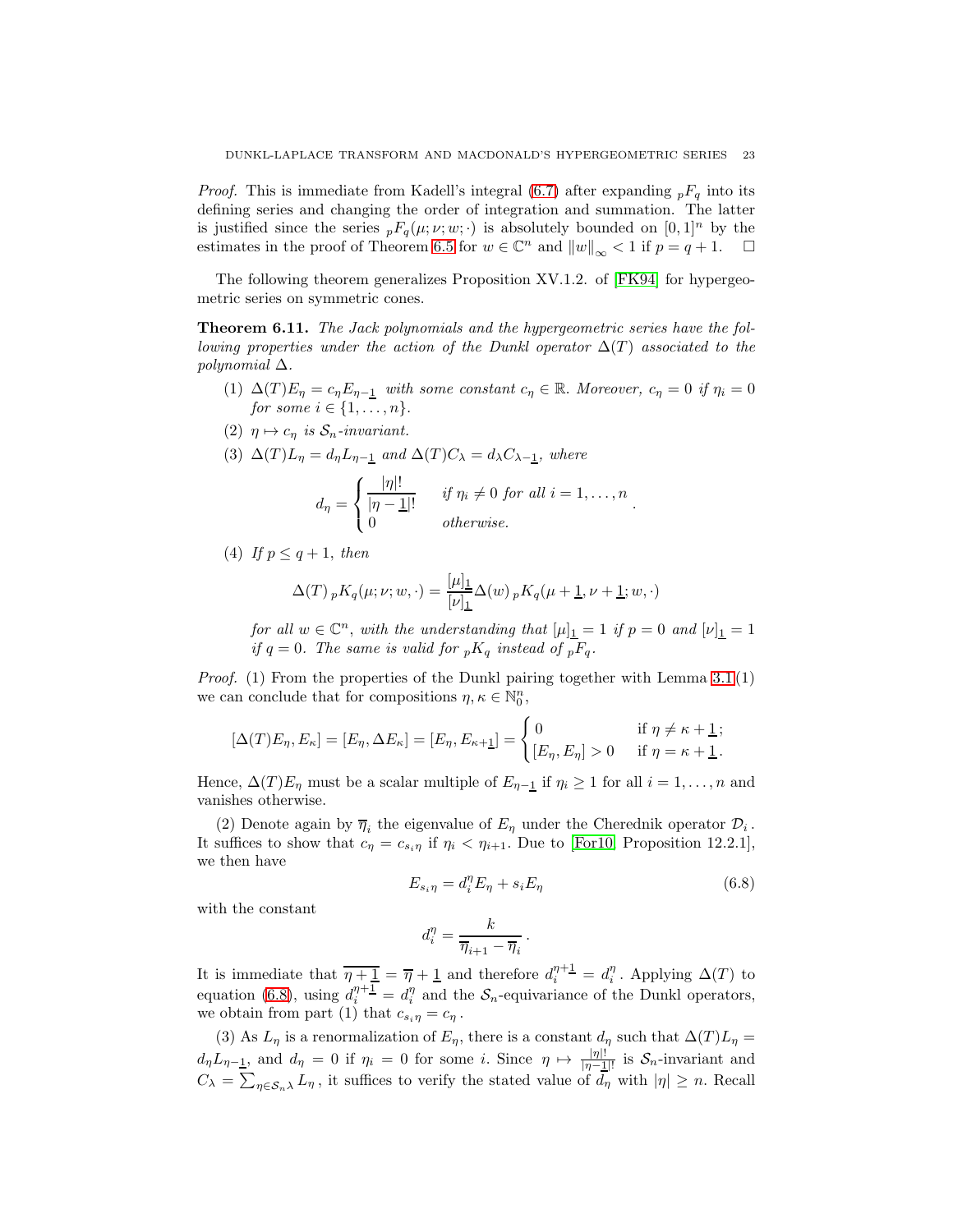that  $T_i$  acts as  $\partial_i$  on symmetric polynomials. We therefore conclude that for  $m \in \mathbb{N}_0$ with  $m \geq n$ ,

$$
m \cdots (m - n + 1) \sum_{\substack{\eta \in \mathbb{N}_0^n:\\|\eta| = m - n}} L_{\eta}(x) = m \cdots (m - n + 1)(x_1 + \dots + x_n)^{m - n}
$$

$$
= \Delta(T)(x_1 + \dots + x_n)^m = \sum_{\substack{\eta \in \mathbb{N}_0^n:\\|\eta| = m}} \Delta(T) L_{\eta} = \sum_{\substack{\eta \in \mathbb{N}_0^n:\\|\eta| = m}} d_{\eta} L_{\eta - 1}.
$$

Equating the coefficients proves the stated formula for  $d_n$ .

(4) This is an immediate consequence of part (3) by expanding the hypergeometric series. One has to perform an index shift  $\eta \mapsto \eta + 1$  after applying  $\Delta(T)$ and the identity of part (3) together with

$$
\frac{L_{\eta}(w)}{L_{\eta}(\underline{1})} = \Delta(w) \frac{L_{\eta-1}(w)}{L_{\eta-1}(w)}
$$
  
and  $[\theta]_{\eta_+} = [\theta + 1]_{\eta_+ - 1} [\theta]_{\underline{1}}.$ 

## 7. A Post-Widder inversion formula for the Dunkl-Laplace **TRANSFORM**

We consider again the Dunkl setting of type  $A_{n-1}$  with multiplicity  $k \geq 0$  and keep our previous notations. As shown in [Rös20], the Dunkl-Laplace transform

$$
\mathcal{L}f(z) = \int_{\mathbb{R}^n_+} f(x)E(-z,x)\omega(x)dx
$$

satisfies the following Cauchy inversion theorem: Let  $f \in L^1_{loc}(\mathbb{R}^n_+)$  such that  $\mathcal{L}f(\underline{s})$ exists for some  $s \in \mathbb{R}$  (then  $\mathcal{L}f(z)$  also exists for all  $z \in \mathbb{C}^n$  with  $\text{Re } z = \underline{s}$ ). Assume further that  $y \mapsto \mathcal{L}f(\underline{s} + iy) \in L^1(\mathbb{R}^n, \omega)$ . Then f has a continuous representative  $f_0$ , and

$$
\frac{(-i)^n}{c_k^2} \int_{\text{Re } z = \underline{s}} \mathcal{L}f(z)E(x, z)\omega(z)dz = \begin{cases} f_0(x) & \text{for } x \in \mathbb{R}^n_+; \\ 0 & \text{otherwise,} \end{cases}
$$

with the constant  $c_k = \int_{\mathbb{R}^n} e^{-|x|^2/2} \omega(x) dx$ . For the classical Laplace transform

$$
Lf(z) = \int_0^\infty f(x)e^{-zx}dx, \quad f \in L^1_{loc}(\mathbb{R}_+),
$$

a further well-known inversion theorem is the Post-Widder inversion formula (see e.g. [\[ABHN01\]](#page-26-24)): Assume that  $f \in L^1_{loc}(\mathbb{R}_+)$  has a finite abscissa of convergence and is continuous in  $\xi \in \mathbb{R}_+$ . Then

$$
f(\xi) = \lim_{\nu \to \infty} \frac{(-1)^{\nu}}{\nu!} \left(\frac{\nu}{\xi}\right)^{\nu+1} (Lf)^{(\nu)} \left(\frac{\nu}{\xi}\right).
$$

In this section, we prove a Post-Widder inversion formula for the Dunkl-Laplace transform, which is the counterpart to a result of Faraut and Gindikin [\[FG90\]](#page-26-12) in the setting of symmetric cones.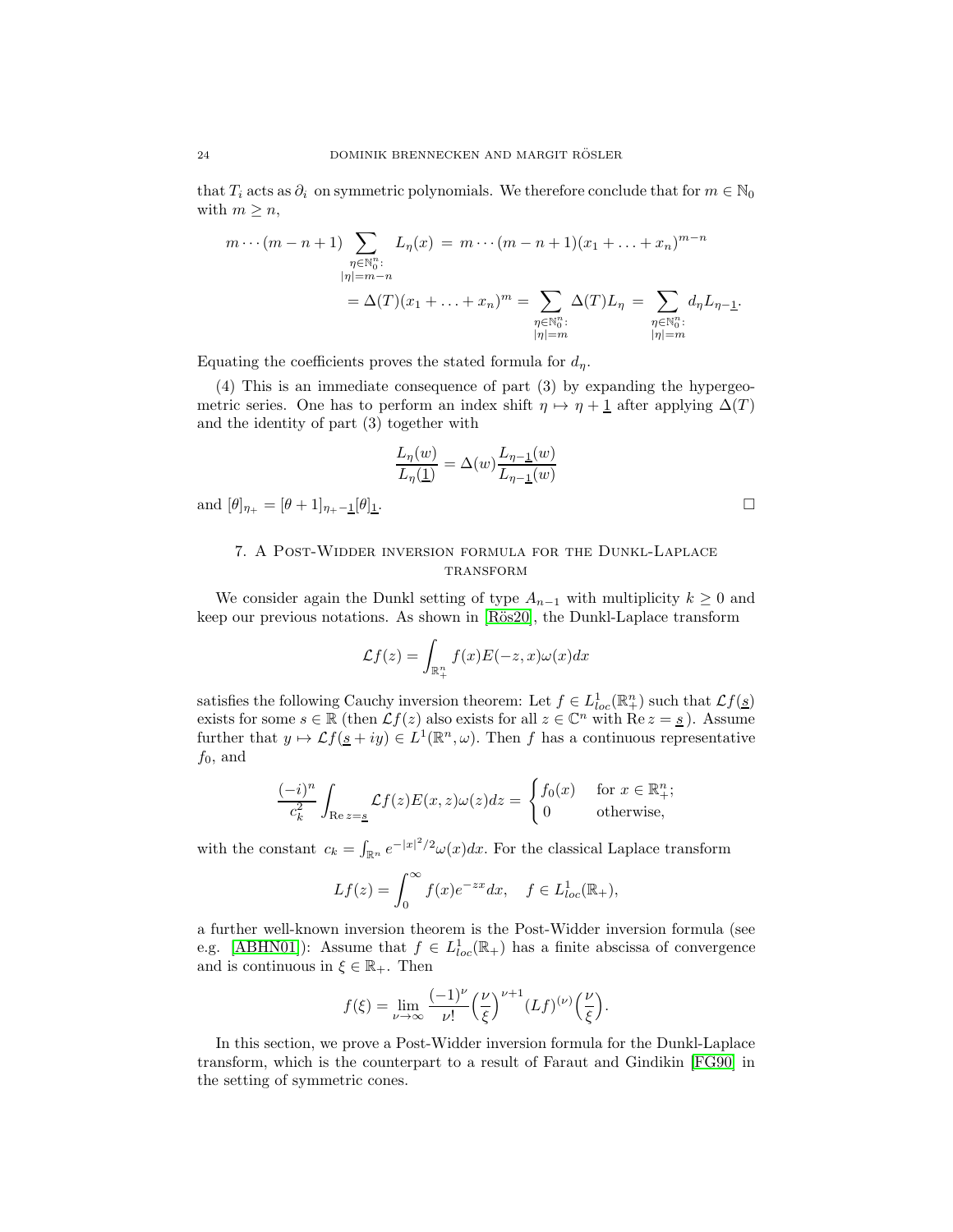<span id="page-24-0"></span>**Theorem 7.1** (Post-Widder inversion formula for  $\mathcal{L}$ ). Let  $f : \mathbb{R}^n_+ \to \mathbb{C}$  be measurable and bounded, and suppose that f is continuous at  $\xi \in \mathbb{R}_+^n$ . Then

$$
f(\xi) = \lim_{\nu \to \infty} \frac{(-1)^{n\nu}}{\Gamma_n(\nu + \mu_0 + 1)} \Delta \left(\frac{\nu}{\xi}\right)^{\nu + \mu_0 + 1} \left(\Delta(T)^{\nu}(\mathcal{L}f)\right) \left(\frac{\nu}{\xi}\right).
$$

The idea of proof for this theorem is similar to [\[FG90\]](#page-26-12). It was elaborated to some extent by Frederik Hoppe in his master thesis [\[Hop20\]](#page-26-25), which was supervised by the second author of this paper. A fundamental ingredient is Levy's continuity theorem for the Dunkl transform. Let us recall this for the reader's convenience. Denote by  $M_b^+(\mathbb R^n)$  the space of positive bounded Borel measures on  $\mathbb R^n$ . The Dunkl transform of  $\mu \in M_b^+(\mathbb{R}^n)$  (associated with  $A_{n-1}$  and multiplicity k) is given by

$$
\widehat{\mu}(\xi) = \widehat{\mu}^k(\xi) = \int_{\mathbb{R}^n} E(-i\xi, x) d\mu(x), \quad \xi \in \mathbb{R}^n.
$$

Note that  $\hat{\mu} \in C_b(\mathbb{R}^n)$ , since  $|E(-i\xi, x)| \leq 1$  for all  $\xi, x \in \mathbb{R}^n$ . The Dunkl transform is injective on  $M_b^+(\mathbb{R}^n)$ , see [\[RV98\]](#page-27-6). The following is the essential part of Levy's continuity theorem for the Dunkl transform.

<span id="page-24-1"></span>**Lemma 7.2** ([\[RV98\]](#page-27-6)). Let  $(\mu_{\nu})_{\nu \in \mathbb{N}} \subseteq M_b^+(\mathbb{R}^n)$  such that the sequence  $(\widehat{\mu}_{\nu})_{\nu \in \mathbb{N}}$  converges pointwise to a function  $\varphi : \mathbb{R}^n \to \mathbb{C}$  which is continuous at 0. Then there exists a unique  $\mu \in M_b^+(\mathbb{R}^n)$  with  $\widehat{\mu}_{\nu} = \varphi$ , and  $(\mu_{\nu})_{\nu \in \mathbb{N}}$  converges to  $\mu$  weakly.

*Proof of Theorem [7.1.](#page-24-0)* We consider on  $\mathbb{R}^n_+$  the functions

$$
h_{\nu}(x) := E\left(-\frac{\nu}{\xi}, x\right) \Delta(x)^{\nu}, \quad \nu \in \mathbb{N}.
$$

By estimate [\(2.1\)](#page-4-1), the Laplace transform

$$
\mathcal{L}h_{\nu}(z) = \int_{\mathbb{R}^n_+} E(-z,x)E\left(-\frac{\nu}{\xi},x\right)\Delta(x)^{\nu}\omega(x)dx
$$

exists for all  $z \in \mathbb{C}^n$  with  $\text{Re } z \geq 0$ . For such  $z$ , put  $\nu(z) := \max_i \{||z||_{\infty} \xi_i\} \in \mathbb{N}$ . Then for  $\nu > \nu(z)$ , we calculate

$$
\mathcal{L}h_{\nu}(z) = \int_{\mathbb{R}_{+}^{n}} \Biggl( \sum_{\eta \in \mathbb{N}_{0}^{n}} \frac{L_{\eta}(-z)L_{\eta}(x)}{|\eta|! L_{\eta}(\underline{1})} \Biggr) E\left(-\frac{\nu}{\xi}, x\right) \Delta(x)^{\nu} \omega(x) dx
$$
  

$$
= \sum_{\eta \in \mathbb{N}_{0}^{n}} \frac{L_{\eta}(-z)}{|\eta|! L_{\eta}(\underline{1})} \int_{\mathbb{R}_{+}^{n}} L_{\eta}(x) E\left(-\frac{\nu}{\xi}, x\right) \Delta(x)^{\nu} \omega(x) dx
$$
  

$$
= \sum_{\eta \in \mathbb{N}_{0}^{n}} \frac{L_{\eta}(-z)}{|\eta|! L_{\eta}(\underline{1})} \Gamma_{n}(\eta_{+} + \nu + \mu_{0} + 1) L_{\eta}\left(\frac{\xi}{\nu}\right) \Delta\left(\frac{\nu}{\xi}\right)^{-\nu - \mu_{0} - 1}.
$$

Here the interchange of the sum and the integral is justified by the dominated convergence theorem, because  $|L_{\eta}(-z)| \leq L_{\eta}(\|z\|_{\infty} \cdot \mathbf{1})$  and therefore

$$
E\left(-\frac{\nu}{\xi},x\right)\sum_{\eta\in\mathbb{N}_0^n}\frac{|L_{\eta}(-z)L_{\eta}(x)|}{|\eta|!L_{\eta}(\underline{1})}\leq E\left(-\frac{\nu}{\xi},x\right)E(\|z\|_{\infty}\cdot\underline{1},x)
$$

$$
=E\left(-\frac{\nu}{\xi}+\|z\|_{\infty}\cdot\underline{1},x\right).
$$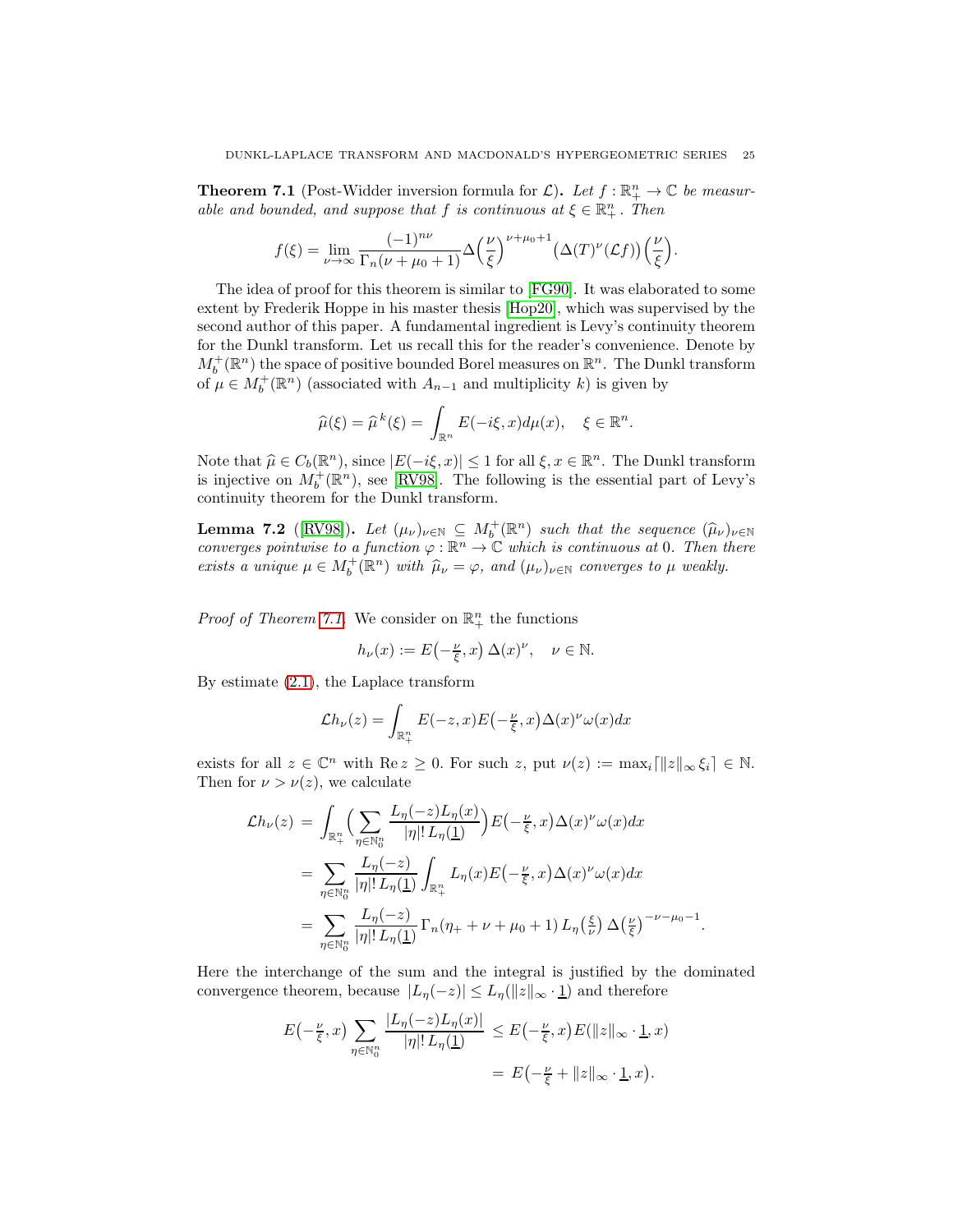This decays exponentially on  $\mathbb{R}^n_+$ , since  $-\nu/\xi + ||z||_{\infty} \cdot \mathbb{1} < 0$  by our assumption on *ν*. Thus for  $\nu \geq \nu(z)$ ,

<span id="page-25-0"></span>
$$
f_{\nu}(z) := \frac{\Delta\left(\frac{\nu}{\xi}\right)^{\nu+\mu_0+1}}{\Gamma_n(\nu+\mu_0+1)} \mathcal{L}h_{\nu}(z) = \sum_{\eta \in \mathbb{N}_0^n} c_{\nu}(\eta) \cdot \frac{L_{\eta}(-z)L_{\eta}(\xi)}{|\eta|! L_{\eta}(\underline{1})}
$$
(7.1)

with the coefficients

$$
c_{\nu}(\eta) = \frac{[\nu + \mu_0 + 1]_{\eta_+}}{\nu^{|\eta|}} = \prod_{j=1}^n \left(1 + \frac{1 + k(n-j)}{\nu}\right)_{\lambda_j}, \quad \lambda = \eta_+.
$$

They satisfy

$$
\lim_{\nu \to \infty} c_{\nu}(\eta) = 1 \quad \text{ for fixed } \eta,
$$

and it follows that

<span id="page-25-1"></span>
$$
\lim_{\nu \to \infty} f_{\nu}(z) = \sum_{\eta \in \mathbb{N}_0^n} \frac{L_{\eta}(-z)L_{\eta}(\xi)}{|\eta|! L_{\eta}(\mathbf{1})} = E(-z, \xi). \tag{7.2}
$$

We still have to justify that the limit  $\nu \to \infty$  may be taken inside the sum in [\(7.1\)](#page-25-0). For this, note that  $\nu \mapsto c_{\nu}(\eta)$  is monotonically decreasing. Hence for  $\nu \geq \nu(z)$ , the series on the right-hand side of [\(7.1\)](#page-25-0) is dominated by the convergent series

$$
\sum_{\eta \in \mathbb{N}_0^n} c_{\nu(z)}(\eta) \, \frac{L_\eta(\|z\|_\infty \cdot \underline{1}) \, L_\eta(\xi)}{|\eta|! \, L_\eta(\underline{1})} \, = \, f_{\nu(z)}(-\|z\|_\infty \cdot \underline{1}) < \infty,
$$

which justifies the above limit. We now consider the measures

$$
dm_{\nu}(x) := \frac{\Delta\left(\frac{\nu}{\xi}\right)^{\nu+\mu_0+1}}{\Gamma_n(\nu+\mu_0+1)} \cdot 1_{\mathbb{R}^n_+}(x) E\left(-\frac{\nu}{\xi},x\right) \Delta(x)^{\nu} \omega(x) dx \in M_b^+(\mathbb{R}^n).
$$

Due to Theorem [3.5,](#page-11-1)  $m_{\nu}$  is actually a probability measure on  $\mathbb{R}^{n}$ . Formula [\(7.2\)](#page-25-1), considered for arguments  $z \in i\mathbb{R}^n$ , shows that the Dunkl transforms satisfy

$$
\widehat{m_{\nu}} \to \widehat{\delta_{\xi}} \quad \text{ pointwise on } \mathbb{R}^n,
$$

where  $\delta_{\xi}$  denotes the point measure in  $\xi$ . Levy's continuity theorem (Lemma [7.2\)](#page-24-1) nowimplies that  $m_{\nu} \rightarrow \delta_{\xi}$  weakly. Thanks to the Portemanteau theorem ([\[Kle14\]](#page-26-26)) we even get

$$
\lim_{\nu \to \infty} \int_{\mathbb{R}^n} g \, dm_\nu = \int_{\mathbb{R}^n} g \, d\delta_\xi = g(\xi)
$$

for all measurable bounded functions  $g : \mathbb{R}^n \to \mathbb{C}$  which are continuous at  $\xi$ . Now suppose  $f : \mathbb{R}^n_+ \to \mathbb{C}$  is measurable, bounded and continuous at  $\xi$ . Extend  $f$  by zero to  $\mathbb{R}^n$ . Then

$$
\frac{\Delta\left(\frac{\nu}{\xi}\right)^{\nu+\mu_0+1}}{\Gamma_n(\nu+\mu_0+1)}\int_{\mathbb{R}^n_+}f(x)E\left(-\frac{\nu}{\xi},x\right)\Delta(x)^{\nu}\omega(x)dx = \int_{\mathbb{R}^n}f dm_\nu \to f(\xi).
$$

But in view of to Lemma [2.1](#page-4-0) the integral on the left-hand side can be written as

$$
\mathcal{L}(\Delta^{\nu}f)\left(\frac{\nu}{\xi}\right) = (\Delta(-T))^{\nu}(\mathcal{L}f)\left(\frac{\nu}{\xi}\right),
$$

which finishes the proof.  $\Box$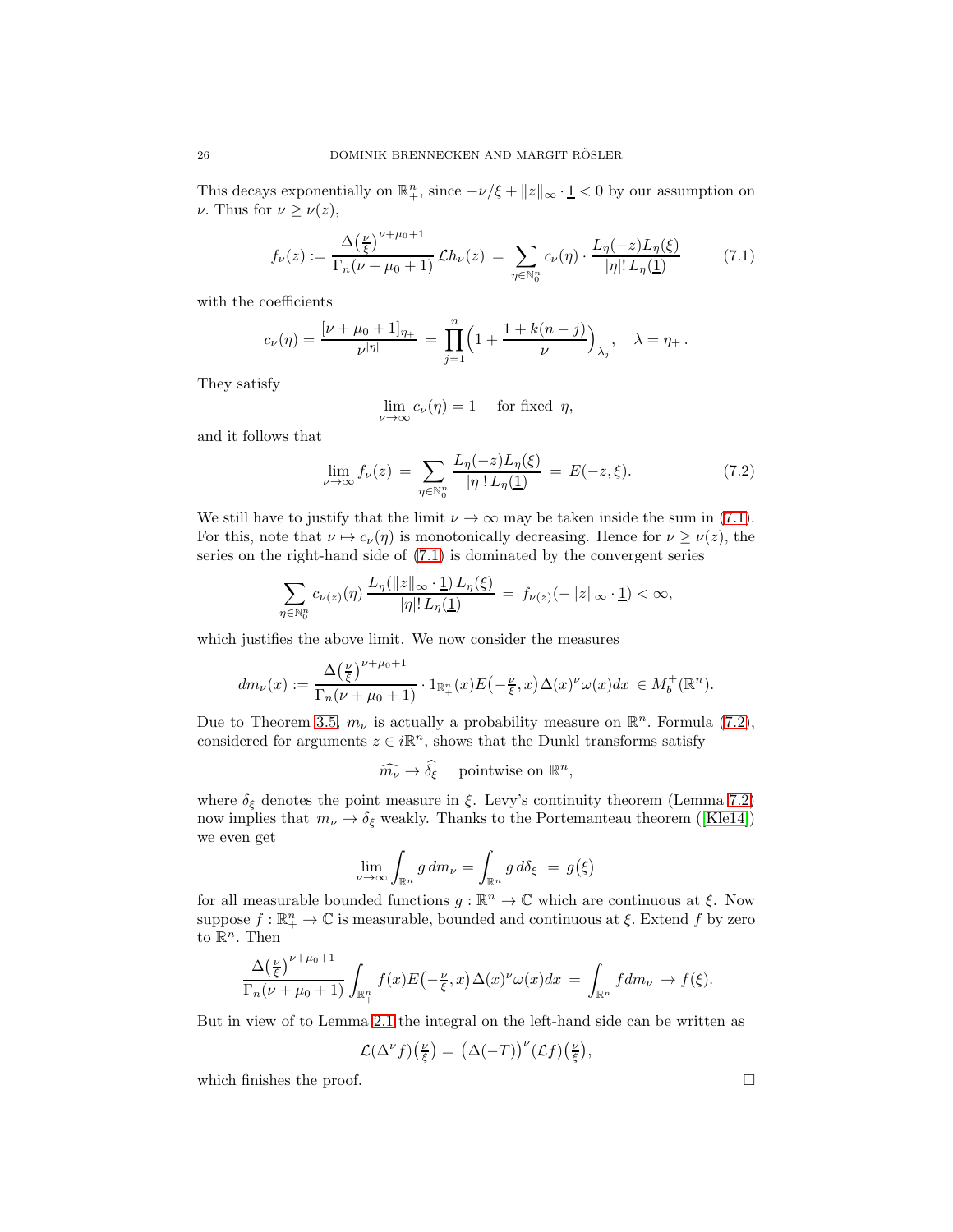#### **REFERENCES**

- <span id="page-26-24"></span>[ABHN01] W. Arendt, C. Batty, M. Hieber, F. Neubrander, Vector-valued Laplace transforms and Cauchy problems. Birkhäuser Verlag, Basel, 2001.
- <span id="page-26-8"></span>[BF97] T.H. Baker, P.J. Forrester, The Calogero-Sutherland model and generalized classical polynomilas, Commun. Math. Phys. 188 (1997), 175–216.
- <span id="page-26-9"></span>[BF98] T.H. Baker, P.J. Forrester, Non-symmetric Jack polynomials and integral kernels. Duke Math. J. 95 (1998), 1–50.
- <span id="page-26-4"></span>[Con63] A.G. Constantine, Some non-central distribution problems in multivariate analysis, Ann. Math. Statist. 34 (1963), 1270–1285.
- <span id="page-26-13"></span>[Dun89] C.F. Dunkl, Differential-difference operators associated to reflection groups, Trans. Amer. Math. Soc. 311 (1989), 167–183.
- <span id="page-26-21"></span>[Dun91] C.F. Dunkl, Integral kernels with reflection group invariance, Canad. J. Math. 43 (1991), 1213–1227.
- <span id="page-26-16"></span>[DX14] C. Dunkl, Y. Xu, Orthogonal polynomials of Several Variables. Cambridge Univ. Press, 2nd edition, 2014.
- <span id="page-26-12"></span>[FG90] J. Faraut, S. Gindikin, Deux formules d'inversion pour la transformation de Laplace sur un cône symétrique. C. R. Acad. Sci. Paris Sér. I Math. 310, 5–8 (1990).
- <span id="page-26-2"></span>[FK94] J. Faraut, A. Korányi, Analysis on Symmetric Cones. Oxford Science Publications, Clarendon press, Oxford 1994.
- <span id="page-26-19"></span>[For10] P.J. Forrester, Log-Gases and Random Matrices. London Mathematical Society Monographs Series, 34. Princeton University Press, Princeton, NJ, 2010.
- <span id="page-26-5"></span>[GR89] K. Gross, D. Richards, Special functions of matrix argument. I: Algebraic induction, zonal polynomials, and hypergeometric functions. Trans. Amer Math. Soc. 301 (1987), 781–811.
- <span id="page-26-17"></span>[HO21] G. Heckman, E. Opdam, Jacobi polynomials and hypergeometric functions associated with root systems. In: Encyclopedia of Special Functions, Part II: Multivariable Special Functions, eds. T.H. Koornwinder, J.V. Stokman, Cambridge University Press, Cambridge, 2021.
- <span id="page-26-3"></span>[Her55] C.S. Herz, Bessel functions of matrix argument. Ann. Math. 61 (1955), 474–523.
- <span id="page-26-25"></span>[Hop20] F. Hoppe, Ein Inversionssatz für die Laplace-Transformation im Dunkl-Setting (german). Master Thesis, Paderborn University, 2020.
- <span id="page-26-14"></span>[dJ93] M. de Jeu, The Dunkl transform. *Invent. Math.* 113, 147-162 (1993).
- <span id="page-26-23"></span>[Kad97] K.W.J. Kadell, The Selberg-Jack symmetric functions, Adv. Math. 130 (1997), 33-102
- <span id="page-26-6"></span>[Kan93] J. Kaneko, Selberg integrals and hypergeometric functions associated with Jack polynomials. SIAM J. Math. Anal. 24 (1993), 1086–1100.
- <span id="page-26-26"></span>[Kle14] A. Klenke, Probability. Springer-Verlag, London, 2nd ed. 2014.
- <span id="page-26-11"></span>[KS97] F. Knop, S. Sahi, A recursion and a combinatorial formula for Jack polynomials. Invent. Math. 128 (1997), 9–22.
- <span id="page-26-18"></span>[KO08] B. Krötz, E. Opdam, Analysis on the crown domain. Geom. Funct. Anal. 18 (2008), 1326–1421.
- [Mac87] I.G. Macdonald, Commuting differential operators and zonal spherical functions. In: Algebraic groups (Utrecht 1986), eds. A.M. Cohen et al, Lecture Notes in Mathematics 1271, Springer-Verlag, Berlin, 1987.
- <span id="page-26-1"></span>[Mac13] I.G. Macdonald, Hypergeometric functions I. arXiv: 1309.4568v1 (math.CA).
- <span id="page-26-7"></span>[Mui82] R.J. Muirhead, Aspects of multivariate statistical theory. John Wiley & Sons, Inc., New York, 1982.
- <span id="page-26-20"></span>[N10] NIST Handbook of Mathematical Functions. Eds. F. Olver, D. Lozier, R. Boisvert and C. Clark. Cambridge University Press, Cambridge, 2010.
- <span id="page-26-10"></span>[Opd95] E.M. Opdam, Harmonic analysis for certain representations of graded Hecke algebras. Acta Math. 175, (1995), 75–112.
- <span id="page-26-22"></span>[Rös98] M. Rösler, Generalized Hermite polynomials and the heat equation for Dunkl operators. Commun. Math. Phys. 192 (1998), 519–541.
- [Rös99] M. Rösler, Positivity of Dunkl's intertwining operator. Duke Math. J. 98 (1999), 445–463.
- <span id="page-26-15"></span>[Rös03] M. Rösler, Dunkl operators: Theory and applications. In: E. Koelink, W. van Assche (Eds.), Lecture Notes in Math. 1817, Springer-Verlag, 2003, pp. 93–136.
- <span id="page-26-0"></span>[Rös20] M. Rösler, Riesz distributions and the Laplace transform in the Dunkl setting of type A. J. Funct. Anal. 278 (2020), no 12, 108506, 29 pp.